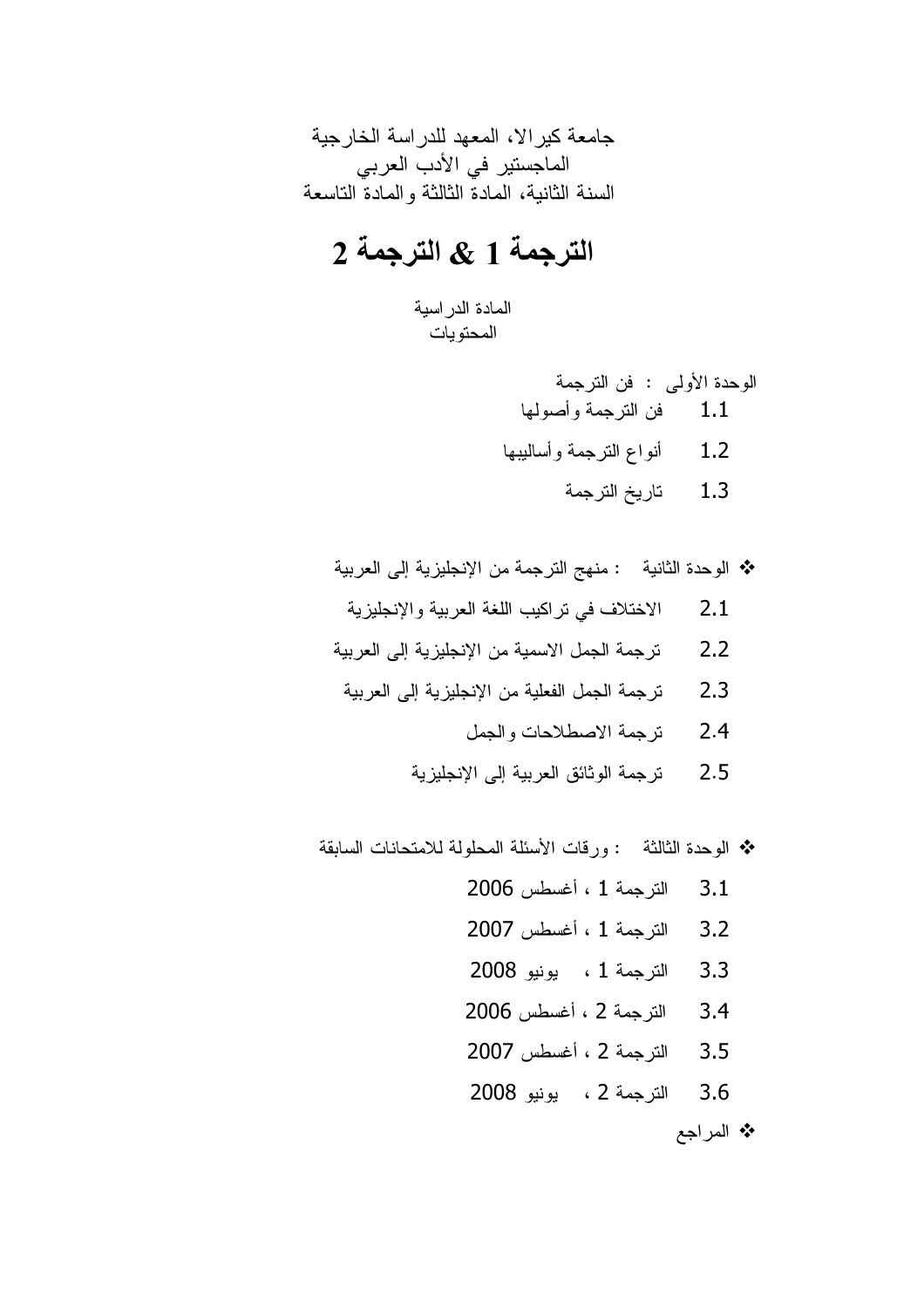# \* الوحدة الأولى : فن الترجمة

### 1.1 فن الترجمة

الترجمة عملية بدأت في بادئ الأمر بالإشارة، ثم صارت فنا لكون اعتمادها على الأذواق، ثم صارت علما، وخضعت للقواعد والنواميس. الترجمة هي إعادة كتابة موضوع معين بلغة غير اللغة التي كتبت بها أصلا. الترجمة فن من الفنون النطبيقية، وميدانه لَّغات البشر المختلفة، وهدفه تحقيق بين متكلمي تُلك اللغة، وإيصال ما ينتجه متكلمو لغة ما في شتى المجالات التي تستعمل فيها اللغة إلى متكلمي لغة أخرى. وعنــد رومـــان جاكوبسون اللغوي Roman Jakobson الترجمة مظهر من مظاهر السلوك اللغوي عند الإنســــان. تجـــب أن تعطي الترجمة صورة صحيحة للأفكار المتضمنة في النص الأصلي. يلزم المحافظة على الأسلوب الأصلي قدر الإمكان. وينبغي أن لا نقل سلامة الترجمة عن سلامة أية قطعة موضوعية.

## 1.1.1 أهمية الترجمة

تعتبر الترجمة منذ القدم، نافذة للتطلع إلى علوم الأمم الأجنبية وأدابها. ولذلك اهتمت بها كل أمة ودولة حسب متطلباتها وقدراتها في كل عصر . كانت الترجمة دعامة مهمة من دعائم النهضة الأوروبية والنهضة العربية العباسية. كانت الترجمة لها الفضل الأكبر في تقصير المسافات الفكرية بين الشعوب والحواجز اللغوية بينها وإيصال اكتشاف علمية وفنية إلى بعضها البعض مما يمهد الطريق لنز اوج الحضار ات. ولقد تعاظمت أهمية الترجمة في العصر الحديث، في مجالات العلوم والتكنولوجيات والأدب والتجـــارة والسياســـة والاقتصــــاد والنقافة. يتم الترجمة للدعايات السياسية كما استخدمها الدول الاشتراكية لنشر مبادئها وسخرت جميع وسائل الإعلام من أجلها، ويتم الترجمة للأغراض النجارية حيث لجأت الشركات العالمية إلى الترجمة لغرَّض فتح الأسواق العالمية أمام بعضها. أصبحت الترجمة جزءا لا يتجزأ من الثقافة العصرية وتخطى باهتمام بالغ في كافة الدول شرقا وغربا.

# 1.1.2 تعريف الترجمة

الترجمة هي التعبير عن ما هو مكتوب في لغة أولى (هي اللغة المصدر) إلى اللغة الثانيـــة وهـــي (اللغـــة المهدف) أي أن الترجمة هي التعبير عن فكرة واحدة أو عدة أفكار بواسطة الكلمات. وتقوم عملية التعبير هذه على عنصرين متر ابطين لا ثالث لهما، كما لا يمكن للأول أن يتواجد من دون الثاني: أما العنصرين فهما: 1. العنصر الأول في عملية الترجمة هو "الفكرة" التي تنطوي عليها الكلمات في اللغة الهدف، أي "معنـــي" نلك الكلمات.

2. العنصر الثاني، فهو "شكل" الكلمات في اللغتين المصدر والهدف. الشكل هو تركيب الجمل وضــــروب الفصاحة والبلاغة من تقارب وتناقض وتقيدّ بقواعد اللغة.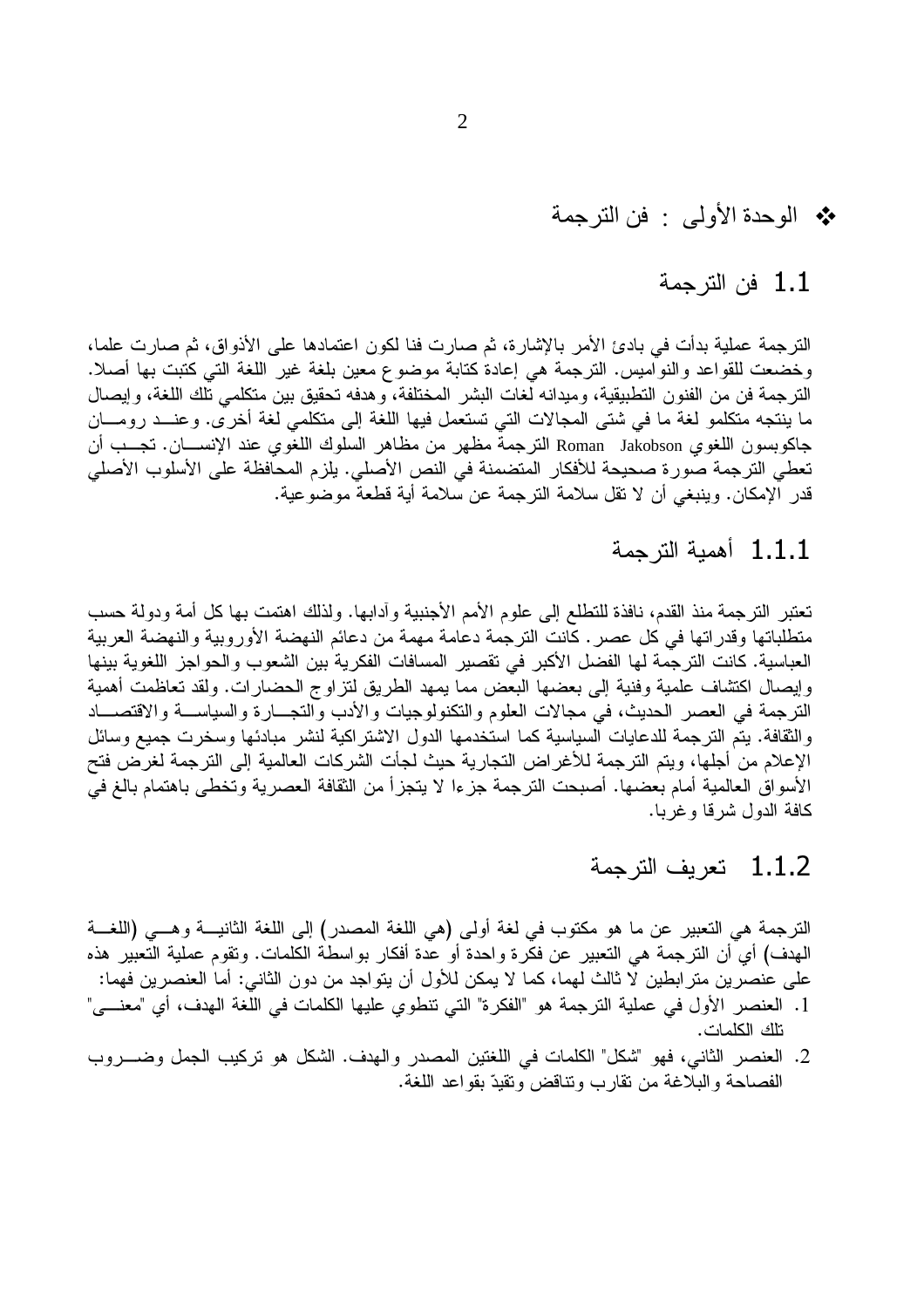#### مر احل التر جمة - 1.1.3

فعملية النقل ليست إلا إحدى مراحل ثلاث لا بدّ من المرور بها للتوصل إلى ترجمة جيدة تراعي كل الشــــروط اللازمة، سواء كان ذلك على صعيد المعنى، الشكل، اللغة أو الناحية الجمالية. ويمكن تصنيف مراحل الترجمة كما يلي:

1. مرحلة ما قبل الترجمة : هي المرحلة التي يتعرف خلالها المترجم على نواحي وخبايا الـــنص كافـــة وعلى كاتبه (بيئته، أسلوبه، المواضيع التي عالجها، تياراته الفكرية والأدبية) وعلى نوع هذا الـــنص (أدبــــي، تقنى، فني..). هذه مرحلة "التشبُّع"، فالمترجم يتشبع خلال هذه المرحلة من كل ما له علاقة بالنص المصـــدر ، بموضوعَه، بكانبه، وبالنصوص الأخرى التي نعالج الموضوع عينه.

2. مرحلة الترجمة : بعد التثبع الملي من النص المصدر ، يبدأ المترجم عملية الترجمة، متنبها إلى ضرورة الإبقاء على ثلاثة عناصر من عناصر النّص الأصلي، وإظهارها في النص الهدف، وهي: نبرة النص، وسجلّ النص، ومستوى النص.

- نبر ة النص: أي أن الانطباع الذي يولده النص المصدر ، يجب أن يولِّده النص الهدف.
- سجلِّ النص: إن اشتمل النص المصدر على كلمات أو عبارات كلها تتعلق بموضوع، فلا بدّ أن تتكرر مر ادفات هذه الكلمات في النص الهدف.

• مستوى النص: يجب أن يأتي النص الهدف على مستوى النص الأصلي، لا أكثر ولا أقل. 3. مرحلة ما بعد الترجمة : هي مرحلة المقارنة بيت النص الأصلي والـــنص المصــــدر لمعرفـــة مـــدي تطابقهما. وأفضل الترجمات هي التي لا يلاحظ فيها قارئ النص الهدف أن هذا النص مترجَم.

### 1.1.4 عناصر الترجمة

ترتكز الترجمة على العديد من العناصر أو بالأحرى خمسة عناصر هي التالية: اللغة المصدر ، والنص المصدر ، والمنزجم، واللغة الهدف، والنص الهدف.

- 1. اللغة المصدر هي اللغة التي ينتمي إليها النص المراد ترجمته، وهي تجريد ناتج عن دراسة نصوص تلك اللغة— فاللغة المصدر سابقة للتر جمة و در استها سابقة لدر اسة لغة التر جمة.
- 2. النص المصدر هو المقطع الذي وقع عليه اختيار المنزجم كي ينزجمه، والسنص المصسدر هسو النقطـــة المركزية المحددة للبدء في عملية الترجمة
- 3. المنزجم هو الشخص الذي يمر عبره النص المصدر لنصبح المعاني والنص بأكمله قابل للهجرة من اللغـــة المصدر إلى اللغة الهدف.
- 4. اللغة الهدف هي اللغة التي يتم نقل النص المصدر إليها فهي تفرض بذلك كما اللغة المصدر سجلها الخاص.
- 5. النص الهدف هو غاية المترجم، فهو النص الذي يشتمل عليه عمل المترجم وهو حصيلة العمل والتحصيل ويكون فيه روح النص المصدر .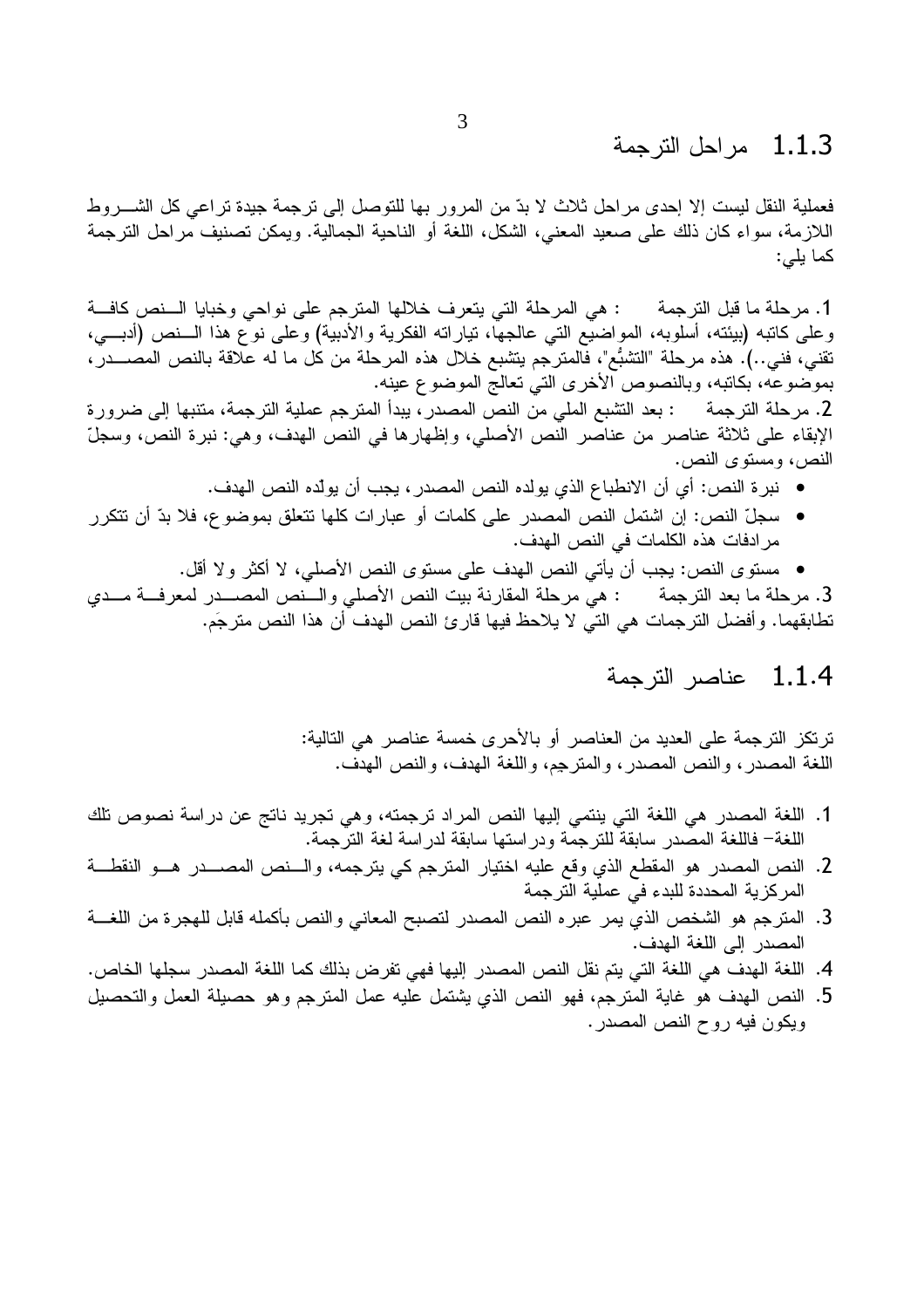#### أنواع الترجمة  $1.2$

الترجمة أنواع ثلاثة رئيسية، وهي:

1. الترجمة التلخيصية الحرة Free Abridged Translation : وهي أن يستوعب المترجم نصا في لغة من عنده ربما نكون مغايرة ومخالفة للنص الأصلي ويحذف ويترك ما لم يستسغه عقله. وهي نرجمة في أيجـــاز كــــلام طوبل.

2. النرجمة اللفظية Literal Translation: وهي أن ينتاول المترجم كل جملة مـــن الـــنص Source Language ويترجم كل كلمة بما يعادله أو يساويه في اللغة المترجم إليها Target Language. 3. الترجمة المعنوية الفنية المعيارية Standard Professional Translation: وهي أن يقرأ المترجم النص قبل بدأ الترجمة يعرف منها قصد الكاتب واتجاه تفكيره، ثم يدير المعنى في ذهنه حتى تتكون العبارات للترجمة. ثم يبدأ الترجمة، ولا يلتزم أن يكون عدد الكلمات في جملته مثل عددها فيّ النص المترجم منه. تطورت الترجمة خلال مرون الأزمنة وكثرت ألوانها ومجالاتها. ويقسم الترجمة حسب طبيعـــة عملهـــا إلــــى نوعين: وهما الشفوية والتحريرية.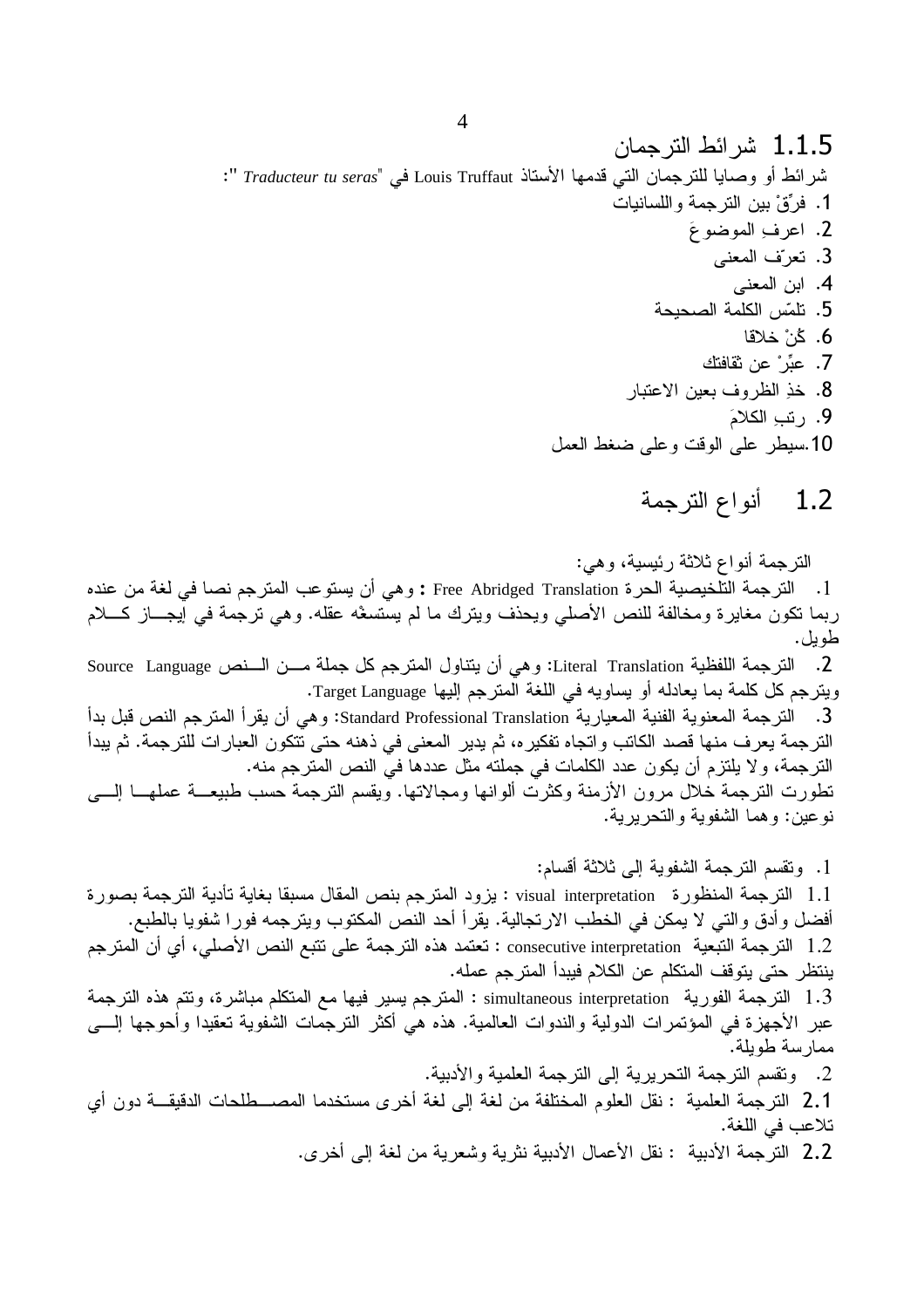#### $1.2.1$ أساليب التر جمة

للنرجمة أساليب كثيرة، وأشهرها: 1. الترجمة الحرفية : يتمسك فيها المترجم بـــتقيد شديد في نقل المعنى والتركيب النحوي ونكون الترجمـــة كلمة بأخر ي. 2. الترجمة المعنوية : يتهم المترجم فيها بنقل المعنى من النص الأصلي دون أي تقيد بالتركيب النحوي. : النقل من لغة إلى أخرى بشيء من النصرف في النعبير مع ذكر المعـــاني الأصــــلية 3. التر جمة الحرّة الموجودة في الأصل. : يقوم فيها المترجم باقتباس فكرة من النص الأصلي، ثم يصوغها فسى لغسة أخسري 4. التر جمة الفكر ية بأسلوبها الرائع دون أي نقيد، وهي نرجمة المحاكاة. 5. الترجمة التفسيرية : يقوم المترجم بتوضيح المعاني الغامضة والصعبة. : يقوم المنزجم بتحليل المعاني والكلمات إضافة إلى نزجمته النص. 6. الترجمة التحليلية 7. الترجمة التلخيصية: يلجأ المترجم إلى اختصار أو حذف بعض أجزاء النص الأصلي حين يشعر بأنه لا يهم القارئ أو لا داعي لترجمته.

#### $1.3$ تاريخ الترجمة

الترجمة كصنعة هي دليل قاطع على ارتقاء الدول وخروجها من مرحلة الكرِّ والفرِّ في محاولة إلى التقاط لقمة العيش العاربة. هي دليل على استقرار اقتصادي واجتماعي يدفع بهذه البلدان إلى النظر نحو جاراتها القـــراب والبعاد من الناطقات بألسنة بعيدة كل البعد عن لسانها.

في بادئ الأمر كانت الترجمة سبيلا إلى إيصال الرسالة السماوية إلى عامة الشعب. فقد كتبت الأناجيل والتوراة بلغات قديمة متعددة كاللاتينية واليونانية وحاول بعض المترجمين، وفي طليعتهم القديس هيرونيموس St.Jerome، تبسيط الأناجيل كي يتوصل إلى صورة تستسيغها العامة لتطبيق أفضلَ للديانة المســـيحية. ثـــم ســــاهم بعـــض المترجمين في ولادة اللغات القومية ومن بينها الفرنسية، الإنكليزية، السويدية الألمانية والعبرية وغيرهـــا مـــن اللغات. ومن هنا لا تقتصر الترجمة على عملية نقل من لسان إلى لسان أخر بل هي عملية إغناء للغة المنقول إليها إذ يسكب المترجم من ذاته في النص "الهدف": فهي بذلك عملية نقل إثر ها بذات ّ المترجم.

لعبت الترجمة الدور المهم في الإعداد لعصر النهضة الإسلامية الكبرى التي حمل العرب ومن تثقف ثقــافتهم واعتنق دينهم ونكلم لغتهم خلالها كل جدارة ألوية العلم ومشاعل المعرفة وطوّرُوا النراث الفكـــري للإنســـانية جمعاء. لقد ساهم الخليفة العباسي المأمون (786–833م) بنفسه في نتشيط حركة الترجمة خلال العقد الأول من القرن الثالث الهجري التاسع المُبلادي حيث أرسل العديد من علمائه ومترجميه وعلى رأسهم الحجاج بن مطر وابن البطريق إلى بلاد الروم لجمع المؤلفات والمخطوطات الأجنبية وترجمتها إلى اللغة العربية التسي كانست خلال فترة ازدهار الحضارة العربية تحت ظل العباسيين في العراق واحدة من خمس لغات عالمية لا يســـتطيع العالم أو الباحث مهما كانت لغته الاستغناء عن تعلمها. لقد تخصص فن الترجمة في العصر العباسي وساهم فيه كثير من العوائل، ومن أشهر منها: أل بختيشوع، وأل حنين وأولهم حنين بن إسحاق العبادي إذ كان صــــاحب مدرسة منميزة في الترجمة فقد كان يترجم المعاني من دون النقيد بالألفاظ على عكس المترجم الشهير الآخـــر يحيى أو يوحنا بن البطريق الذي كان يتقيد نقيدا ناما بالألفاظ وبهذا يعد صاحب المدرسة الحرفية في الترجمة، وآل الكرخي، وآل ثابت، والجوهري والحجاج بن مطرٍ وابن ناعمة الحمصبي وموسى بن خالد وابن المقفع. لقد استوعبت اللغة العربية علوم الأقدمين وفلسفتهم وأمدتها بإضافات أصلية مبدعة في ميادين الطب والصيدلة والكيمياء والنبات والحيوان والرياضيات والفلك والفلسفة وظلت تحمل لواء المعرفة الإنسانية لخمسة قرون حتى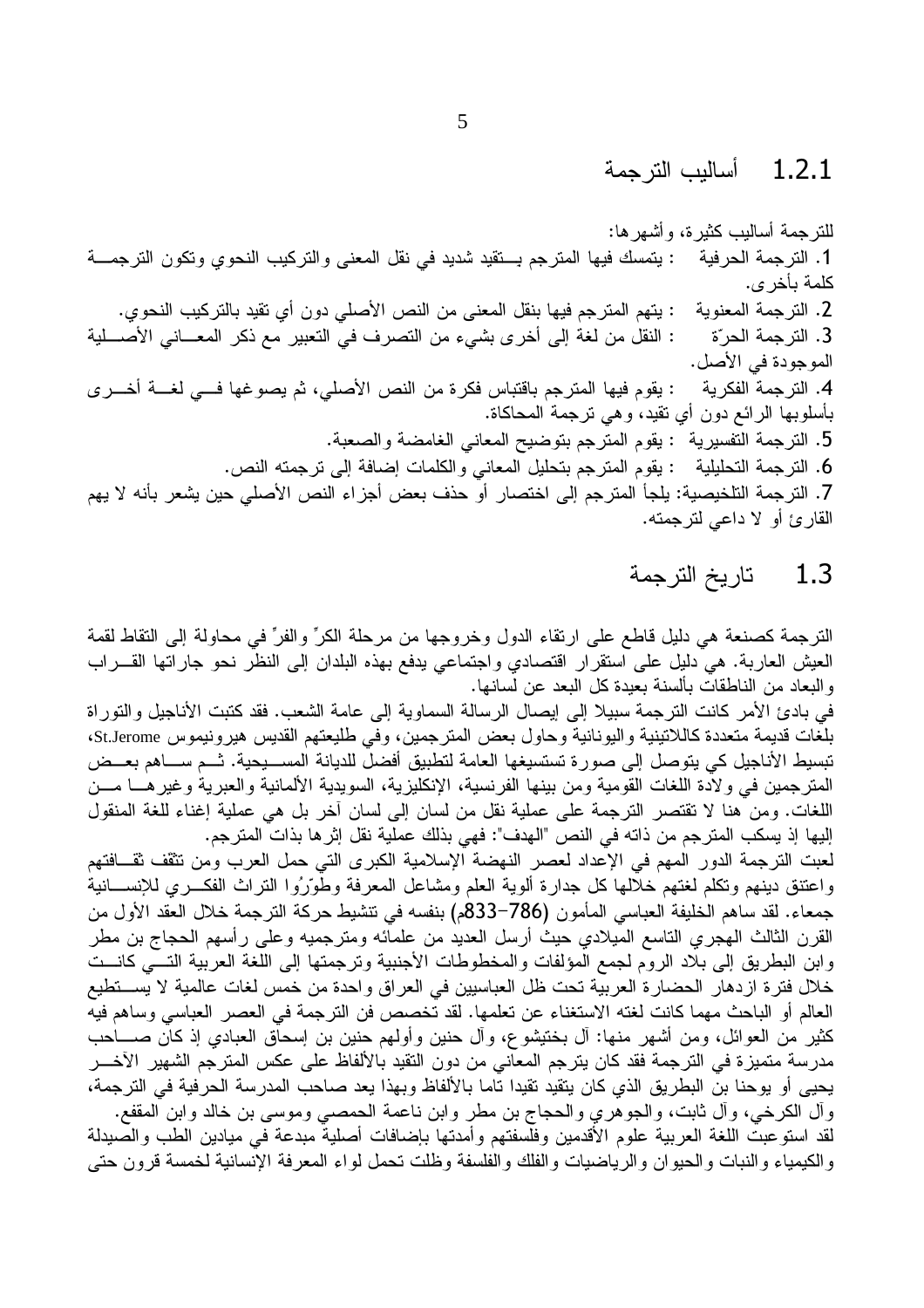6<br>إذا ما بدأ عصر النهضة الأوروبية أقبل الأوروبيـــون علـى العربية يترجمون منها إلـى لغتهم ما تــــرجم مــــن لغات الأقدمين إليها وما وضع أصلا فيها من نلك العلوم. وإن كانت القرنان الثالث والرابع الهجريـــان قرنَـــي ترجمة علوم الإغريق والفرس والهنود إلىى العربية، فإن القرون الخامس والسادس والسابع الـهجرية كانت قرون عطاء العرب إلى أوربا.لقد نقلت أوربا عن العرب كتبا في الفلسفة والكيمياء والفيزياء والرياضـــيات والفلـــك والجيولوجيا والتاريخ الطبيعي كما نقلت فروعا من النراث العربي في الأداب والفنون والموسيقى والجغرافيا، خاصة رسم الخرائط والملاحة. وكان الكندي والفارابي وابن سينا والغزالي وابن رشد وابن طفيل وجابر بـــن حيان والخوارزمي من ألمع الأسماء العربية التي سيطرت على الفكر العربي لقرون عدة.

وكانت الترجمة من الأدب الغربي عاملا من عوامل النهضة الأدبية العربية في العصر الحديث. لم يوجد فسي الأدب العربي الفنون الحديثة مثل الرواية والقصة القصيرة والمسرحية. ودخلت هذه الفنون الأدب العربي بتأثير مباشر من الأدب الغربي. ولما بدأ الطلاب العرب يتعلمون اللغات الأوروبيـــة مـــن الفرنســـية والإنـجليزيـــة والروسية، وتأثَّروا بأدبهم الجديد، شرعوا يكتبون القصص بأسلوب ساذج وينشروها في المجلات والجرائد. قد ترجمت روايات اِسكندر دوماس الأب (1870) مثل "كونت دي مونت كريستو" و"الفرسان الثلاثة" وبرنادين دي سانبير Bernadin de Saint Pierre "مثل بولس وفرجيني" و"الكوخ الهندي"، وفكتور هوجو (1885) مثل "البؤساء" و"تاريخ الجريمة" وارنست رينان Earnest Renan مثل "تاريخ المسيح" وجول فرن Jules Verne (1905) مثسل "الطواف حول الأرض في ثمانين يوما" وفينلون Fenelon (1715) مثل "مغامرات تليمــاك" وفــولنير Voltaire (1778) مثل "مطامع شموس السير" وفرانسو كوبية Francois Coppee (1908) مثـــل "الـــوردات الــــثلاث" وغيرها. ومن أشهر المترجمين من العرب: أديب إسحاق (1885) مترجم "الانتقام" ونجيــب حــداد (1929) مترجم "الفرسان الثلاثة" وفرح أنطون (1922) مترجم "الكوخ الهندي" ونجيــب غرغـــور (1910) متـــرجم "البؤساء" ومحمد عثمان جلال (1929) مترجع "بولس وفرجيني".

ولا نزال الترجمة حتى اليوم ذات مكانة غاية في الأهمية إذ أن الاختراعات والاكتشافات لا تنفك تتضافر مـــن كل حدب وصوب حتى وصل إلى ونيرة شبه يومية منها. ولمواكبة الواقع الحالي وبزحف العولمة يرى الإنسان المعاصر حواجز ثقافية وعلمية لا بد من تخطيها والسبيل الأول والأداة الأمثل هي الترجمة.

وفي سنة 1979م، قدم جان رينيه لادمير ال Jean-René Ladmiral بحثًا "Théorème pour la traduction gallimard" عن مفهوم الترجمة بصورة خاصة الذي فادي بها علما مستقلا. والترجمة كانت تعتبر قبلا علما متفرعــــا مـــن الألسنية بحجة أن هذا الأخير يمدها بمنهجية ومصطلحات تعينها على التنظير في الحقائق اللغوية المتجلية فسي الترجمة، فعرفت الترجمة إذ ذاك بــــ"الألسنية التطبيقية". ومن هنا تظهر أهمية تخطى الترجمة حيز الألســـنية الضيق وانفتاحها على ميادين العلوم الأخرى لاسيما وأن الألسنية نفسها اتسعت لتشتمل علم الدلالات فذابت في بحر علوم اللغة في ذلك شأن الترجمة.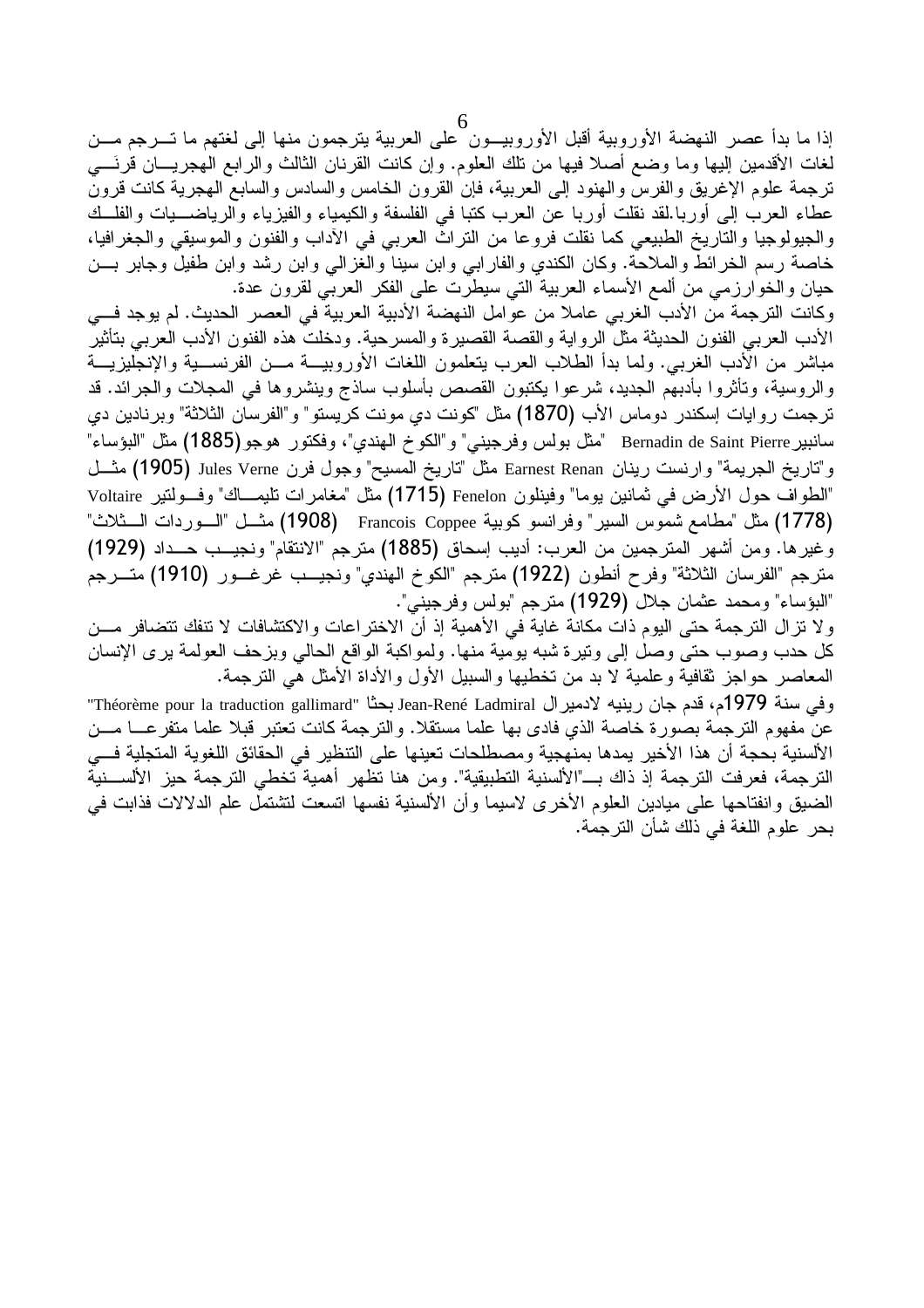الوحـــــدة الثانيـــــة: مـــــنـهج الترجمة من الإنجليزية إلى العربية

الاختلاف في تر اكيب اللغة العربية والإنجليزية

 $\frac{1}{2}$ 

يوجد المترجم اختلافات أساسية بين اللغتين العربية والإنجليزية، وأن عدم معرفة تلك الفـــروق الجوهريـــة تبطئ وتعرَّفل سرعة عملية الترجمة بين اللغتين. ومن أهم تلك الفروق:

- 1. لا يوجد في اللغة العربية تقسيم الفعل إلى أربع صور التي تحدد المدة في الـــزمن، كمــــا يوجـــد فـــي الإنجليزية. فالفعل العربـي إما ماض أو مضارع أي قدم فيه الاعتناء بكمال الفعل وعدم كمالـــه. فمــــنُ الخطأ أن يترجم الصور الأربع للماضي الإنجليزي بالماضي العربي دائمـــا والمضــــار ع الإنجليـــزي بالمضارع العربي. فتترجم الأفعال الإنجليزية إلى العربية بالسياق ومعرفة أســلوب الكـــلام ومحلـــه ومقتضاه.
	- 2. ليست في العربية أصول واضحة للحديث المباشر وغير المباشر مثل الإنجليزية
- 3. يستعمل الفعل الإنجليزي دائما مفردا وإنما يثنى ويجمع باستعمال الضمائر والأعداد، أما في العربية ففي الجملة الفعلية يقدم الفعل ويكون مفردا دائما حسب كوِّن الفعل (مذكر ا ومؤنثًا) بعد الفعل. وفي الجملـــة الاسمية (التبي يقدم فيها الاسم) يكون الفعل مفردا ومثنى وجمعا وكذلك مذكرا ومؤنثا باعتبار الاسم الذي قىلە.
	- 4. يستعمل الفعل في الإنجليزية مذكرا بينما يكون مذكرا ومؤنثا حسب سياق الكلام في العربية.
- 5. تستعمل الإنجليزية الفاعل أولا ثم الفعل وتقدم العربية الفعل على الاسم أو الفاعل ولو أن العربية تجيز تقديم الفاعل على الفعل إلا أنه يجب المطابقة بين الفاعل والفعل في العدد والجنس في هذه الصورة.
	- 6. يوجد بين اللغتين أربع صور للأفعال باعتبار استعمال حروف الجر: 1. أن عددا كبيراً من الأفعال لها حروف جر مماثلة في اللغتين مثل " *أدى إلى"* bead to
		- 2. أن عددا لها حرف جر مغاير في اللغتين مثل "تح*دث في*" talk about
- 3. أن عددا آخر للأفعال يستعمل بحرف جر في الإنجليزية ومقابلة في العربية لا يستعمل بحـــرق جر مثل "*عالج"* deal with
- 4. أن عددا أخر يستعمل بدون حرف جر في الإنجليزية ومقابله في العربية يستعمل بحرف جـــر مثل " *أكد علي"* assert
	- تر جمة الجمل الاسمبة من الانجلبز بـة إلـي العر ببـة

المبتدأ والخبر Subject and Predicate

• المبتدأ والخبر المثبت (للزمن الحاضر ) Affirmative subject and predicate (in the present time) المبتدأ والخبر في الزمن الحاضر يصاغ في الإنجليزية باستعمال is, am, are للفعل to be بين الاسمين. ولكن في العربية لا يستعمل أي فعل لإعطاء معنى is, am, are، بل يعبر هذا المعنى بجَعل المبتدأ معرفة أو علما والخبر نكرة، إلا في بعض صور . فيترجم الاسم قبل is, am, are أولا ويدخل عليه "الــــ" ثم يتـــرجم الاســـم الذي بعده. ويجب المطابقة بين المبتدأ والخبر في الجنس والعدد. الأمثلة: This is a complex problem » هذه مشكلة معقدة.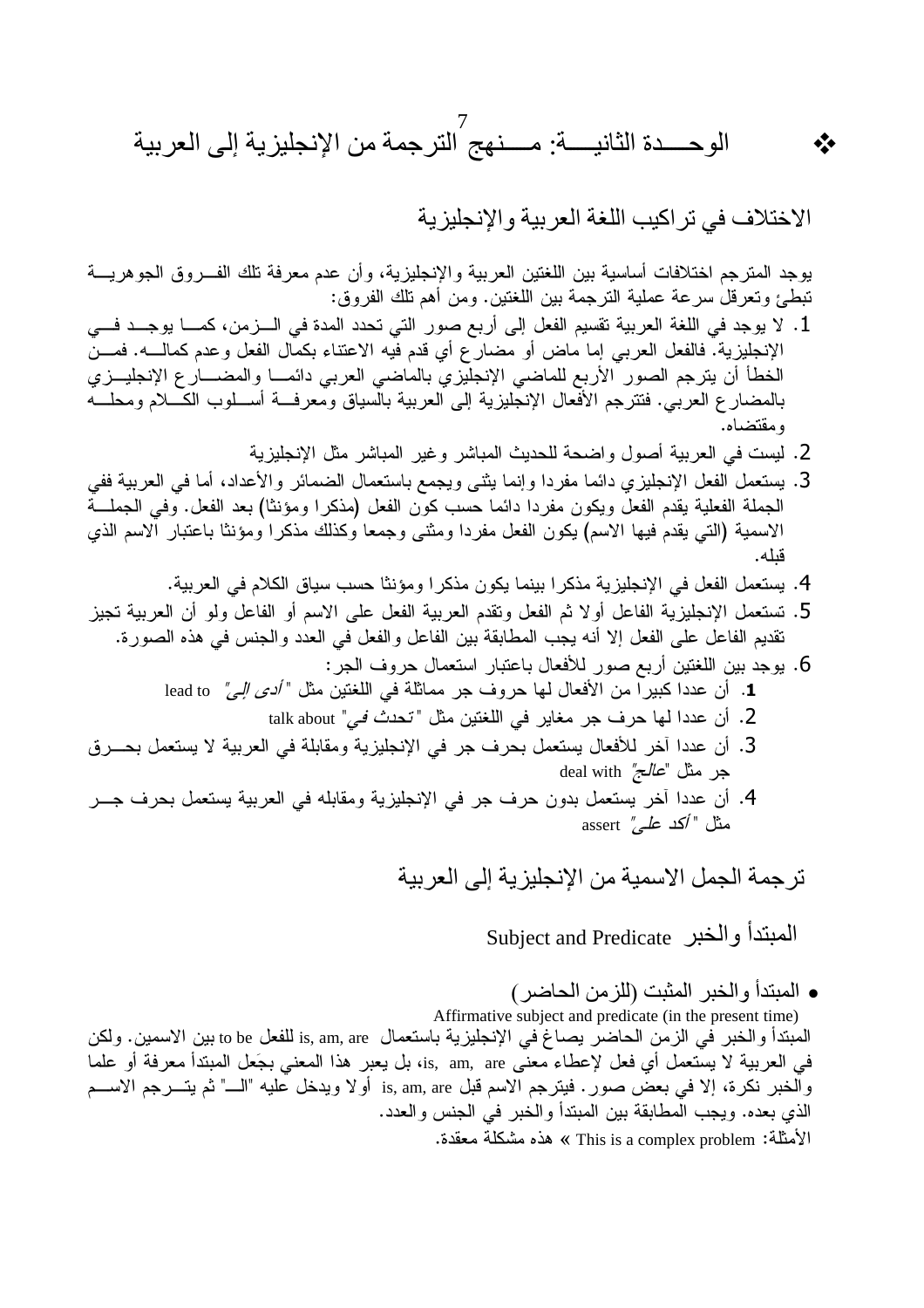to full development as men have Women are human beings and have as much right »النساء أجناس بشر ية ولهن الحق التام للتطور الشامل مثل الرجال.

Cotton grows in India, Egypt and America » القطن ينمو في الهند ومصر وأمريكا.

• المبتدأ والخبر المنفى (للزمن الحاضر ) Negative subject and predicate (in the present time) يترجم تركيب المبتدأ والخبر المنفي بأربعة أدوات للنفي: ليس، ما، إنْ، ولا. المثال: Corruption is not the monopoly of the civilian regimes » ليس الفساد احتكار الحكومات المدنية.

> • المبتدأ و الخبر الاستفهامي (للزمن الحاضر ) Interrogative subject and predicate (in the present time) يترجم is, am, are في الجمل الاستفهامية بـــ"هل" و"أ" المثال: she a leader of the poor today? مل هي زعيمة الفقراء في هذه الأيام؟

• المبتدأ والخبر الاستفهامي المنفي (للزمن الحاضر) Negative Interrogative subject and predicate (in the present time) يترجم is, am, are بــــ"أ" و not بــــ "ليس" (أليس) المثال: Is not the cinema the most potential medium? ] »أليست السينما أداة فعالة جدا ؟

- المبتدأ و الخبر المثبت (للز من الماضي) Affirmative subject and predicate (in the Past) تصاغ جملة المبتدأ والخُبر في الإنجليزية باستعمال الصيغ الماضية was, were للفعل to be (بـــدل الصــــيغ المضارعة). أما في العربية فيستعمل الفعل "كان" وصيغه الملائمة الأخر ي. الأمثلة: The war in Iraq was illegal » كانت الحرب في العراق غير قانونية. The teachers were happy with the results of the last academic year »كان المدرسون مسرورين بنتائج العام الأكاديمي الماضي.
- المبتدأ والخبر المثبت (للزمن المستقبل) Affirmative subject and predicate (in the Future) يصـاغ تركيب المبندأ والخبّر مستقبّلا بـاستعمال will be, shall be بعد المبندأ في الحديث المباشر ، وبـاستعمال would be, should be في الحديث غير المباشر . أما في العربية يترجم هذا التركيب باستعمال "يكون، سيكون، سوف يكون" قبل المبتدأ، وتترجم أدوات الاستقبال أولًا.

الأمثلة: The apostle will be a witness against you» يكون الرسول شهيدا عليكم.

To make sure that Israel's control over the west Bank <u>will be irreversible</u> »النتأكد من أن مراقبسة إسسرائيل على الضفة الغربية سوف تكون غير قابل للنقض.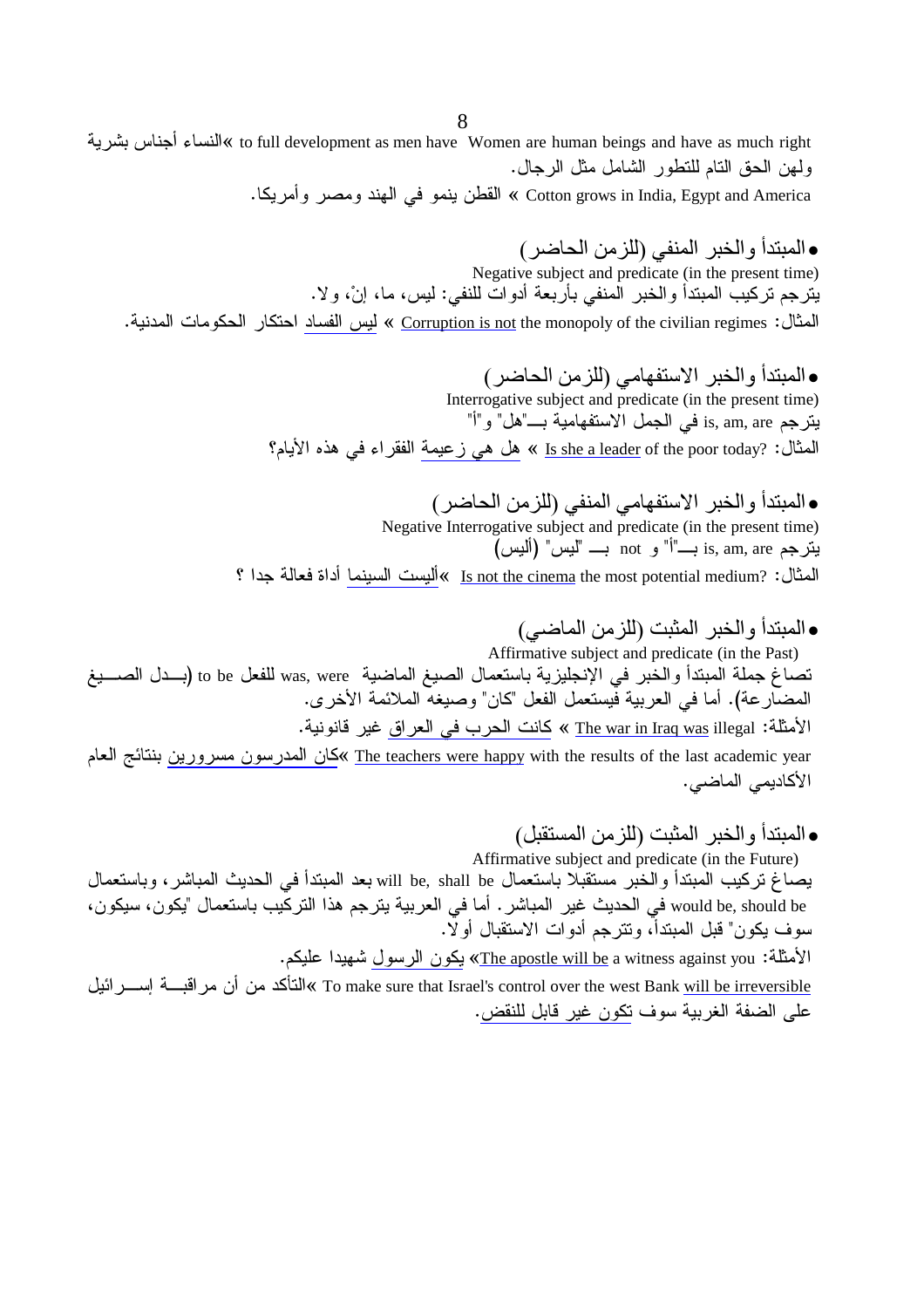#### 9 المضساف والمضساف إليسه **Construct Case The**

تعبر الإضافة في الإنجليزية بثلاث طرق: باستعمال of بين الاسمين، وبوضع علامة (،) apostrophe قبل (S) في المفرد ووضعها بعد (S) في الجمع، وبوضع اسم بجانب اسم أخر مباشر لــــه Juxta position. أمــــا فــــي العربية يضاف اسم إلى أخر بُحذف "الــــ" والنتوين ونون النثنية وجمع مذكر سالم مـــن المضــــاف وجعـــلّ المضاف إليه مكسورًا. ويترجم الاسم الذي قبل of أولا، ولا يترجم the في المضاف، إذا يوجــد، كمـــا لا يترجم حرف الجر of.

الأمثلة: The government of India approved a scheme for setting up of a centre »و افقت حكومة الهند علسى مشروع لإقامة مركز .

<u>A director of a bank</u> will preside the meeting »سير أس مدير مصرف الاجتماع.

The absence of a dialogue between the two super powers had increased the risk of a nuclear war إن غياب الحوار بين القوتين الأعظم سبّب في از دياد الخطر لحرب نووية.

Rules framed under articles 118 are not subject to scrutiny in any <u>court of law</u> »القوانين التي دونت تحت بنود 118 ليست خاضعة للفحص في أية محكمة للقانون.

Southern African Development co-ordination conference » مؤتمر نتسبق الإنماء لأفريقيا الجنوبية.

Noun of Eminence اسم التفضيل

The Comparative أسم التفضيل المقارن يترجم الاسم الذي قبل فعل be أولا ثم تترجم الصفة المقارنة على وزن "أفعل" بغير الــــ والإضافة، ويكـــون مفردا مذكر ا، ثم يترجم than بـــــ"من". Baroodi <u>is greater than</u> hafiz in poetry» البارودي أ<u>ك</u>بر من حافظ في الشاعرية. India <u>is bigger than</u> Pakistan in territory and population» الهند أكبر من باكستان في الأر اضبي والسكان. The International fair of this year <u>is more attractive than</u> the last year» المعرض الدولمي لمهـــذا العــــام أكثــــر اجتذابا من المعرض الدولي للعام الماضي.

- اسم التفضيل الشامل Superlative  $\bullet$ يعبر التفضيل في اللغة العربية بطريقتين بالتركيب الإضافى والتركيب الوصفى. 1. في التركيب الإضافي بجعل وزن أفعل مضافا إلى نكرة أو معرفة. في حالة النكرة يكون المضاف إليـــه مفَرَّدا ومجرور ا، وفيَّ حالة المعرفة يكون المضاف إليه جمعا ومجرورًا. 2. وفي التركيب الوصفي بزيادة الـــ إلى وزن أفعل ليكون على وزن الأفعل في هذه الحالة يذكر الأفعل بعد
- الإسم وبكون مطابقا لموصوفه. كا شك أنه أعظم شخصية/ أعظم " Wo doubt he <u>is the greatest personality</u> in the modern literary movement. الشخصيات/ الشخصية العظمى في الحركة الأدبية الحديثة

The largest volcano in Asia has erupted for the second time in the month »انفجر أكبر بركان/ أكبر البراكين/ البركان الأكبر في آسيا لمرة ثانية في الشهر .

> Absolute Superlative فاAbsolute Superlative يترجم هذا النركيب بـــ "جدا" بعد الاسم وباسم الفاعل واسم المفعول والصفة المشبهة.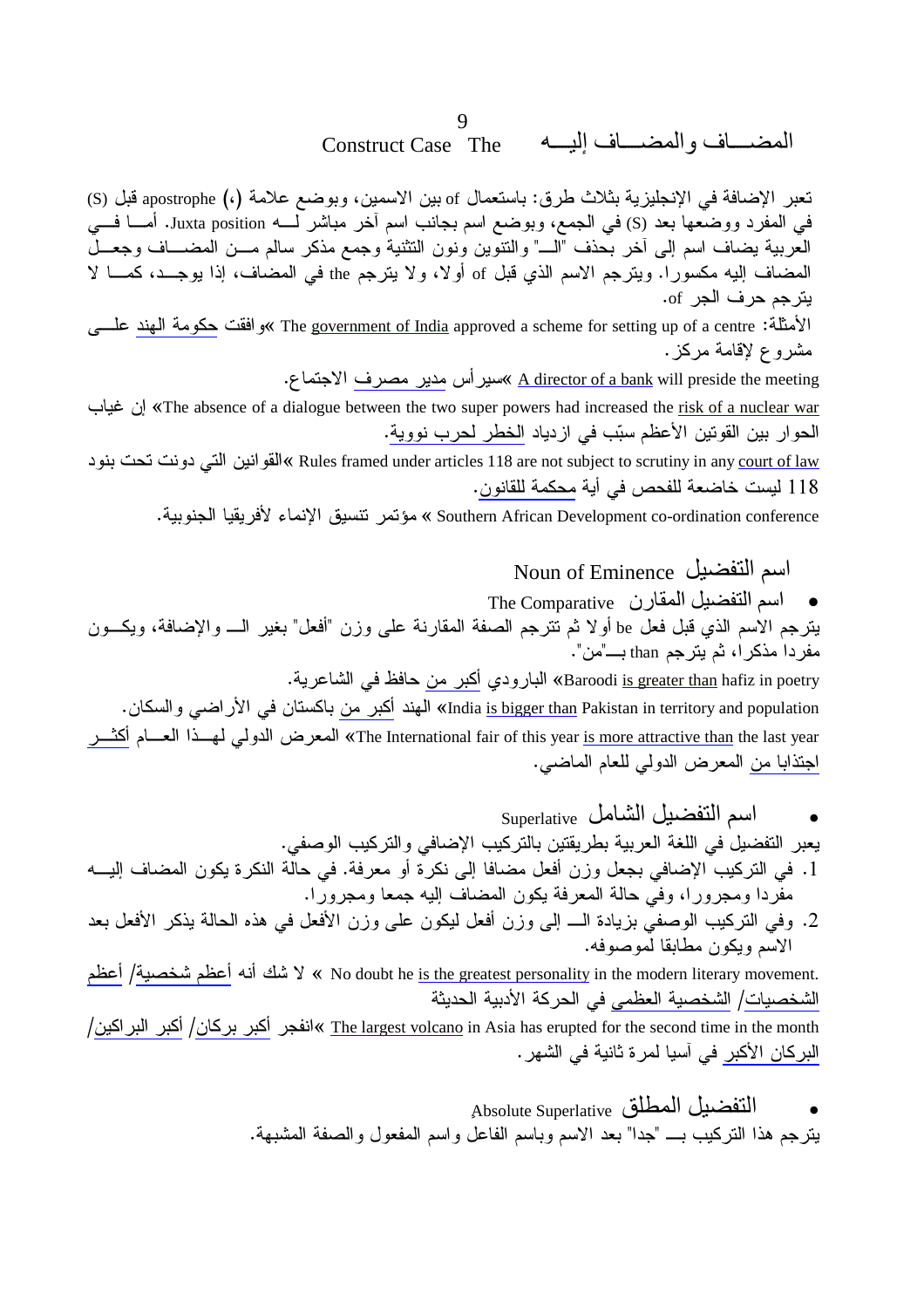«profound regret the death of the prime minister The government of India announced with most أعلنت حكومة الهند بحزن عميق جدا موت رئيس الوزراء. It was a most eloquent speech» إنها كانت خطبة بليغة جدا.

الجمل الشر طية Conditional Sentences الجمل الشرطية في الإنجليزية لها أقسام عديدة منها: الشرطية المفتوحة التي تدل على افتراض حدوث الشــــرط في الزمن الحاضرٌ، والشرطية الحالية التي ندل على افتراض حدوث الشرط في الحال والجزاء أو الجواب في الْمَسْتَقِبْل، والشَّرطية الماضية التي على افْتَراض وقوع الشَّرط والجزاء في الزمن الماضـي. والجمل الشرطية في العربية عليَّ نوعين: الشرط القابَّل للنتفيذ أي الشرطُّ الذي يمكن وقوَّعه، والشــــرط غيــــر القابل للتنفيذ أي الذي حدوثه غير محتمل، ويحدد زمن كليهما بالسياق والأسلوب والمكان. إن فقرة الشرط if في العربية تسبق عامة فقرة الجزاء أو الجواب، فإن كانت فقرة الشرط مؤخرة في اللغة الإنجليزية تقــدم فـــي الله حمة إلى العربية.

Open Conditional ألشرطية المفتوحة لما تعطي الشرطية المفتوحة معنى الإمكان والاحتمال يترجم if فيها بــ"إن" و"إذا" ليس غير ولا يجوز الترجمة بـــــالو". ويستعمل مع "إن" المضـار ع، ويمكن استعمال المـاضـي لكن هذا المـاضـي يعطـي معنـى المستقبل.

If the train does not arrive by 2.30 p.m., <u>I will miss</u> the train to Delhi »إن لم يصل القطــار حتـــى الثانيـــة والنصف مساء يفونني القطار المغادر لدلهي. وِّيغلب نرجمة If في الشرطية المفتوحة عامَّة بـــ"إذا" إن كان وقوع الشرط محققا ثابتا أو كان الشرط راجـــح الحدوث مثل طلوع الشمس، أو كان If بمعنى الاعتراف والافتراض بوقوع الشـــرط. ويســـتعمل مــــع "إذا" الماضي(و المضار ع يكون في معنى الماضي).

لذا نتبع العالم روح نلك « If the world should follow the spirit of this law, <u>it would be in happier</u> condition الشريعة كان اسعد حالا.

• الشرطية الحالية Present Conditional

تصاغ الشرطية الحالية باستعمال الماضبي المطلق المعروف أو المجهول في فقـــرة If أي الشـــرط واســـتعمال المستقبل في الماضي future in the past في فقرة الجواب. ويترجم If في فقرة الشرط بـــ"لو"، وصيغة الماضــــي بالماضيي، وَفي جواب الشرط لا نترجم أداة المستقبل والفعل الماضي المساعد وإنما بترجم الفعل الأصلي بعـــده بالماضبي ويدخل عليه "لـــ" إذا كان فعلا مثبتا غير منفي.

<u>If loopholes were found in</u> the public opinion <u>would demand</u> a change» لمو وجد غموض أو منفذ في القانون لطالب الرأى العام تغييرا.

· الشرطية الماضية Past Conditional تصاغ الشرطية الماضية باستعمال الماضبي التام "past perfect tense "had" فسي الفقسرة الشسرطية أو if clause واستعمال المستقبل في الماضي بعد have ثم اسم المفعول past participle في فقرة الجواب principle clause. ويترجم if في الشرطية الماضية بـــ"لو" ولا نترجم had وبمعنى أخر إن الماضـي الكامل فـي الإنجليزية يتـــرجم بالماضي المطلق في العربية في فقرة الشرط.

<u>t he had won</u> the elections, he <u>would have been</u> the president» لم<u>و فاز</u> في الانتخابات ل<u>كان</u> رئيسا <u>If God had so wished,</u> succeeding generation would not have fought» لمو شاء الله ما اقتتل الذين من بعدهم.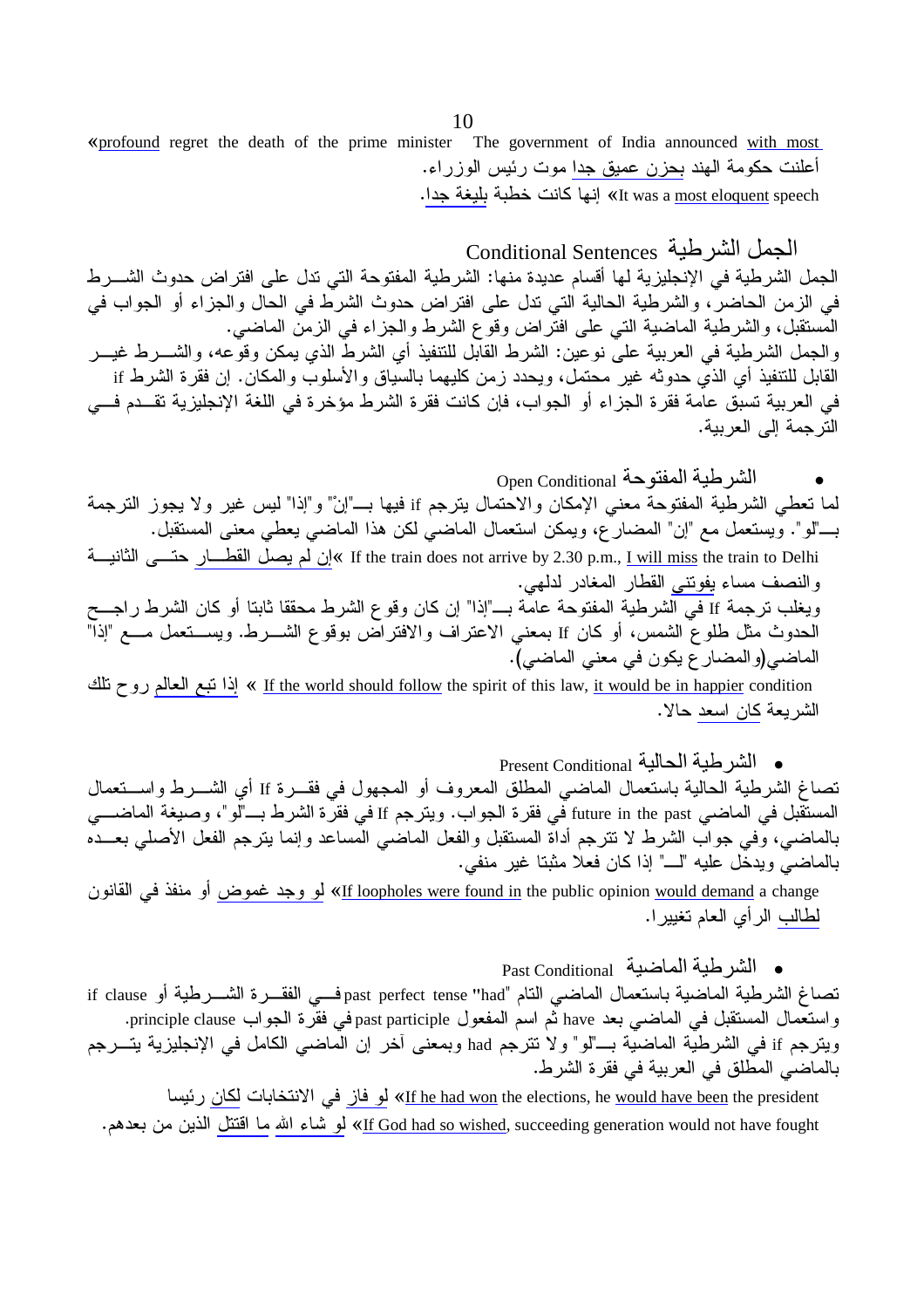# ترجمة الجمل الفعلية من الإنجليزية إلى العربية

الفعل المعروف Active Verb

2.3.1.1 ا0& ا
6. Tense Past

 =============================================== Method of Translation English-Arabic Verbal Sentences -الفعل المعروف Active Verb

=============================================== Forms of Past Tense صور الفعل المساضي

| <b>Affirmative Past Indefinite</b>                      | الماضي المطلق المثبت                         | He worked                   | عمل                        |
|---------------------------------------------------------|----------------------------------------------|-----------------------------|----------------------------|
| Negative Past Indefinite                                | الماضي المطلق المنفي                         | He did not work             | ما عمل / لم يعمل           |
| <b>Interrogative Past</b><br>Indefinite                 | الماضي المطلق الاستفهامي                     | Did he work?                | هل عمل ؟                   |
| <b>Negative Interogative Past</b><br>Indefinite         | الماضي المطلق الاستفهامي<br>المنفي           | Did he not work?            | الم يعمل / أما عمل ؟       |
| <b>Affirmative Past</b><br>Continuous                   | الماضي المستمر المثبت                        | He was working              | كان يعمل / يعمل            |
| <b>Negative Past Continuous</b>                         | الماضي المستمر" المنفي                       | He was not working          | ما كان يعمل/كان لا<br>يعمل |
| <b>Interrogative Past</b><br>Continuous                 | الماضي المستمرّ<br>الاستفهامي                | Was he working?             | هل كان يعمل؟               |
| Negative Interogative Past<br>Continuous                | الماضي المستمر<br>الاستفهامي المنفي          | Was he not working?         | أما كان/ ألم يكن<br>يعمل ؟ |
| <b>Affirmative Past Perfect</b>                         | الماضي الكامل المثبت                         | He had worked               | قد عمل/كان قد يعمل         |
| <b>Negative Past Perfect</b>                            | الماضي الكامل المنفي                         | He had not worked           | ما كان عمل                 |
| <b>Interrogative Past Perfect</b>                       | الماضي الكامل الاستفهامي                     | Had he worked?              | هل كان عمل ؟               |
| Negative Interogative Past<br>Perfect                   | الماضي الكامل الاستفهامي<br>المنفي           | Had he not worked?          | أما كان عمل ؟              |
| <b>Affirmative Past Perfect</b><br>Continuous           | الماضي الكامل المستمرّ<br>المثبت             | He had been working         | كان يعملمنذ                |
| <b>Negative Past Perfect</b><br>Continuous              | الماضي الكامل المستمرّ<br>المنفي             | He had not been<br>working  | ماكان / لم يكن<br>يعملمنذ  |
| <b>Interrogative Past Perfect</b><br>Continuous         | الماضي الكامل المستمرّ<br>الاستفهامي         | Had he been<br>working?     | هل كان يعمل…منذ؟           |
| Negative Interogative Past<br><b>Perfect Continuous</b> | الماضبي الكامل المستمرّ<br>الاستفهامي المنفى | Had he not been<br>working? | ألم يكن يعملمنذ ؟          |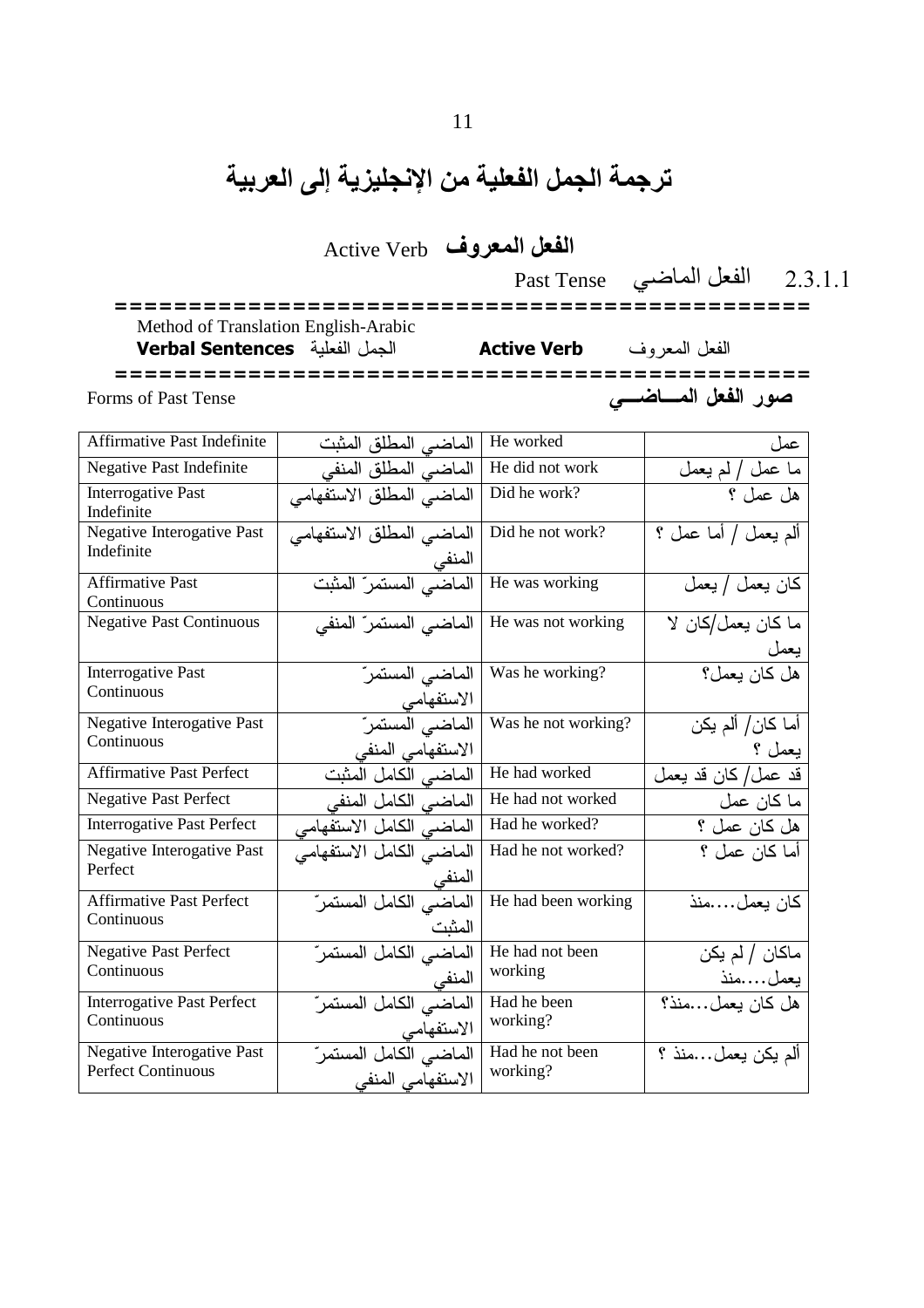• الماضي المطلق المثبت Affirmative Past Indefinite

الماضي المطلق يترجم بالماضي، وكذلك يترجم الماضي المطلق بالحاضر الكامل أي باستعمال "قد" مع الماضي يعني الماضي القريب.

<u>rhe parliament defeated</u> a motion of no confidence on the government)» ر<u>فض البرلمان</u> اقتراحا بسحب الثقة من الحكومة.

<u>Be made propaganda</u> in the communist controlled territories »ق<u>د قام بالدعاية</u> في الأراضـي التي تسيطر عليهـــا الشيو عية.

•الماضي المطلق المنفي Negative Past Indefinite يترجم الماضي المطلق المنفي بـــ"ما" قبل الفعل الماضي أو ما قبل "كان" أو "لم" قبل المضـــــار ع ("لــــم" يجعـــلُ المضىار عَ في معنى الماضي). و لا يستخدم "قد" مع المنفي بتاتا. <u>ما جعل الله</u> لرجل من قلبين في جوفه. «<u>God has not made</u> for any man two hearts <u>He did not feel</u> that it attracted the break of privilege» لم يشعر بأنه اجتذب مخالفة للحق.

• الماضي المطلق الاستفهامي Interrogative Past Indefinite

يترجم did من الماضي المطلق الاستفهامي أو لا بــــ"هل" أو "أ" ثم الاسم أو الفعل. <u>هل بدأت السدول الناميسة تبسدي</u> علامسات (Did the developing countries begin</u> to show signs of recovery ) الاستعادة؟

• الماضي المطلق الاستفهامي المنفي Negative Interrogative Past Indefinite يعبر did من الماضي المطلق الاستفهامي المنفي بـــ "أ" ثم not بـــــ"لم" ثم الفعل بالفعل المضىار ع أو بـــــ"مـــا" ثـــم الفعل بالفعل الماضي .

& Did Moscow not await a radical change in western policies?» أما نوقعت موسكو حدوث نغير جذري في السياسات الغربية؟

Lid Palestinian power politics not enter a new phase today? ألم تدخل سياسات السلطة الفلســـطينية مرحلـــة جديدة اليو م؟

● الماضي المستمر المثبت Affirmative Past Continuous

يترجم الماضـي المستمر المثبت عامـة بـاستعمال "كـان" قبل المضـار ع والفقرة الثانية بدون كـان، وعند استعمالـه مـع كان يذكر الفاعل بين كان والمضار ع.

<u>The climate was turning </u>increasingly in favour of India » <u>كان الجو يتحول</u> بازدياد إلى صالح الهند

● الماضي الكامل المثبت Affirmative Past Perfect يترجم الماضي الكامل المثبت بـــ كان + قد + الماضي (كان قد كتب) أو بـــ قد+ الماضي (قد كتب) أو الماضي فحسب خاصة في الجمل المنفية الاستفهامية. <u>Lhad written the letter before he arrived » كنت قد كتبت</u> الرسالة قبل وصوله.

صرح قائلا بأن المهند قسد «Stating that <u>India had lost</u> a true friend who did much to promote Indo-soviet ties فق<u>دت</u> صديقا مخلصـا عمل كثير ا لتشجيع العلاقات الـهندية السوفيتية.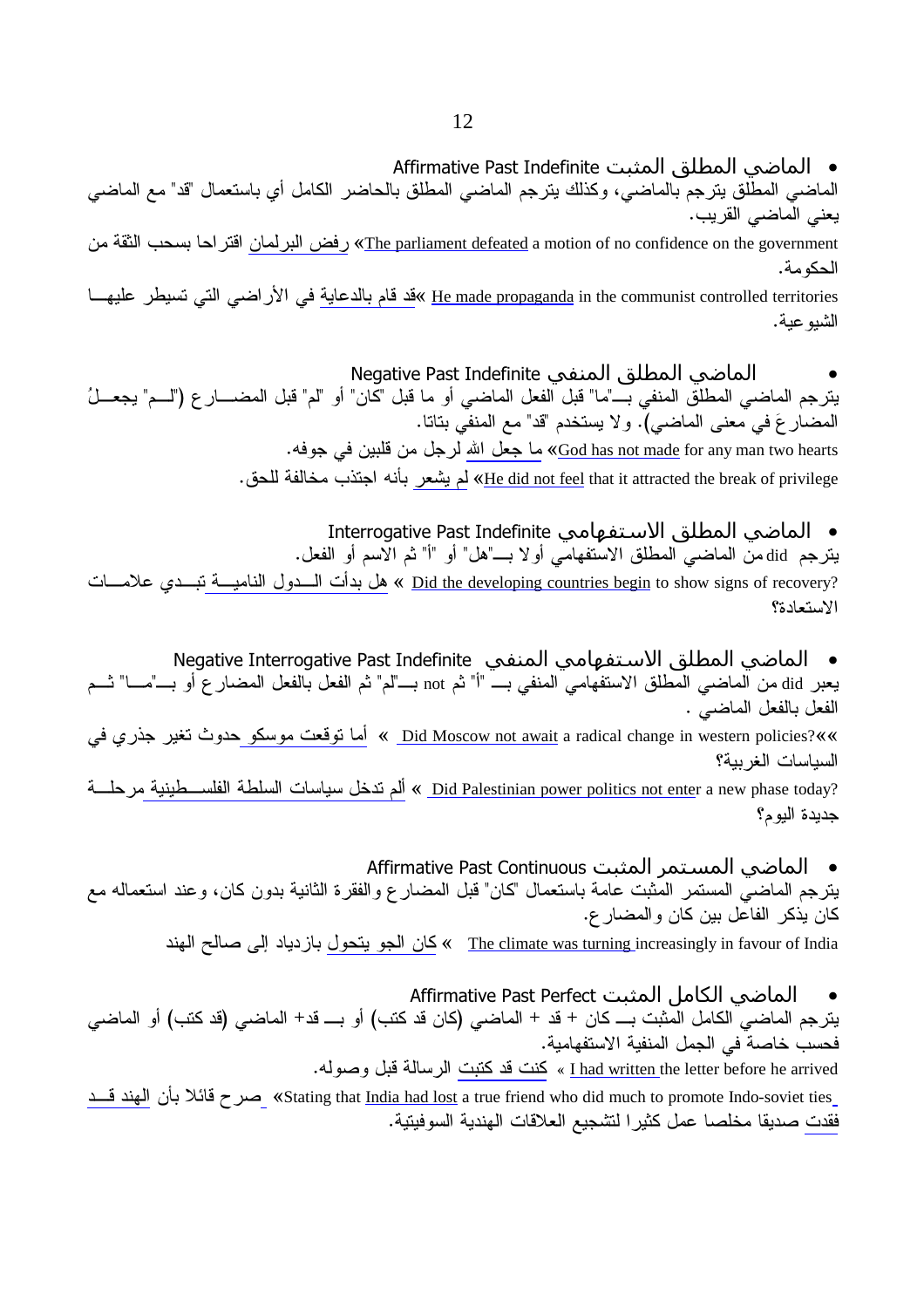ِ<br>الماضــي الكامــل المســـتمر المثبــت<sup>ُ</sup> Affirmative Past Perfect Continuous يترجم الماضي الكامل المستمر المثبت مثل الماضي المستمر أي باستعمال "كان" مع المضارع (كـــان يكتـــب) ومعنى ذلك أنَّ العمل كان مستمرٍا في وقت معين في الماضي. The experts had already visited the United States and discussions had been continuing here also in the last few days » كان الخبراء قد زاروا الولايات المتحدة فعلا وتجري المباحثات هناك أيضا منذ عدة أيام.

### 2.3.1.2 الفعل المضارع Present Tense Method of Translation English-Arabic الجمل الفعلية Verbal Sentences Active Verb الفعل المعروف

**Forms of Present Tense** صور الفعل المـضـارع

| <b>Affirmative Present</b><br>Indefinite                   | المضارع المطلق المثبت                            | He works                    | يعمل                     |
|------------------------------------------------------------|--------------------------------------------------|-----------------------------|--------------------------|
| Negative Present Indefinite                                | المضارع المطلق المنفى                            | He does not work            | لا يعمل                  |
| <b>Interrogative Present</b><br>Indefinite                 | المضارع المطلق<br>الاستفهامي                     | Does he work?               | هل يعمل؟                 |
| Negative Interogative<br>Present Indefinite                | المضارع المطلق<br>الاستفهامي المنفي              | Does not he work?           | ألا بعمل ؟               |
| <b>Affirmative Present</b><br>Continuous                   | المضارع المستمرّ المثِّبت                        | He is working               | يعمل                     |
| <b>Negative Present Continuous</b>                         | المضارع المستمرّ المنفى                          | He is not working           | لا يعمل                  |
| <b>Interrogative Present</b><br>Continuous                 | المضار ع المستمرّ<br>الاستفهامي                  | Is he working?              | هل يعمل؟                 |
| Negative Interogative<br><b>Present Continuous</b>         | المضارع المستمر<br>الاستفهامي المنفي             | Is he not working?          | ألا بيعمل ؟              |
| <b>Affirmative Present Perfect</b>                         | المضارع الكامل المثبت                            | He has worked               | قد عمل                   |
| <b>Negative Present Perfect</b>                            | المضبارع الكامل المنفى                           | He has not worked           | ما عمل / لم              |
| <b>Interrogative Present Perfect</b>                       | المضارع الكامل الاستفهامي                        | Has he worked?              | يعم <u>ل</u><br>هل عمل ؟ |
| Negative Interogative<br><b>Present Perfect</b>            | المضارع الكامل الاستفهامي<br>للمنفي              | Has he not worked?          | أما عمل ؟                |
| <b>Affirmative Present Perfect</b><br>Continuous           | المضبارع الكامل المستمر                          | He has been working         | بعملمنذ                  |
| <b>Negative Present Perfect</b><br>Continuous              | المثبت<br>المضارع الكامل المستمرّ                | He has not been<br>working  | لا يعملمنذ               |
| <b>Interrogative Present Perfect</b><br>Continuous         | المنفي<br>المضار ع الكامل المستمرّ<br>الاستفهامي | Has he been working?        | هل بعملمنذ؟              |
| Negative Interogative<br><b>Present Perfect Continuous</b> | المضارع الكامل المستمر<br>الاستفهامي المنفى      | Has he not been<br>working? | ألا بعملمنذ؟             |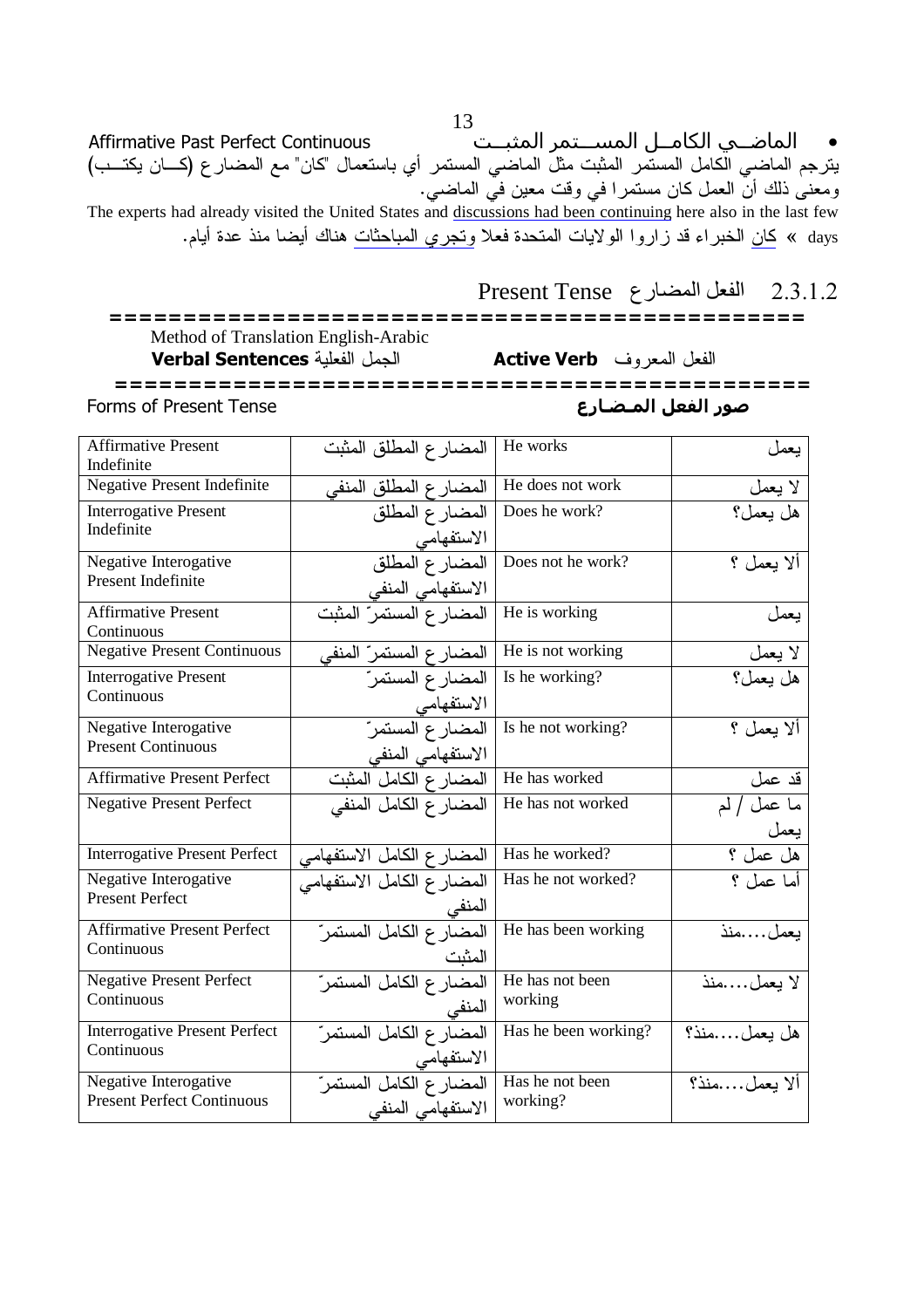- المضارع المطلـق المثبـت Affirmative و Affirmative يترجم المضارع المطلق والمضارع المستمر والمضارع الكامل المستمر بالمضارع المطلق في العربية. The main objective of budget of the union railway minister seems to be to streamline the finances of the government's largest undertaking » <u>الهدف الرئيسي لموازنة وزير سكة الحديد المركزي يبدو</u> أن يكــون تنسيق تمويل أكبر مؤسسة للحكومة.
	- المضارع المطلق المنفي Negative Present Indefinite يترجع not بـــ"لا" أو بــــ ما النافية ثم الفعل مع Do, Does بالمضىار ع .

لانتخابـــات (X) < The by-election <u>results do not indicate</u> that she can sweep the polls again الفرعية أنها سوف نكتسح الأصوات مرة أخرى.

> المضارع المطلق الاستفهامي Interrogative Present Indefinite يترجم Do, Does بــــ"هل" أو "أ" ثم الفعل بالمضـار ع .

<u>هل يبـــدو</u> حســـنا يقظـــة وكــــالات « <u>Does it speak</u> well of the alertness of Indian intelligence agencies? الاستخبار ات الهندية ؟

- المضارع المطلق الاستفهامي المنفي Negative Interrogative Present Indefinite يترجم Do, Does not بــــ"ألا" ثم الفعل بالمضبار ع . ?Pharaoh said to those around, <u>do you not listen</u> to what he says » قال فرعون لمن حوله <u>ألا تستمعون</u>؟
- ا&رع ا
 Continuous Present Affirmative يترجم المضار ع المستمر الإنجليزي بالمضار ع المطلق في العربية كما يترجم المضار ع المطلق غير أنه يحسن زيادة "الأن، ما زال، لم يزل، استمر، بقي، دام، حاليا،يظل".

He is now trying to present himself as a mature national leader » بيحاول الآن أن يقدم نفسه كز عيم قومي ناضج متكامل.

- المضارع الكامل المثبت Affirmative Present Perfect
- يترجم has, have بــــ "قد" ثم الفعل الإنجليزي بالماضيي العربي، وقد لا يترجم وإنما يترجم الفعل فحسب. في الإداريّ العاملين أيضا The management has also advised the workmen to call off the strike لإنهاء الإضراب.
- المضارع الكامل المستمر المثبت Affirmative Present Perfect Continuous يترجم المضارع الكامل المستمر الإنجليزي بالمضارع المطلق في العربية كما يترجم المضارع المطلق ويترجم ." منذ "منذ ".

<u>It has been raining since</u> ten o'clock this morning » بينزل المطر منذ الساعة العاشرة من صباح اليوم.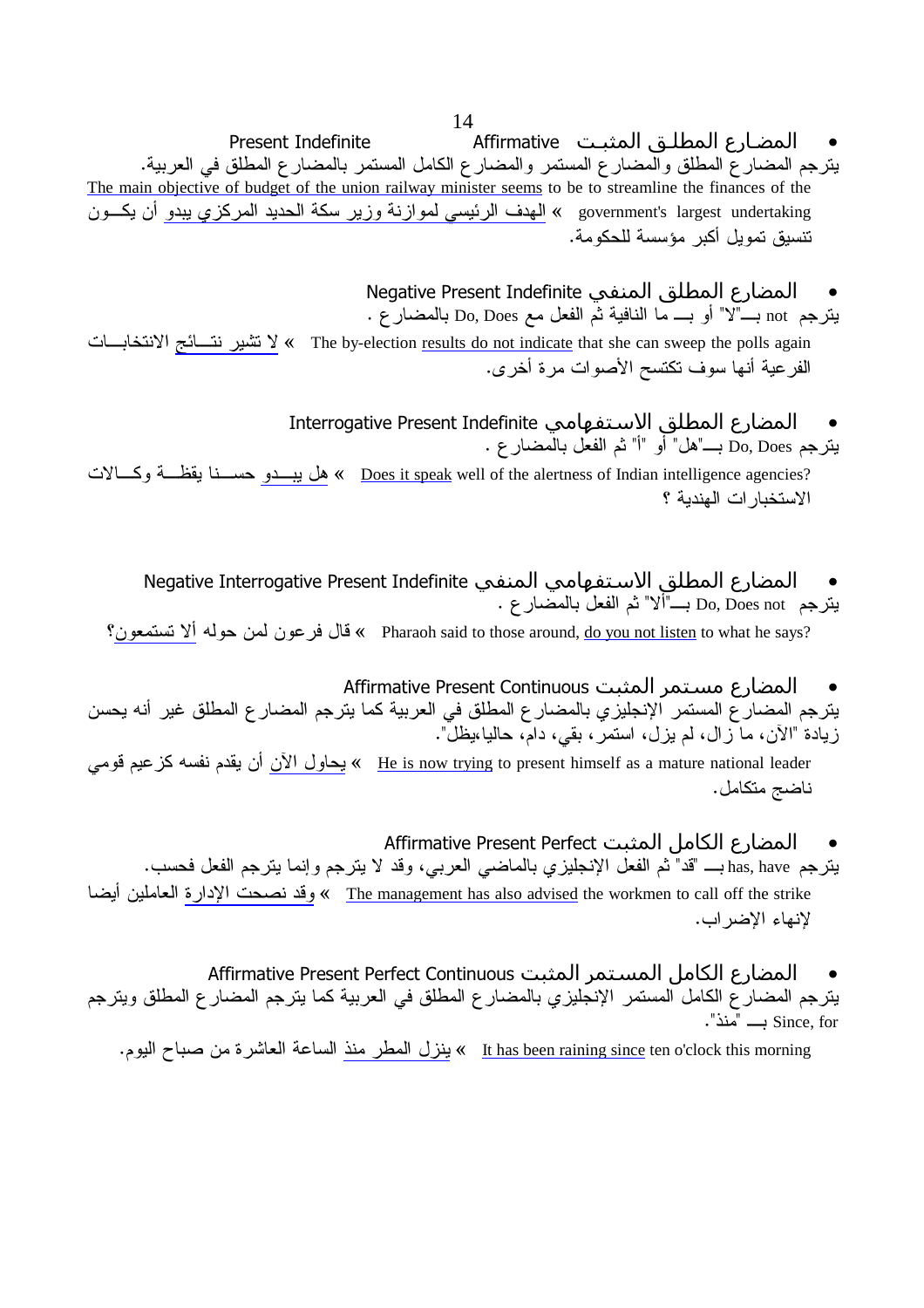#### الفعل المستقبل Future Tense  $2.3.1.3$

Method of Translation English-Arabic الجمل الفعلية Verbal Sentences

الفعل المعروف Active Verb

Forms of Future Tense

صور الفعل المستقبل

| Affirmative Future Indefinite       | المستقبل المطلق المثبت  | He shall work           | سيعمل/سوف يعمل   |
|-------------------------------------|-------------------------|-------------------------|------------------|
| Negative Future Indefinite          | المستقبل المطلق المنفى  | He shall not work       | لن يعمل          |
| <b>Interrogative Future</b>         | المستقبل المطلق         | Shall he work?          | هل يعمل؟         |
| Indefinite                          | الاستفهامي              |                         |                  |
| Negative Interrogative              | المستقبل المطلق         | Shall not he work?      | ألن يعمل ؟       |
| Future Indefinite                   | الاستفهامي المنفى       |                         |                  |
| <b>Affirmative Future</b>           | المستقبل المستمر المثبت | He shall be working     | سيكون يعمل       |
| Continuous                          |                         |                         |                  |
| <b>Negative Future Continuous</b>   | المستقبل المستمر المنفى | He shall not be working | يكون لن يعمل     |
| Interrogative Future                | المستقبل المستمر        | shall he be working?    | هل يكون يعمل؟    |
| Continuous                          | الاستفهامي              |                         |                  |
| Negative Interrogative              | المستقبل المستمر        | shall he not be         | ألن يكون يعمل ؟  |
| <b>Future Continuous</b>            | الاستفهامي المنفى       | working?                |                  |
| <b>Affirmative Future Perfect</b>   | المستقبل الكامل المثبت  | He shall has worked     | يكون قد عمل      |
| <b>Negative Future Perfect</b>      | المستقبل الكامل المنفى  | He shall has not        | يكون ما عمل      |
|                                     |                         | worked                  |                  |
| <b>Interrogative Future Perfect</b> | المستقبل الكامل         | Shall he has worked?    | هل يكون قد عمل ؟ |
|                                     | الاستفهامي              |                         |                  |
| Negative Interrogative              | المستقبل الكامل         | Shall not he has        | ألن يكون عمل ؟   |
| <b>Future Perfect</b>               | الاستفهامي المنفى       | worked?                 |                  |
| <b>Affirmative Future Perfect</b>   | المستقبل الكامل المستمر | He shall has been       | سيكون يعمل       |
| Continuous                          | المثبت                  | working                 |                  |
| <b>Negative Future Perfect</b>      | المستقبل الكامل المستمر | He shall has not been   | يكون لن يعمل     |
| Continuous                          | المنفى                  | working                 |                  |
| <b>Interrogative Future Perfect</b> | المستقبل الكامل المستمر | Shall he has been       | هل يكون يعمل؟    |
| Continuous                          | الاستفهامي              | working?                |                  |
| Negative Interrogative              | المستقبل الكامل المستمر | Shall he has not been   | ألن يكون يعمل ؟  |
| <b>Future Perfect Continuous</b>    | الاستفهامي المنفى       | working?                |                  |

Affirmative Future Indefinite المستقبل المطلق المثبت  $\bullet$ يترجم المستقبل المطلق المثبت إلى العربية بالفعل المضارع مع "س، سوف" غالبا. » سوف تظل The OPEC will continue to strive for a stable oil market which it believes will be beneficial الأوبيك (لإقامة) سوق مستقرة للبترول وتعتقد أنها تكون نفعية.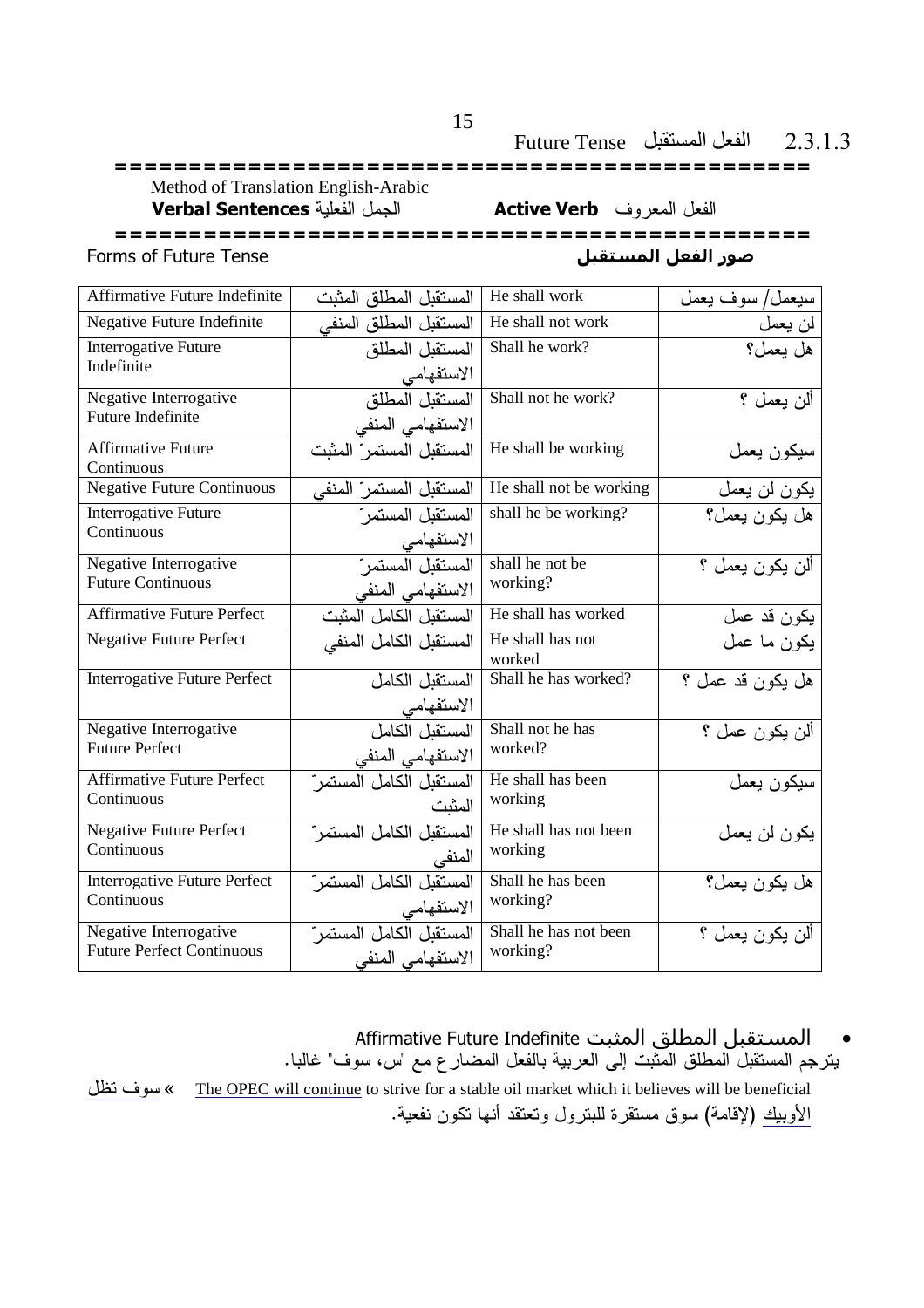- المسـتقبل المطلـق المنفـي Negative **Future Indefinite** نترجم will not, will never, shall not, should not, would not بــــ"لن" أو "لا" مع المضارع و لا يستعمل س أو سوف مع المنفي. The world <u>will never see</u> anything like the status of the ancient Egyptians » لمن يشهد العالم نظيرا لتماثيل المصر يين القدماء
- المستقبل المطلق الاستفهامي Interrogative Future Indefinite تترجم أدوات الاستقبال في هذا الفعل بـــ"هل/أ" ويستعمل هل مع المضارع في معنى الاستقبال، فلا يستعمل مع هل "س" و "سو ف"

<u>Mill the examination include</u> all the subjects? هل تتضمن الامتحان جميع المواد؟

● المستقبل المطلق الاستفهامي المنفي Negative Interrogative Future indefinite تترجم أدوات الاستقبال في هذا الفعل بـــ"أ" و not بــــ"لن" والفعل بالمضار ع.

» ألن تسؤد<u>ي</u> Will the recent rallies against government not lead to political polarization in the state? الاجتماعات الأخير ة ضد الحكومة إلى الاستقطاب السياسي في الولاية ؟

- المستقبل المستمر المثبت Affirmative Future Continuous تترجم أدوات الأستقبال بــــ"سوّف" و"س" و be بــــ مضـار ع كان ثم الفعل مـع ing بــــ المضـار ع. « The prime minister will head the Indian delegation that will be flying to Moscow to attend the funeral سوف يرأس رئيس الوزراء الوفد الهندي يكون يطير إلى موسكو للاشتراك في الجنازة.
	- Affirmative Future Perfect المستقبل الكامل المثبت نترجم هذا الفعل بـــ مضار ع كان + قد + الفعل الماضي. <u>The Patient will have died</u> before the doctor arrives » يكون المريض قد مات قبل أن يصل الدكتور .

Affirmative Future Perfect Continuous المستمر المثبت نترجم أدوات الاستّقبال بــــ"سوف" و"س" ثم فعل have been بــــ مضارع كان ثم الفعل الأصلي مــــع ing بــــــــــ المضار ع.

The glorious heritage will have been encouraging the people to work for the unity » سـبكون التسرات المشرق يشجع الشعب على العمل للوحدة.

2.3.2 الفعل المحمول Passive Verb

يترجم الجمل التي ذكر فيها الفعل بعد by بالطرق الأربع الآتية. .<br>1. (ا) نرجمة المجهول بالمجهول أولا (ب) نرجمة by بـــ "من قبل، من جانب، بواسطة،بــِـ. Tajmahal was built by Shahjahan » بُنى تاج محل من قبل شاه جهان/بسشاه جهان. 2. (ا) نرجمة الفعل المجهول بالمعروف (ب) استعمال الضمير الغائب الملائم (مذكرا ومؤنثا) بعد الفعــل  $\cdot$  by لا ترجمة لـــvd  $\mathcal{Y}$  .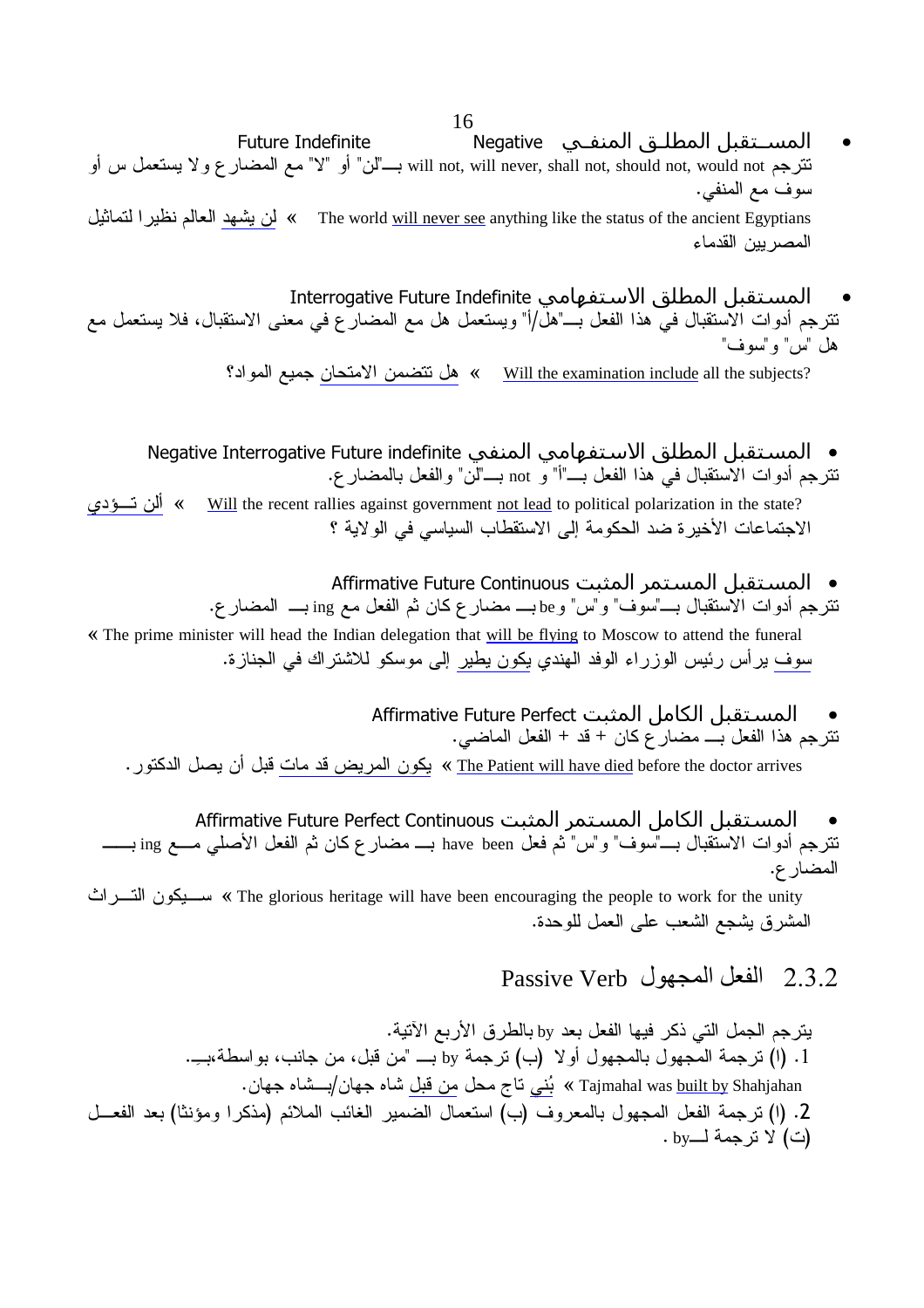17 تاج محـــل ُ بِناهِ شاه جهان. Tajmahal was <u>built by</u> Shahjahan 3. استخدام الفعل المضار ع المجهول (غائبا وجمعا) ولكن هذا لا يمكن إلا في العمل الاستمر اري. English <u>is taught</u> in all schools in India » يعلّمون الإنجليزية في جميع المدارس في الـهند. 4. مركبة من طرائق (1و2) (ا) نرجمة المجهول بالمعروف بزيادة فعل "تم/كمـــل" مـــع مصــــدر الفعـــل المجهول (ب) ترجمة by بـــــ"من قبل، من جانب، بواسطة، بـــِ. <u>He was punished by</u> the competent authorities in the First World war تع معاقبته من قبسل السسلطات المقتدر ة في الحرب العالمية الأولى.

- Past Tense ( Passive) الفعل الماضي  $2.3.2.1$
- الماضي المطلق المثبت (المجهول) (Affirmative Past Indefinite (Passive نترجم was, were وبعده الشكل الثالث للفعل بالماضـي المجهول.

 1 B B3 « The prize for best female performance was awarded to the south Korean actress لأحسن إنجاز نسائي لممثلة الكوريا الجنوبية.

الماضي المطلق المنفي (المجهول) (Negative Past Indefinite (Passive) نترجم was, were +not مع الشكل الثالث للفعل بــــ"ما" قبل الماضـي المجهول، أو بـــــ"لـــم" قبـــل المضـــــار ع المجهو ل .

The value of a purely technical approach <u>was not disputed</u> by him ﴾ ما <u>نُوز عتْ </u>قيمة موقف فنبي محض من جانبه.

الماضي المطلق الاستفهامي (المحهول) (Interrogative Past Indefinite (Passive . ,
 '> ,- 9 ,;/ " B" was, were

 :B-\_ ,B; « Were reservations initially introduced by the first constitutional amendment act 1951? <u>التحفظات مبدئيا</u> باللائحة الأولى لعام 1951 لإجراء التعديل في الدستور ؟.

- الماضـي المطلـق الاسـتفهامي المنفـي (المجهـول) Negative Interrogative Past Indefinite (Passive)
- . ,
 > ,- 7 "9 " B 
 ,
 '> ,- B" " not B" " was, were ك المبيعات العالية في قضية (Were record sales not registered in the case of several products) . هم اسجلت المبيعات العالية مختلف المنتجات؟.
	- الماضي المستمر المثبت (المجهول) Affirmative Past Continuous (Passive) يترجم was, were بـــفعل "كان" ثم \_being مع الفعل بـــالمضار ع المجهول. The Algerians <u>were being executed and imprisoned</u> enmasse » كان الجزائريون يشنقون ويسجنون جملة.
- ا ا"! ا
 (ا+\*ل) (Passive (Perfect Past Affirmative يترجم had been + الفعل بــــالماضـي المجهول وقبله "قد". He <u>had been delegated</u> as an accredited emissary of the society on mission » قد انتدب كمبعـــوث مفـــوض للجمعية بنشاط تبشيري.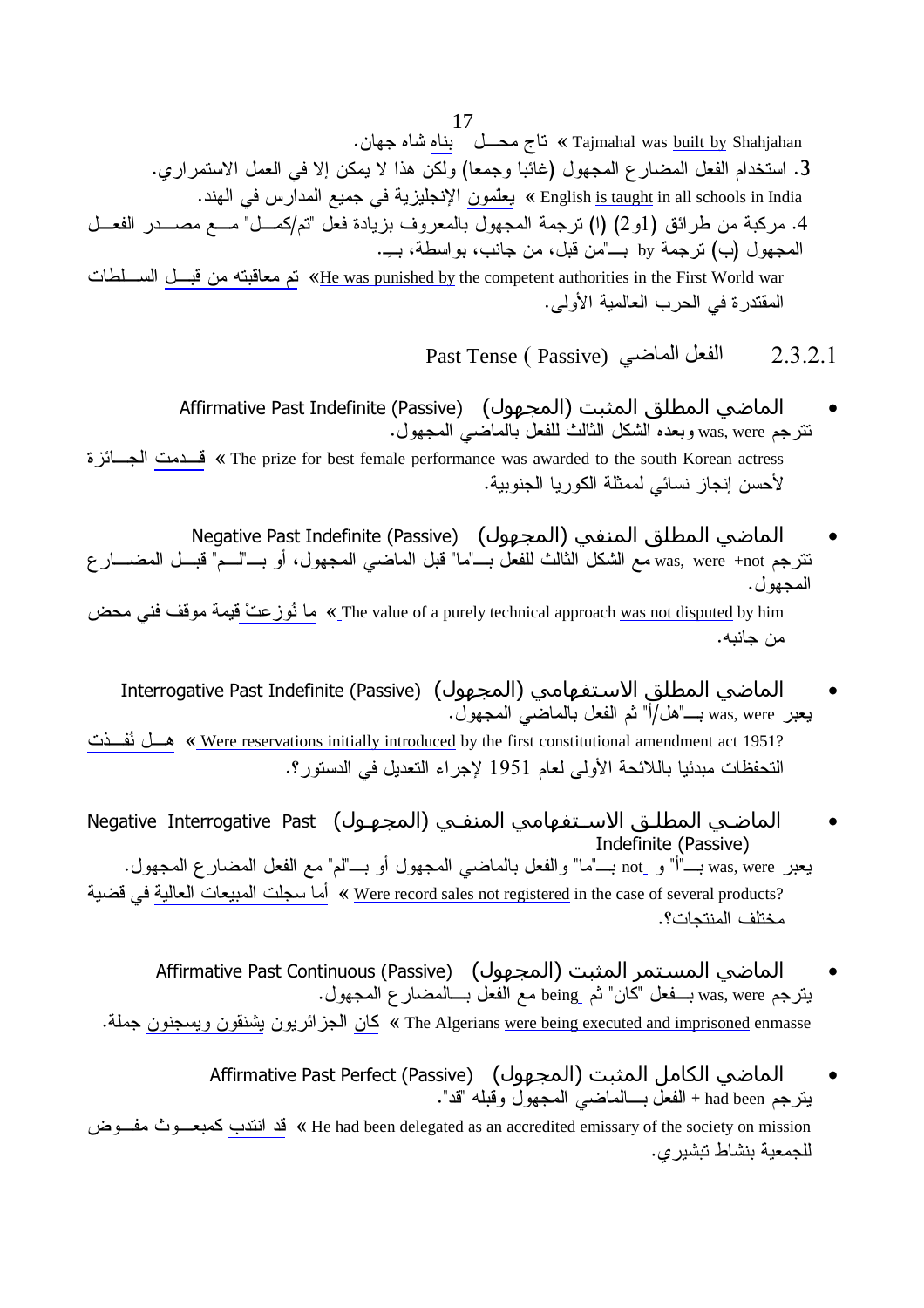### $P$ Present Tense الفعل المضارع Present Tense

- المضارع المطلق المثبت (المجهول) (Affirmative Present Indefinite (Passive يتزجم passive participle + is, am, are بالمضارع المجهول أو باسم المفعول خاصة. IB B « The Soviet offer to enter into buy-back arrangements is considered to be attractive السوفيتي للدخول في إجر ائات شر اء البضائع المباعة من جديد جذابا.
- المضارع المستمر المثبت (المجهول) (Affirmative Present Continuous (Passive نترجم فعل being + be + الشكل الثالث للفعل بالمضارع المجهول. The occasion for these discussion <u>is being provided</u> by the high level meeting.» توفر المناسبة لهذه المباحثة من قبل الاجتماع ذي المستوى العالمي.
- المضارع الكامل المثبت (المجهول) Affirmative Present Perfect (Passive) . ,
 '> 7 "3 " B '! ,- **+** have, has been , 9 More PLO officials <u>have been killed</u> by fellow Palestinians<sub>.</sub>» <u>قد قتل</u> موظفون أخرون لمنظمـــة التحريــــر الفلسطينية بإخو انهم الفلسطينيين.

### $F$  الفعل المستقبل Future Tense

- المستقبل المطلق المثبت (المجهول) (Affirmative Future Indefinite (Passive يترجم be +will, shall وكذلك to +be ثم الشكل الثالث بالمستقبل المجهول. world Islamic conference <u>scheduled to be held</u> in London » من المقرر أن يعقد مؤتمر إسلامي عالمي في لندن
- المستقبل الكامل المثبت (المجهول) Affirmative Future Perfect (Passive) يترجم أدوات الاستقبال بمضبار ع كان ثم have بــ "قد" ثم been + الفعل الأصلي بالماضي المجهول. ه كون عمله قابلا للاستحسان يكو<u>ن قــد «</u> The advisability of his action <u>would have been open</u> to question فتح السؤال.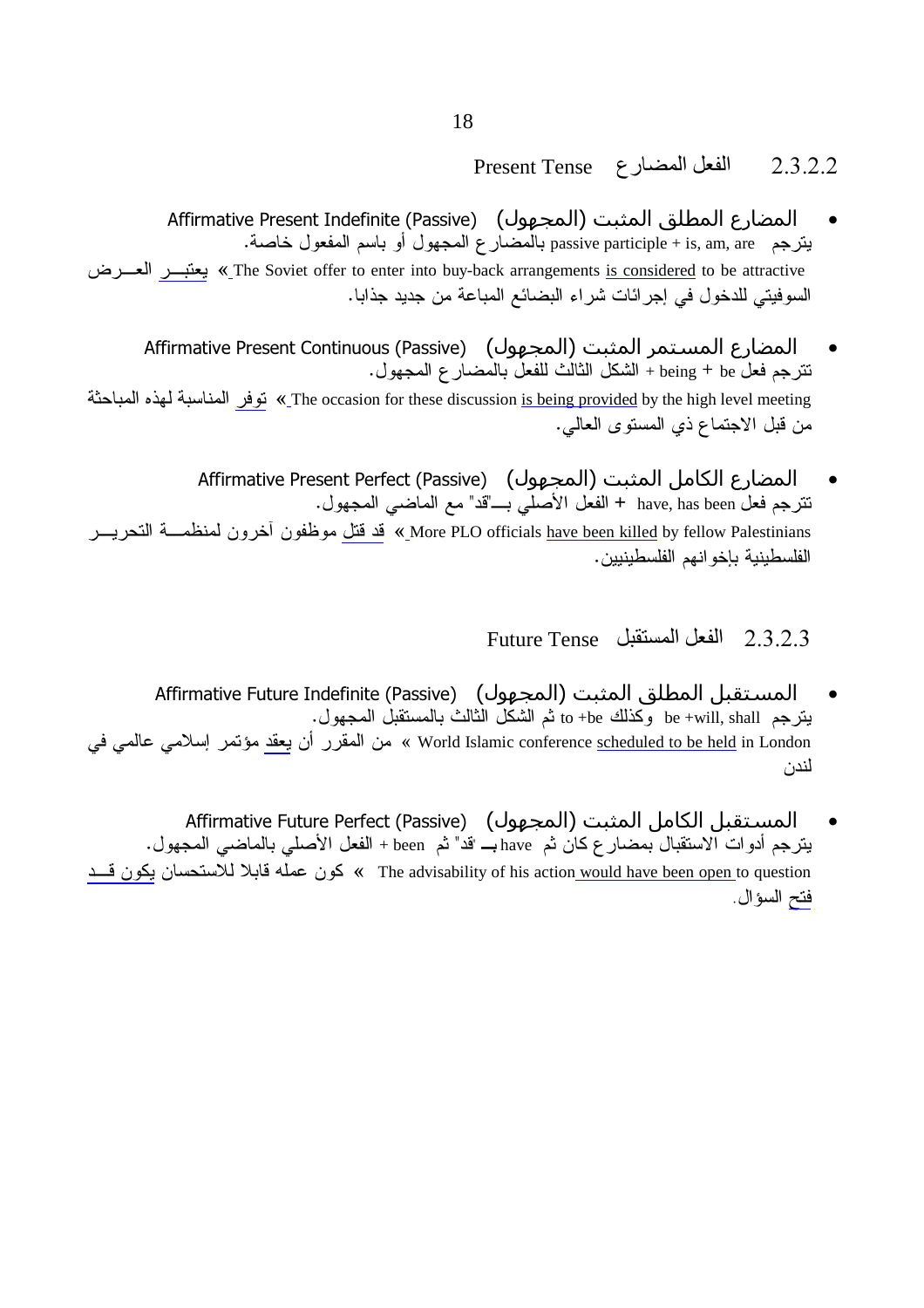المصطلحات العر بية و المو افقات المتداولة

1. Vice Chancellor مدير الجامعة وطنسى 3. National أنثويــــــة 5. Feminine 7. Dangerous خطير 9. Document وَثَيْقَة رأســمالية 11. Capitalism انقسلاب Revolution 15. Intelligence ذكاء دراسي 17. Academic اتفاقيـــــــة 19. Agreement 21. Application طلب 23. Attestation تفسسويض 25. Authorization تفــــويض 27. Budget ميزانيسة 29. Limited محدود زخصة 31. License نقسل 33. Transport 35. Welder أحسام 37. Recruitment استخدام وظيفسة خاليسة 39. Vacancy ضــــــــريبة 41. Tax بورصــــة 43. Stock Exchange تعهد 45. Undertaking مطلــوب 47. Valid 49. Security Council مجلس الأمن 2. Beautiful جميـل فسني 4. Technician 6. Creative مبدع 8. Industry عناعة 10. Public جمهور 12. Economics ـــــادية اقتصد بزيرة 14. Island 16. Democracy ديمو قراطيسة 18. Accomodation سكن وكيسل 20. Agent 22. Arrival وصلول 24. Auditor مدقق الحسابات مصرف 26. Bank 28. Notary Public عادل كاتسب 30. Labour Office مكتب عمل 32. Journalism صحافة 34. Sales Manager مدير المبيعات 36. Wanted مطلوب مؤهلات 38. Qualifications علامة تجارية 40. Trade mark 42. Sponsor كفيســـــل 44. Tourist صسياحي برامج كميوتــــر 46. Software برقيسة 48. Telegram تأمين حيساةال 50. Life Insurance

المصطلحات الانجلبز بة والموافقات المتداولة

|                               | 2. وفقالـ As per |     |
|-------------------------------|------------------|-----|
| 4. طبقا لـ In accordance with |                  |     |
| Vaccination تطعيم Vaccination |                  |     |
|                               | 8. وكالة Agency  |     |
|                               | 10. تذكرة Ticket |     |
|                               | 2. سعر Rate      |     |
| 4. حجز Reservation            |                  |     |
|                               | Sale بیع         | . 6 |
| <b>Public Security</b>        | 18. الأمن العام  |     |

|                   | 1. بكالوريوس في القانون Bachelor of Law |  |
|-------------------|-----------------------------------------|--|
| In view of        | 3. نظرا إلى                             |  |
| With reference to | 5. إشارة إلىي                           |  |
| Traffic           | 7. مرور                                 |  |
| Tender            | 9 مناقصة                                |  |
| <b>Share</b>      | 11. سهم                                 |  |
| Renewal           | 13. تجديد                               |  |
| Retirement        | 15. تقاعد                               |  |
| Resident          | .17                                     |  |
|                   |                                         |  |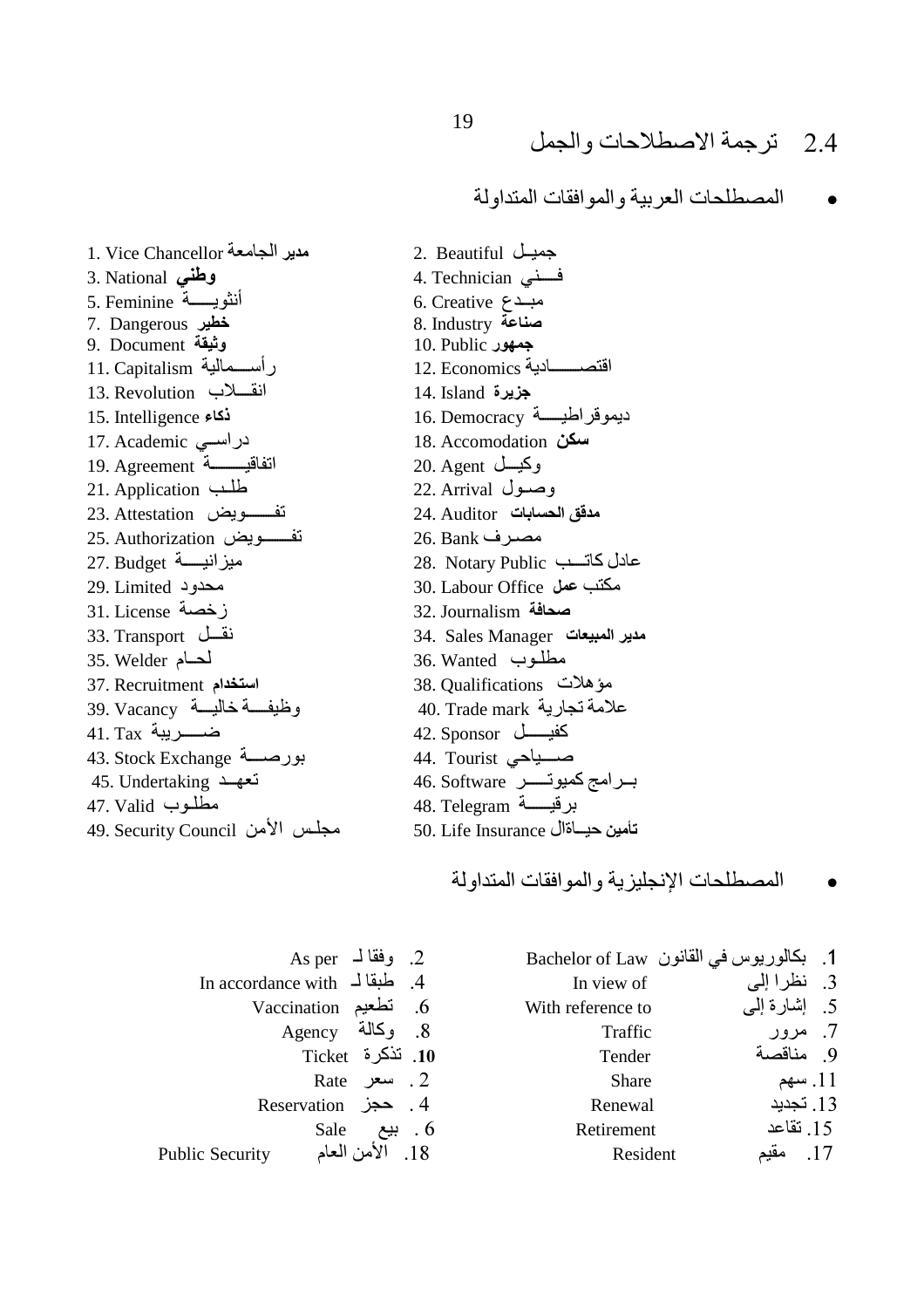| مصفات الزيت Oil refinery   | .200fficial                     |
|----------------------------|---------------------------------|
| Leave                      | إجاز ة<br>.22                   |
| Nationality                | $\cdot$ 4<br>حنسد               |
| Province                   | منطقة<br>.26                    |
| Painter                    | دهان<br>.28                     |
|                            | ما وراء البحار over seas<br>.30 |
| Operator                   | مشغل<br>.32                     |
| Mail Transfer              | .34<br>تحويل بر يدة             |
| Fee                        | .36<br>رسوم                     |
| Expiry                     | انتهاء<br>.38                   |
| Distribution               | .40<br>توزيع                    |
| Enquiry                    | استعلامات<br>.42                |
| Emigration                 | 44. هجر ة                       |
| in favour of               | .46                             |
| on the occasion of         | 48. بمناسبة                     |
| <b>Chamber of Commerce</b> | غر فة الت<br>سار ة<br>.50       |

|              | ر سد       | .19  |
|--------------|------------|------|
| Laboratory   | مختىر      | .21  |
| Skill        | مـهـار ة   | .23  |
| Interest     | فائدة      | .25  |
| Planning     | تخطبط      | .27  |
| Per cent     | في المائة  | .29  |
| Out of order | عطلان      | .31  |
| Lift         |            | .33  |
| Grant        | -تمو بل    | .35  |
| Export       | تصدير      | .37  |
| Development  | تنمبة      | . 39 |
| Expert       | خببر       | .41  |
| Editor       | محد        | .43  |
| Duplicate    | نسخة ثانبة | .45  |
| Currency     | عملة       | .47  |
| at least     | علے الأقل  | .49  |
|              |            |      |

ترجمة الجمل الإنجليزية  $\bullet$ 

- 1. I was sitting in the Canteen
- 2. I am going to the University now
- 3. Is He your driver?
- 4. Our friend Shankar was present
- 5. We have guests from London
- 6. He sat on the floor
- 7. I will go to Delhi next month
- 8. Babu returned to his house
- 9. My youngest son entered the room
- 10. The cup fell down and broke
- 11. He left the room
- 12. I saw the third son of his father
- 13. The manager returned from his office
- 14. He was very tired
- 15. His wife saw him
- 16. What happened to you?
- 17. Let us go to the doctor
- 18. He might give you some medicine
- 19. Every thing will be alright
- 20. He is intelligent and hardworking
- 21. Fatima passed with distinction
- 22. I proceeded towards the boy
- 23. The teachers came from America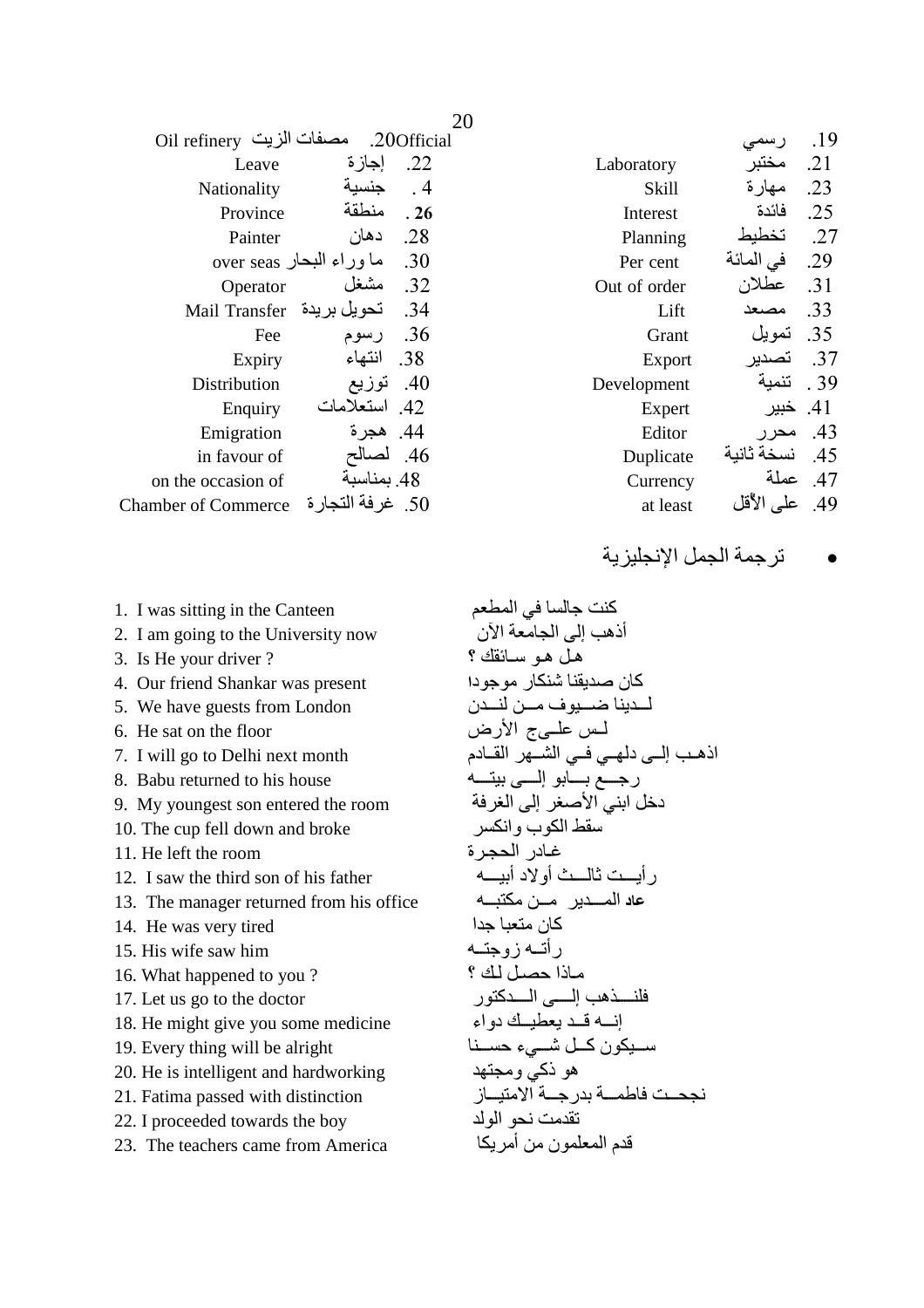لها صديقة حميمة بيجـو طالـب فـي مدرسـة فـي دلهـي

تر جمة الجمل العر بية

1. لمها أصدقاء كثير ون 2. هؤلاء نبيل ومحمد وجوزوف 3. تلك الكتب قديمة 4. أنتم طلاب 5. العصفور في القفص 6. الأولاد جالسون 7. ذهبت إلى المطار 8. ذهنن الآن الى الكلبة 9. أين كنت أمس ؟ 10. كانت الطائر ة متأخر ة 11. أنا سعيد بز يار تك 12. هو طبيب لا مهندس 13. أهي معلمة أم ممرضة ؟ 14. وصلَّتُ بالخطوط الجوية الهندية 15. من أين أنت قادم ؟ 16. ما هي مهنتك ؟ 17. خمس سنوات ونصف 18. قدمت قبل يو مين 19. متى ترجع إلى البحرين؟ 20. أما هو من كولمبو ؟ 21. أنا أسافر إلى المهند 22. أعندك هاتف في بيتك ؟ 23. ذلك القط صغير 24. أكلت في الظهر أرزا ولحما 25. في بيتي ستة أعضاء

24. She has a good friend 25. Baiju is a student in a school in Delhi

She has many friends These are Nabil, Muhamed & Joseph These books are old You are (male) students The sparrow is in the cage The boys are sitting I went to the airport Now they have gone to the college Where were you yesterday? The plane was late I am happy with your visit He is a doctor not an engineer Is she a teacher or a nurse? I have arrived by Indian Airlines Where are you coming from? What is your profession? Five and Half Years I came two days ago When will you return to Bahrain? Is he not from Columbo? I am traveling to India Do you have a telephone in your telephone? That cat is small In the noon, I ate rice and meat There are six members in my family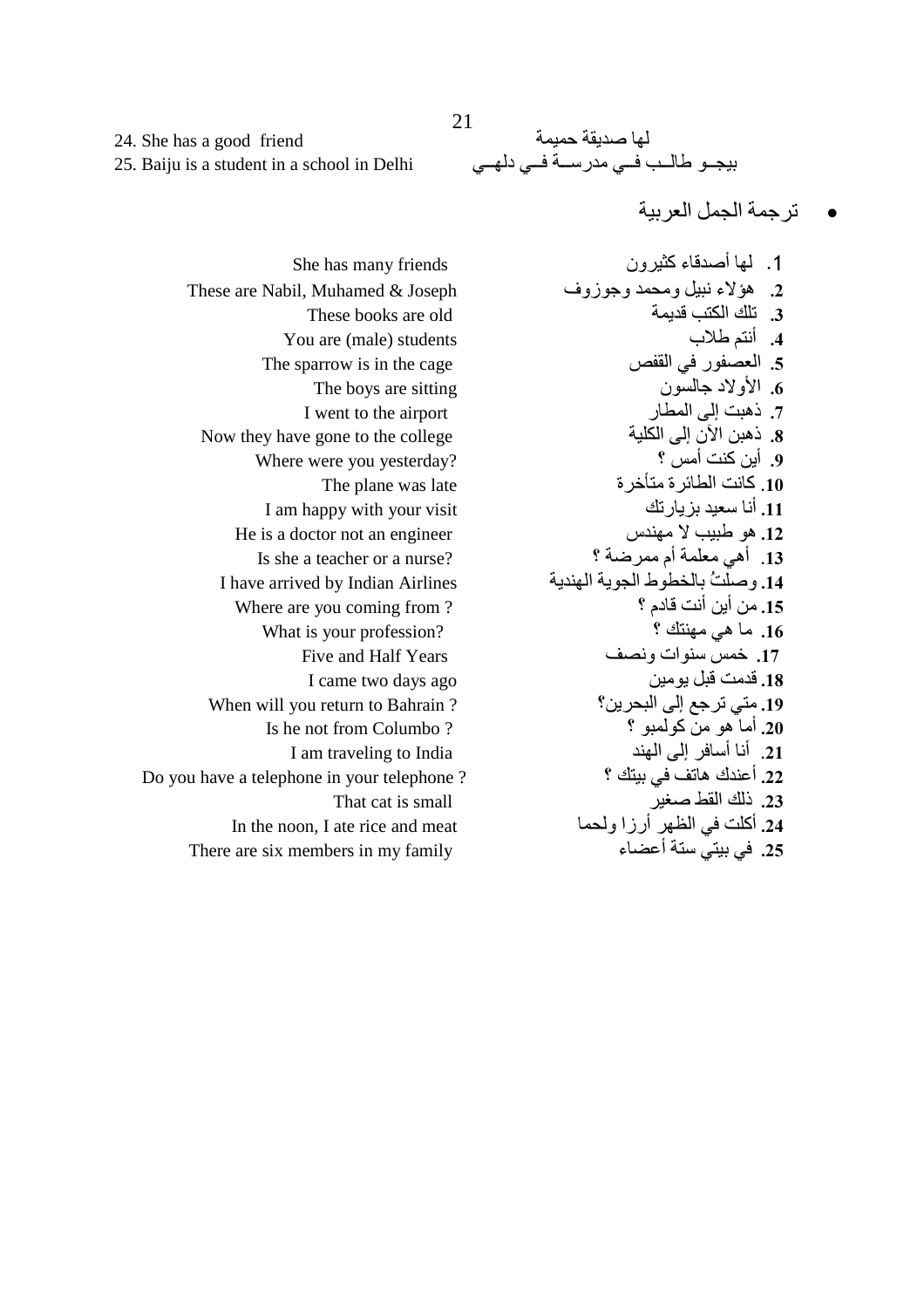1.1  
\n1.11. 
$$
\frac{1}{2}
$$
 J.  $\frac{1}{2}$  J.  $\frac{1}{2}$  J.  $\frac{1}{2}$  J.  $\frac{1}{2}$  J.  $\frac{1}{2}$  J.  $\frac{1}{2}$  J.  $\frac{1}{2}$  J.  $\frac{1}{2}$  J.  $\frac{1}{2}$  J.  $\frac{1}{2}$  J.  $\frac{1}{2}$  J.  $\frac{1}{2}$  J.  $\frac{1}{2}$  J.  $\frac{1}{2}$  J.  $\frac{1}{2}$  J.  $\frac{1}{2}$  J.  $\frac{1}{2}$  J.  $\frac{1}{2}$  J.  $\frac{1}{2}$  J.  $\frac{1}{2}$  J.  $\frac{1}{2}$  J.  $\frac{1}{2}$  J.  $\frac{1}{2}$  J.  $\frac{1}{2}$  J.  $\frac{1}{2}$  J.  $\frac{1}{2}$  J.  $\frac{1}{2}$  J.  $\frac{1}{2}$  J.  $\frac{1}{2}$  J.  $\frac{1}{2}$  J.  $\frac{1}{2}$  J.  $\frac{1}{2}$  J.  $\frac{1}{2}$  J.  $\frac{1}{2}$  J.  $\frac{1}{2}$  J.  $\frac{1}{2}$  J.  $\frac{1}{2}$  J.  $\frac{1}{2}$  J.  $\frac{1}{2}$  J.  $\frac{1}{2}$  J.  $\frac{1}{2}$  J.  $\frac{1}{2}$  J.  $\frac{1}{2}$  J.  $\frac{1}{2}$  J.  $\frac{1}{2}$  J.  $\frac{1}{2}$  J.  $\frac{1}{2}$  J.  $\frac{1}{2}$  J.  $\frac{1}{2}$  J.  $\frac{1}{2}$  J.  $\frac{1}{2}$  J.  $\frac{1}{2}$  J.  $\frac{1}{2}$  J.  $\frac{1}{2}$  J.  $\frac{1}{2}$  J.  $\frac{1}{2}$  J.  $\frac{1}{2}$  J

 $No.$ :

الرقم: 370504010066 التاريخ: /1429/03/07 لدِّي أنا/ علي الهمامي، كاتب العدل، نجران، حضر علي محمد، سعودي الجنسية، وقـــُرر أنــــه عـــين مكتـــب شيوكومار أسوسييتس، ترخيص رقم: 000766/بوم/84، في الـهند، وكُيلا ينوب عنه في استخدام عامل منزلي من دولة الهند بموجب تأشيرة رقم: 1101401387، صادرة من الرياض بتاريخ 1429/02/30، ولــــه حـــقّ إنهاء كافة الإجراءات اللازمة فيما يتعلق بذلك وعليه جرى التصديق في 1429/03/07 كاتب العدل : على الهمامي (المتوقع) (الختم الرسمي)

Kingdom of Saudi Arabia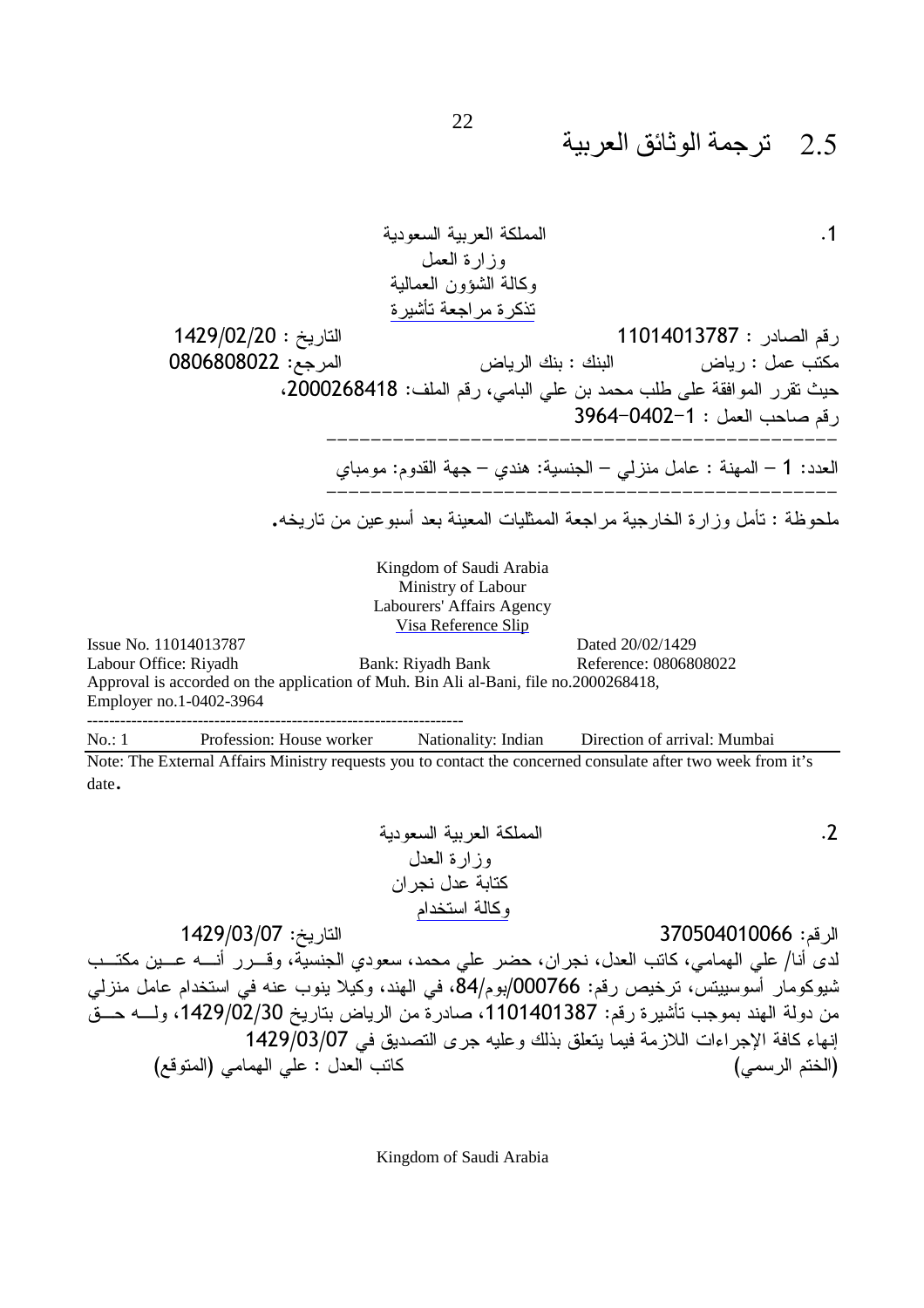#### Ministry of Justice

### Najran Notary Public Recruitment Authorization

No. 370504010066 Date: 07/03/1429

Before me, Ali al-Hamami, the Notary Public, Najran -

Ali Muhammed, a Saudi national, appeared and declared that he has appointed the office of Shivakumar Associates, license no. 000766/Bom/84, in India, as an agent representing him in recruiting a housemaid from India, as per the visa no. 1101401387, issued in Riyadh, on 30/02/1429, and it has the right to complete all essential procedures related to that and authorization has been given on 07/03/1429

(official seal) Notary Public, Ali al-Hamami (signed)

دولة كوبت .3 وزارة الكهرباء والماء شهادة تحويل الراتب 2323200821851: 'f 93 259011505891 : ' 93 اس المستخدم المستخدم المستخدم المستخدم المستخدم المستخدم المستخدم المستخدم المستخدم المستخدم المستخدم المستخدم '
 b & : 9+ مركز العمل : إدارة محطة الصبية

|                        | : مساعد ثان فني كهربائي                                       | الوظيفة الحالية    |
|------------------------|---------------------------------------------------------------|--------------------|
|                        | : وظائف مؤقتة                                                 | المجموعة الوظيفية  |
|                        | 2002/04/08:                                                   | ناريخ أول تعيين    |
|                        | : هندی                                                        | الجنسية            |
|                        | 91706:                                                        | رقم الملف          |
|                        | د: عقد بمرتب مقطوع                                            | نو ع ال <b>ع</b> ق |
|                        | : 200 د.ك.                                                    | المكافأة الشهرية   |
|                        | :  بنك بر كان                                                 | البنك              |
|                        | : الجهراء                                                     | الفر ع             |
|                        | 1860016714:                                                   | رقم الحساب         |
| وكيل الوزارة (النوقيع) | نشهد أن المذكور يعمل لدينا وقد تم تحويل راتبه إلى البنك أعلاه |                    |

|                                        | State of Kuwait                            |
|----------------------------------------|--------------------------------------------|
|                                        | Ministry of Electricity and Water          |
|                                        | Certificate of Salary Transfer             |
| Computer No.                           | : 2323200821851                            |
| Civil ID No.                           | : 59011505891                              |
| Name                                   | : Prakash Antony Elias                     |
| Labour centre                          | : Directorate of Al-Sabiyya Station        |
| <b>Present Post</b>                    | : Secondary Electrical Technical Assistant |
| Occupational Group                     | : Temporary Posts                          |
| Date of First appointment              | : 08/04/2002                               |
| <b>Nationality</b>                     | : Indian                                   |
| File No.                               | : 91706                                    |
| Contract Type                          | : Contract with fixed salary               |
| Monthly Remuneration: 200 Kuwait Dinar |                                            |
| Bank                                   | : Barkan Bank                              |
| <b>Branch</b>                          | : Al-Jahra'                                |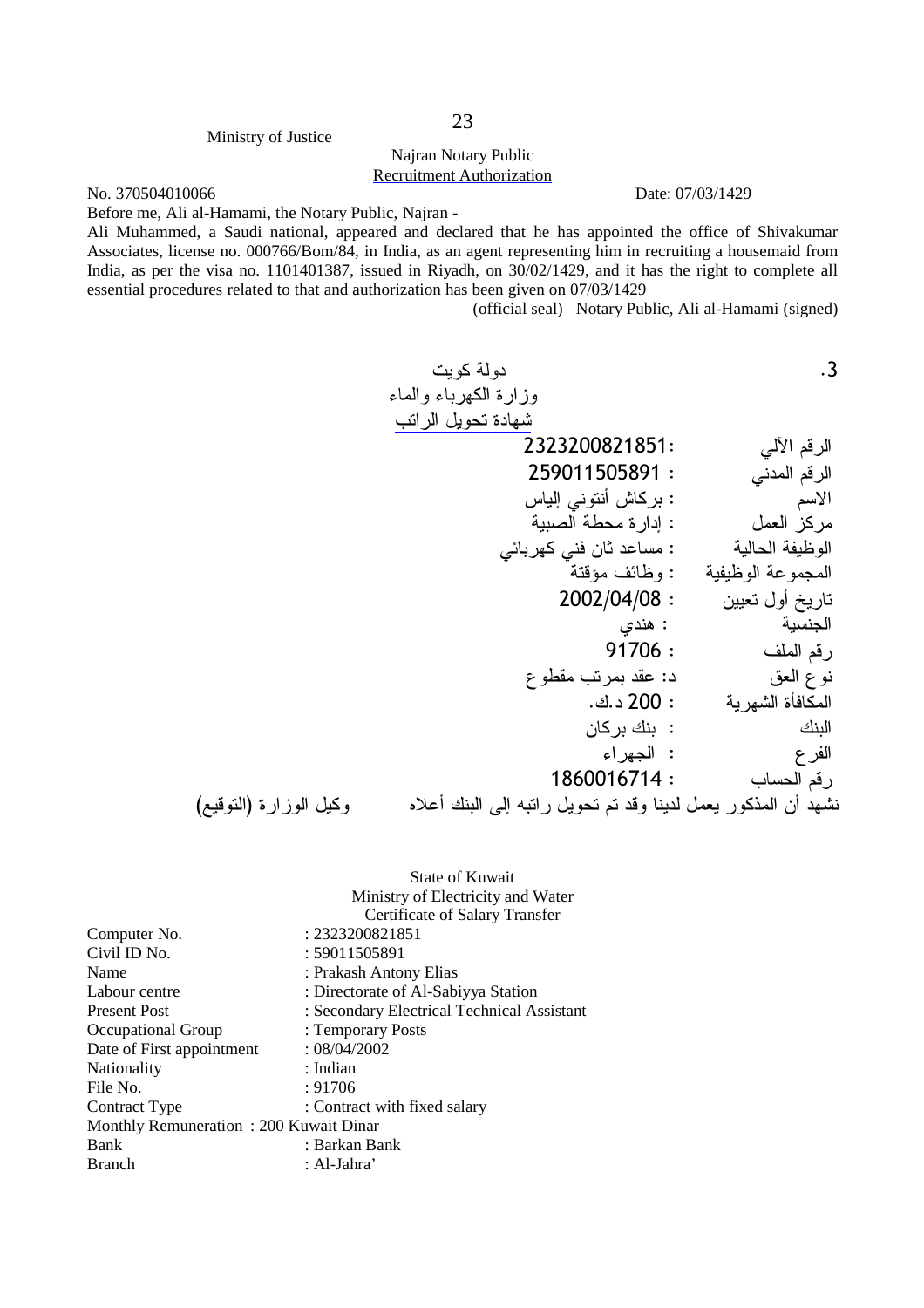Account No.  $:1860016714$ Certified that the above mentioned is working with us and his salary has been transferred to the above mentioned bank

24

Under secretary to the Ministry ( signed)

 + 2
 #!\* 
/ a .4 2006/06/12 : ,8 28 : / 0 -+ 9

 + 2
 #!\* 
/ a % :,
 (/ C; - 69 4
 :' (/ - ' 7 /2 C
 , 3500 Q3
 C< % ,
 (/ A ' (/ , .1 .  %
 - , 
&
 C) < ,& . ;: Q) ,
 (/ % !8 ,& &: .2 ' (/ @ !8 & L ,
 (/ !8 .3 -&! - C ' @ ,8 CL ' (/ 9 ! .4 @!8 2 ' (/ ,
 2 :; .5 (73
) ' (/ (73
) ,
 (/

 Gulf Birds Establishment & Contracts Employment Contract Dated 12/06/2002

Agreement is made between the two parties

The First Party : Proprietor of Gulf Birds Establishment & Contracts

The Second Party : Hydros Rahim, Nationality: Indian

- 1. The Second Party shall work for the First party with a monthly salary of SR 3500 only which will pay at the end of every Gregorian month and the work shall be of a sales representative.
- 2. After every two years, a round trip air ticket to his country will be provided at the expense of the First party
- 3. The First party shall ensure accommodation at his expense for the Second party
- 4. The Second party is bound with any work entrusted to him in any of the cities of the Kingdom
- 5. The period of this contract is two years starting by the arrival of the Second party to his work area

The First party (signed) The Second party (signed)

امعة القاهرة فرع الخرطوم كلية التجار ة شهادة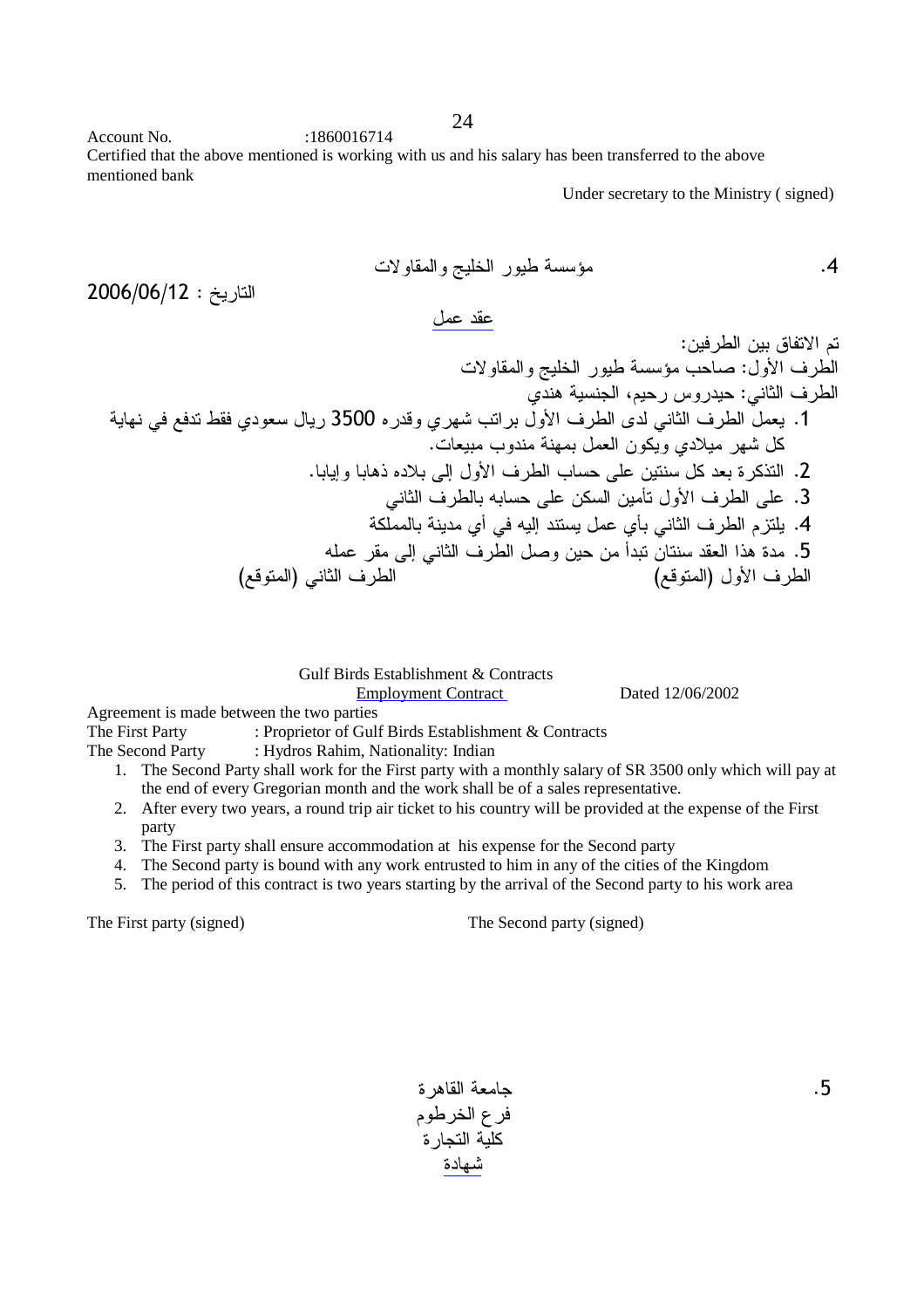25<br>تشهد إدارة كلية النجارة بجامعة القاهرة فرع الخرطوم <sup>1</sup>أن الســـيد فـــروق عبـــد الله حصــــل علــــ<sub>ى</sub> درجــــة<br>البكالوريوس في النجارة شعبة المحاسبة/ النقدير والنحصيل الضريبي<del> بتقدير جيد/ ج</del>يد جدا/ ممتاز في دور مايو سنة 2007. .<br>وقد حررت هذه الشهادة بناء على طلبه بدون مسئولية الحكومة لدى أي إنسان فيما يتعلق بما ورد بها بحقــوق الغبر . نحريرا في 2007/10/23 رين<br>مسجل الكلية (المتوقع) مراقب الكلية (المتوقع)

> Cairo University Khartoum Office **Faculty of Commerce** Certificate

The administration of the Faculty of Commerce, Cairo University, Khartoum Office certifies that Mr. Faroukh Abdullah obtained the degree of Bachelors in Commerce in branch Accountancy/Tax Assessment & Collection and graded Good/Very Good/Excellent in the course held in may in the year 2007. This certificate is issued upon his request with out any obligation to the Government towards anybody with respect to third parties. Issued on 23/10/2007.

Registrar (signed)

Controller (signed)

 $.6$ 

دو لة كوبت الإدارة العامة للهجرة سمة دخول

|                            | بيانات القادم:    |
|----------------------------|-------------------|
| : فاسديوان                 | الاسم بالكامل     |
| : هندي                     | الجنسية           |
| : فنی                      | المهنة            |
| 1966/05/15:                | تاريخ الميلاد     |
|                            | بيانات الجواز:    |
| :إِي/7388242               | رقم الجواز        |
| : عادی                     | نو ع الجو از      |
| : الهند                    | مكان الإصدار      |
| 2014/01/28:                | تاريخ الانتهاء    |
|                            | بيانات القادم:    |
| : الشركة العالمية للمباني  | الاسم بالكامل     |
| 381:                       | رقم الرخصة        |
| 3047:                      | الرقم الموحد      |
| : الجهراء، قطعة:20،قسيمة:8 | العنوان           |
|                            | بيانات التأشير ة: |
| 8637843:                   | رقم التأشيرة      |
| : عمل                      | الغرض             |
| : سمة دخول لعمل أهلي       | نو ع التأشيرة     |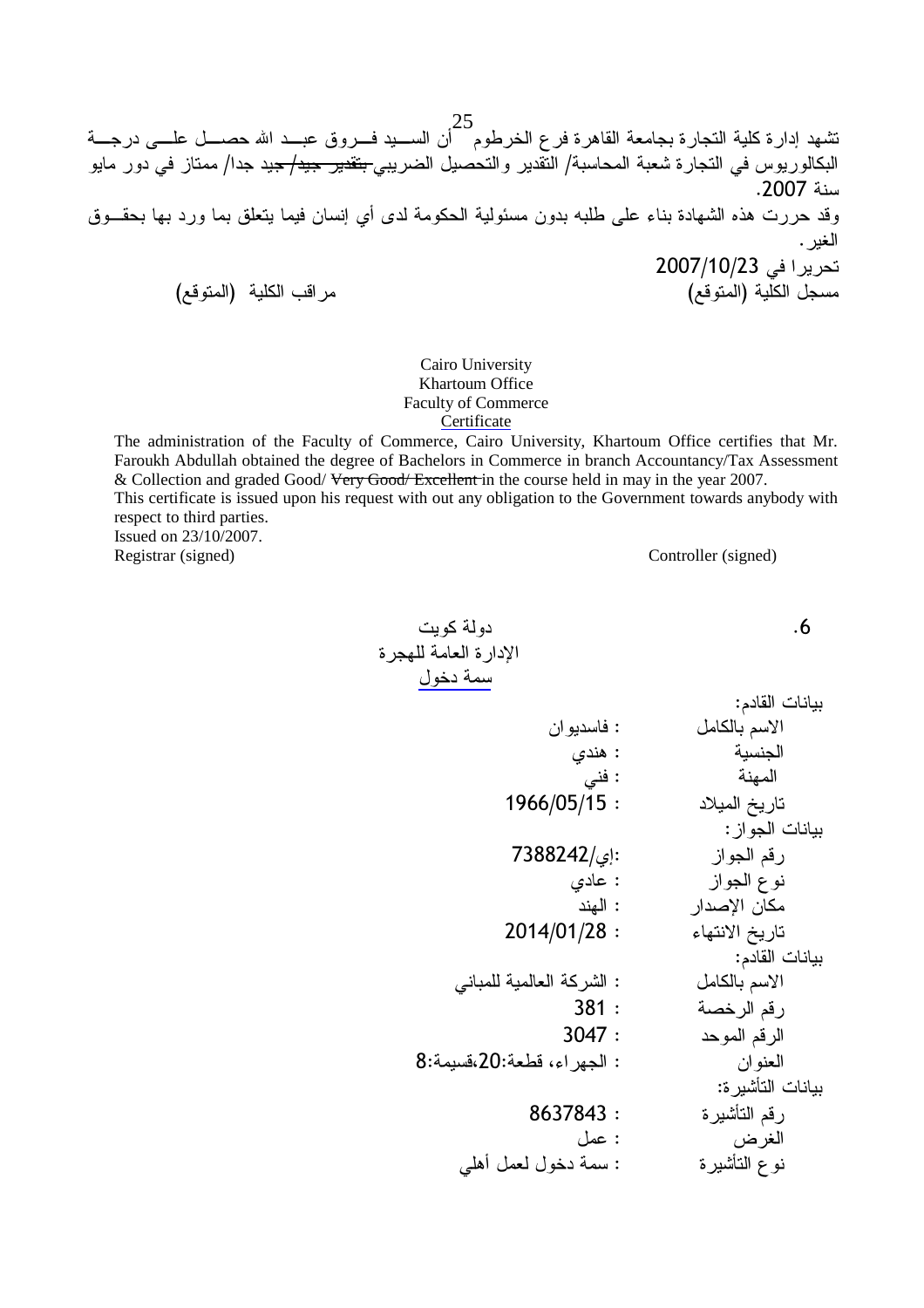| ້<br>2007/07/10:           | تاريخ الإصدار  |
|----------------------------|----------------|
| 2007/10/09:                | تاريخ الانتهاء |
| : إدار ة الهجر ة بالجهر اء | مكان الإصدار   |

### المدير العام، الإدارة العامة للهجرة (المتوقع)

يصر ح بالإقامة لمدة شهرين من تاريخ الدخول

|                          | I ne General Directorate for Emigration   |
|--------------------------|-------------------------------------------|
|                          | Entry Visa                                |
| Details of the Emigrant: |                                           |
| <b>Full Name</b>         | : Vasudevan                               |
| Nationality              | : Indian                                  |
| Profession               | $:$ Technician                            |
| Date of Birth            | : 15/05/1966                              |
| Details of Passport :    |                                           |
| Passport No.             | : E7388242                                |
| Passport Type            | : Ordinary                                |
| Place of Issue           | : India                                   |
| Date of Expiry           | : 28/01/2014                              |
| Details of Sponsor:      |                                           |
| <b>Full Name</b>         | : The International Company for Buildings |
| License no.              | : 381                                     |
| Unit No.                 | :3047                                     |
| <b>Address</b>           | : Al-Jahra', Sector: 20, Area:8           |
| Details of Visa:         |                                           |
| Visa No.                 | :86371843                                 |
| Objective                | : Employment                              |
| Visa Type                | : Entry Visa for Domestic labour          |
| Date of Issue            | :10/07/2007                               |
| Date of Expiry           | : 09/10/2007                              |
| Place of Issue           | :Al-Jahra' Emigration                     |

### State of Kuwait The General Directorate for Emigration

Director General, The General Directorate for Emigration (signed)

\*The residence is allowed for 2 months from entry\*

 - " .7 -\* 4 -& - 3+ - 1 - -\* 4288 : -

\* 93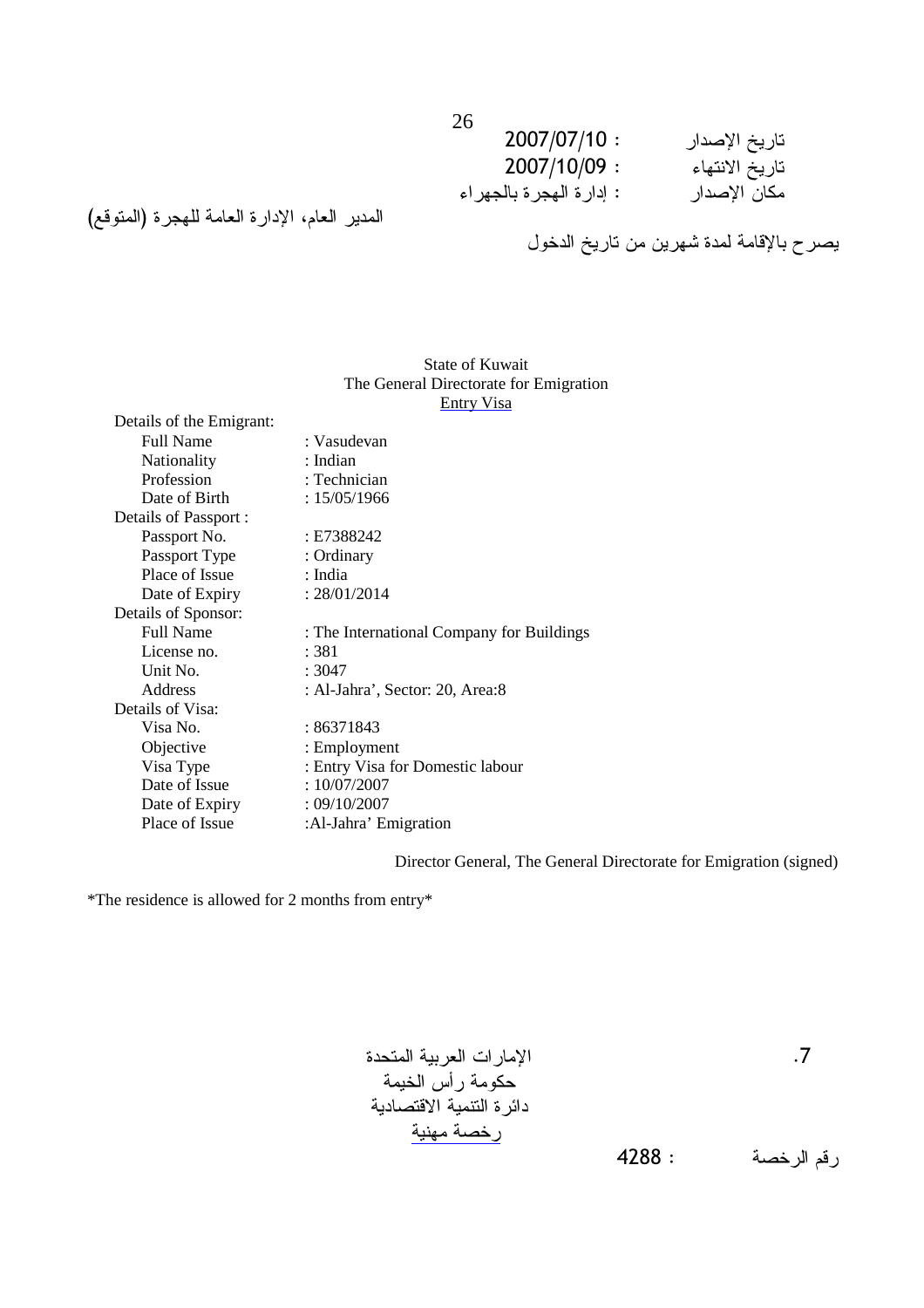| صاحب الترخيص                    | : سلين سيرس بلينتون                      |
|---------------------------------|------------------------------------------|
| الجنسية                         | : الهندية                                |
| الاسم التجاري                   | : مطعم وكافتيريا الفحلين الحديثة         |
| الشكل القانوني                  | : مؤسسة فردية                            |
| نوع النشاط                      | : بيع مرطبات وسندويش. درجة ثانية، المطعم |
| اسم المدير                      | : سلين سيرس بلينتون                      |
| وكيل الخدمات                    | : أحمد الحبسى                            |
| بيانات موقع العمل               |                                          |
| المنطقة                         | : منطقة الجزير ة الحمر اء                |
| الشارع                          | : الشار ع العام                          |
| رقم العقار                      | 4/4889:                                  |
| ملك العقار                      | : ورثة محمد الزعابـي                     |
| تاريخ أول إصدار                 | 1993/03/08:                              |
| تاريخ الانتهاء                  | 2008/03/07:                              |
| نائب الرئيس ( النوقيع و الخاتم) |                                          |
|                                 |                                          |

### United arab Emirates Govt. of Ras Al-Khaima Department of Economic Development Occupational License

License No. : 4288<br>
License Name : Celin : Celin Cyrus Plinton<br>: Indian Nationality Trade Name : Al Fahlain al-Haditha Restaurant & Cafeteria Legal Status : Individual Organization Activity Type : Sale of cool drinks & sandwiches..second grade, restaurant Manager Name : Celin Cyrus Plinton Manager Name : Celin Cyrus Plinton<br>Services Agent : Ahmad al-Habsi : Ahmad al-Habsi Work Location Data : Area : Red Island Area Road : Public Road<br>Real Estate No. : 4689/4 Real Estate No. Real Estate Owner : Heirs of Muhammed al-Za'abi Date of First Issue : 08/03/1993<br>Date of Expiry : 07/03/2008 Date of Expiry

Vice Chairman (signed & sealed)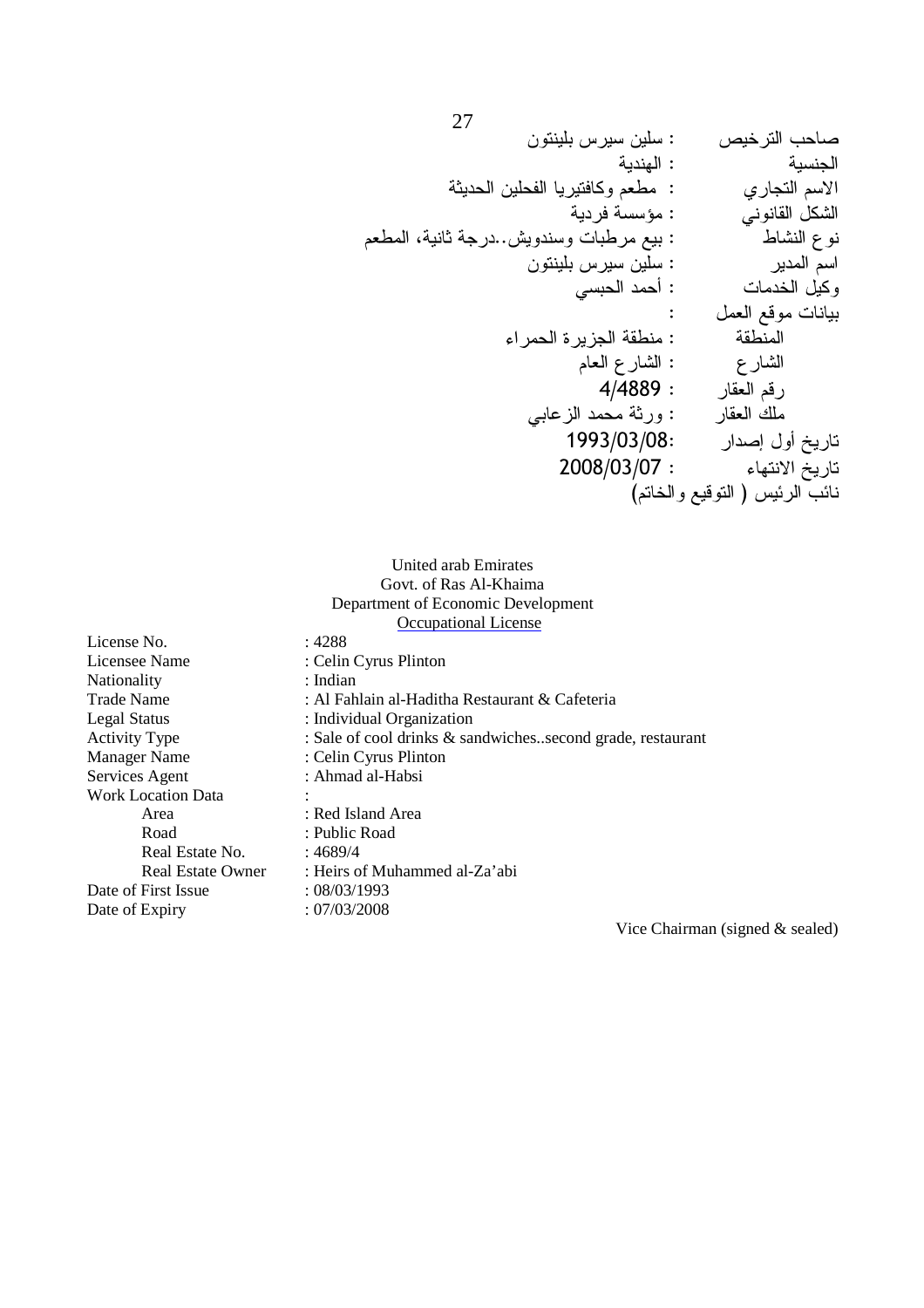#### الوحدة الثالثة: ورقات الأسئلة المحلولة للامتحانات السابقة  $\frac{1}{2}$

الترجمة 1 ، أغسطس 2006  $3.1$ 

**Solved Question Papers** MA FINAL ARABIC DEGREE EXAMINATION (IDE), AUGUST 2006 AL1211 - PAPER XI: TRANSLATION - I

 $(10*1=10 \text{ marks})$ 

| اكتب الموافق المتداول في الاستعمال الإنجليزي لعشر  $\cdot$   $\ddot{a}$   $\ddot{b}$   $\ddot{b}$   $\ddot{b}$   $\ddot{c}$ 

- 2. الخدر ة السابقة 1. مدبر العلاقات العامة 4. علاوة السكن 3. برامج كمبيوتر 6. غر امة التأخبر 5. تكلف غبر عادبة 7. الغلببة المطلقة 8. شركة الأم 9. حو الة بر بدبة 10. القوات المسلحة 11. على نطاق واسع 12. تفاهم متبادل 13. إضراب عن الطعام 14. فجوة لا بمكن تسديدها 15. مستأجر
	- الأجوبة :

1. Public relations director 2. Previous experience

- 3. Computer program 4. House allowance
	- 6. Demurrage
	- 8. Parent company
	- 10. Armed forces
	- 12. Mutual understanding
	- 14. Unbridgeable gap
- 13. Hunger strike 15. Tenant.

5. Abnormal rate

9. Money order

7. Absolute majority

11. On a large scale

 $(10*1=10 \text{ marks})$ 

|| اكتب الموافق المتداول في الاستعمال العربي لعشر

- الأسئلة  $\mathbf{L}$
- 1. Stenographer 2. Store keeper 3. Plumber 4. Oualifications 5. Overtime Allowance 6. Sick Leave 8. Business Administration 7. Employment Contract 9. Undesirable Person 10. Terrorist 11. Trade Mark 12. Undersigned 13. Time Schedule 14. University Registrar 15. Disarmament.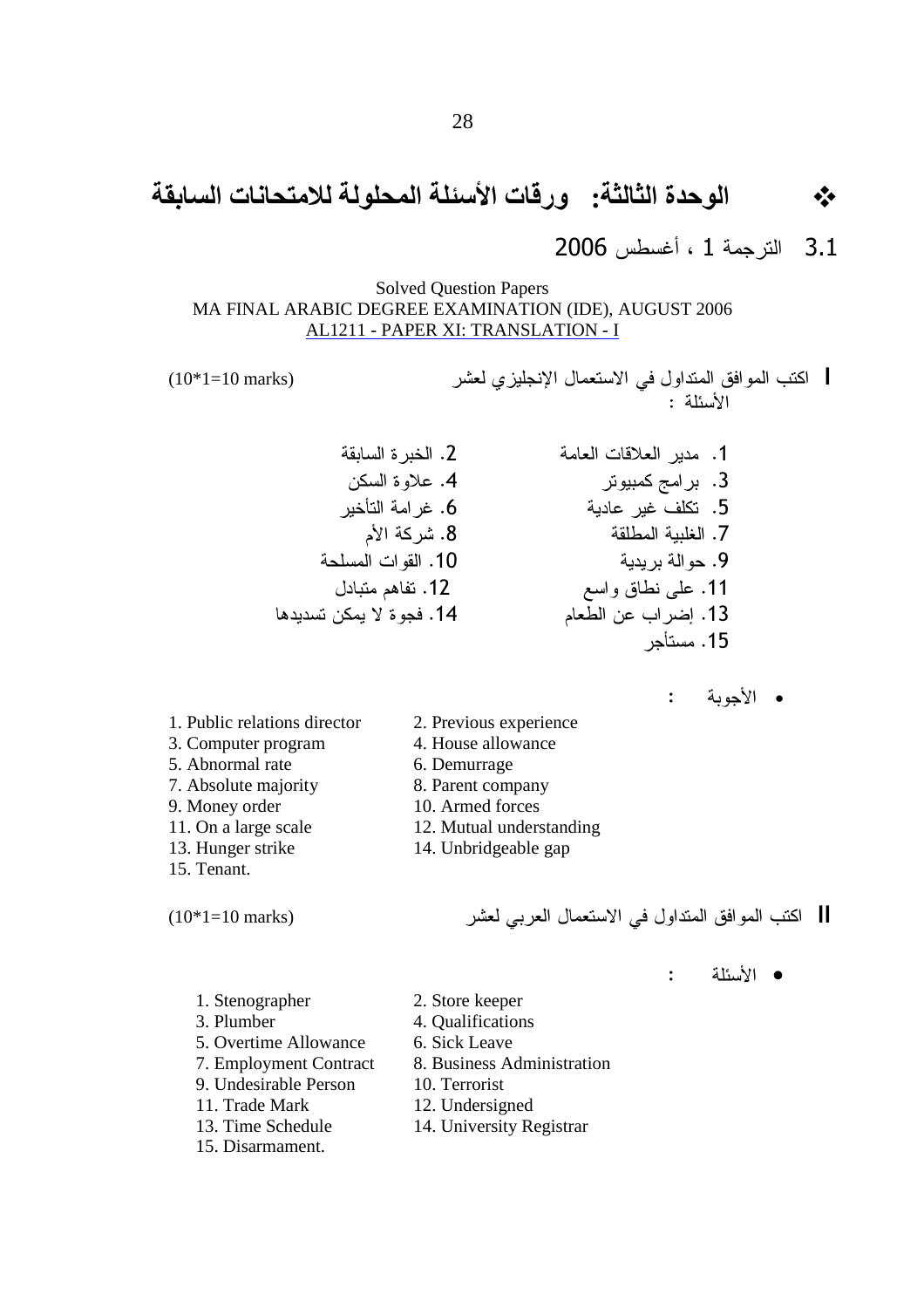• الأحوية :

||| اكتب أصول الترجمة من الإنجليزية إلى العربية مع الأمثلة لثلاثة

 $(3*5=15 \text{ marks})$ 

: Affirmative Past Perfect .1 يترجم الفعل الماضبي الكامل المثبت بـــ "كان" + "قد" + الماضبي (كان قد درس) أو بـــ "قد" + الماضبي (قد درس) أو الماضي فحسب خاصة في الجمل المنفية الاستفهامية. مثال : I had written the letters before he arrived (كنت قد كتبت الرسالة قبل وصوله)

: Negative Present Indefinite .2 في ترجمة المضار ع المطلق المنفي إلى العربية، يترجم not بــــ "لا" أو بــــ "ما" النافية ثم الفعل بالمضار ع ولا نرجمة لــــ do, does ، أو يترجم الفعل مع do, does بالمضارع. مثال : The by-election results <u>do not indicate</u> that she can sweep the polls again (لا تشير نتائج الانتخابات الفرعية أنها سوف تكتسح الأصوات مرة أخرى )

: Interrogative Present Perfect Continuous .3 في المضارع الكامل المستمر الاستفهامي، يترجم has, have بـــ "هل" أو "أ" و been والفعل مع ing بالفعل المضار ع. مثال : ? <u>Has it been playing</u> an important role in the country's foreign trade (هل نلعب دورا هاما في نجارة البلاد الخارجية )

: Negative Interrogative Past Continuous .4 تضاف "أ" قبل كان ثم يترجم not بـــ "لا" ثم المضار ع المستمربالمضار ع (أكان لا يعمل) ، أو بعد زيادة "أ" يترجم not بــــ "لم" و was بمضارع كان (ألم يكن يعمل). مثال : ? <u>Were women not taking </u>an active role in about all fields in Pakistan (أكانت المرأة لا تعمل بدور نشيط في جميع المجلات في باكستان ؟ )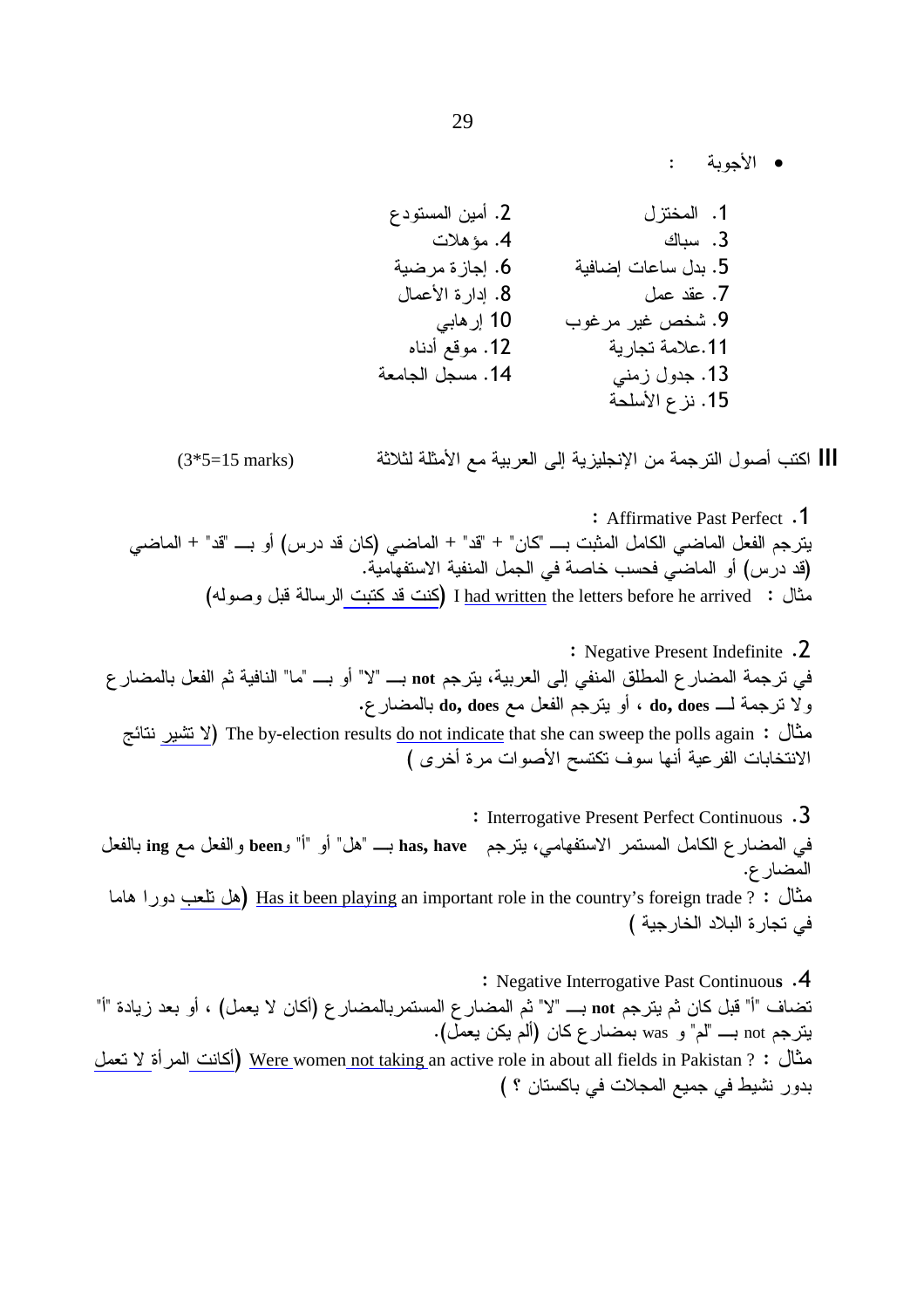: Affirmative Present Continuous .5 نشير المضارع المستمر المثبت إلى عمل مستمر وقت التحدث. يترجم الفعل المضارع مع ألفاظ وظروف تعطي معنى الاستمرار مثل ما زال ، لم يزل ، دام ، حاليا ، الأن . مثال : He<u> is now trying </u>to present himself as a mature national leader ( بيحاول الآن تقديم نفسه كز عيم قومي ناضج متكامل)

- : Interrogative Present Perfect .6 يترجم has, have في المضار ع الكامل الاستفهامي بــــ "أ" أو "هل" ثم الفعل بالماضـي ، و لا يستعمل "قد" مـع هذا الفعل. مثال : ? Has she changed since then or <u>has</u> your stand on the subject <u>changed (</u> هل تغيرت منذ ذلك الوقت أم تغير موقفك حول الموضوع ؟)
	- **IV .** ترجمة اثنين من الشهادات إلى العربيـ

 $(2*10=20 \text{ marks})$ 

 $1:$  السؤال  $1$ 

### **Death Certificate**

| Name and Surname of the deceased in full: Ibrahim Kunju         |                                                                                          |
|-----------------------------------------------------------------|------------------------------------------------------------------------------------------|
| Age                                                             | : 70                                                                                     |
| <b>Sex</b>                                                      | : Male                                                                                   |
| Nationality                                                     | : Indian                                                                                 |
| Religion : Islam                                                |                                                                                          |
| Date & Time of death                                            | : $23rd$ December Nineteen Ninety                                                        |
| Place of Death                                                  | : Residence                                                                              |
| Reason for death                                                | : Illness, as per forensic medical report no. 789/90-                                    |
| Proximate cause: Heart attack                                   |                                                                                          |
| Cause that led to proximate cause, if any : High blood pressure |                                                                                          |
|                                                                 | Other Causes that contributed to death but not connected with proximate cause : Diabetes |
|                                                                 | Date of registration in the register of deaths: 23/12/1990, Central Registry no. 1839/90 |
| Issued on 24 <sup>th</sup> December 1990                        |                                                                                          |
| Head of the Department of Central Registry                      | (Seal & Signature)                                                                       |

**•** الترجمة : 1

### شهادة الوفاة

 
& 9; : , & @2

 9 70 : &: : 4 C; : - 9! : - 

 -1 <8 7 - < 
<
 J : 
 -8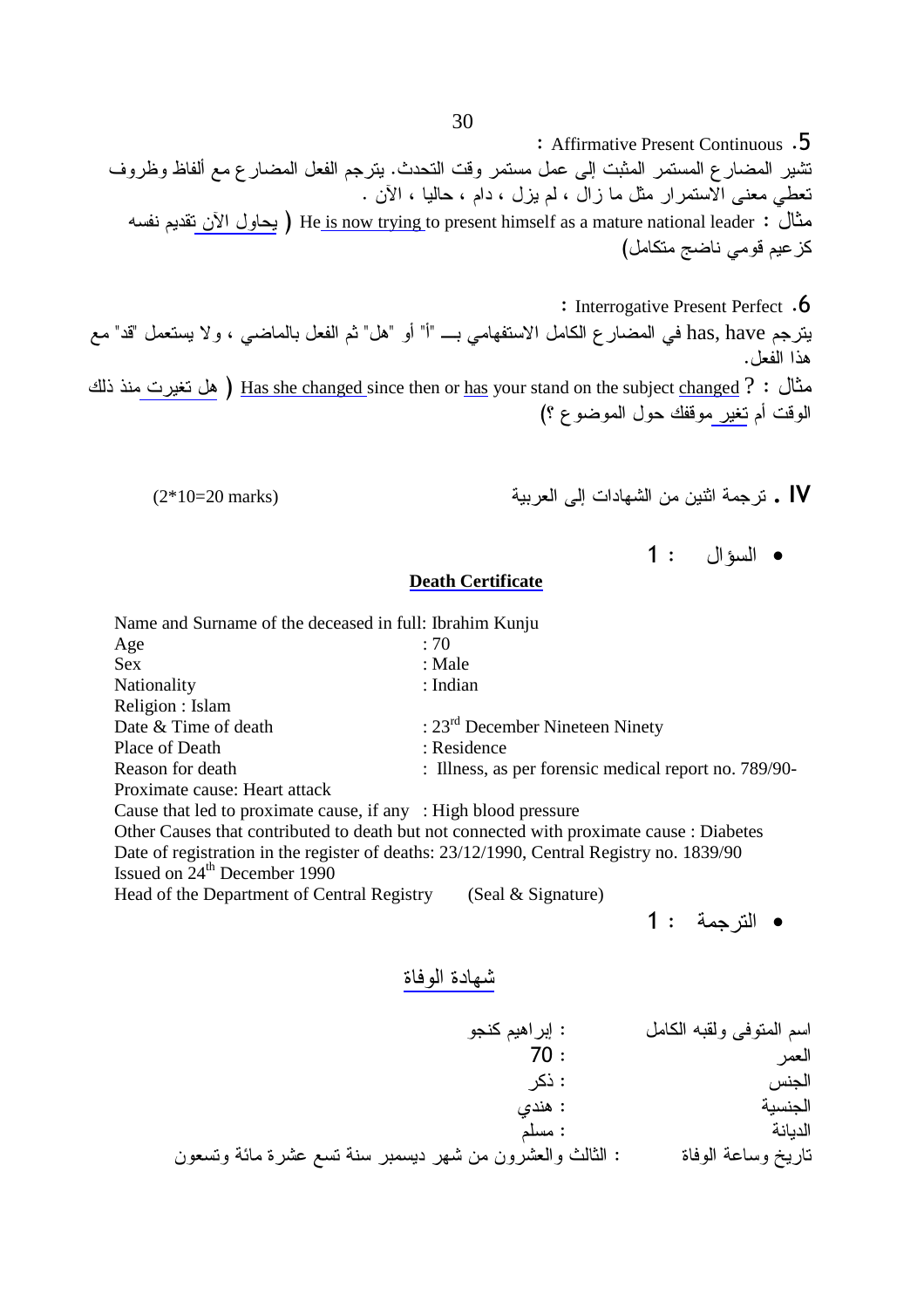, : & I : 90/789 93 '8< %/ 2 %
 % -!2 - : < % ' 9 /\$> : 
 < %  ' - 4 : < % -3)8 4
 !8 8 A\* + 1990/12/23:  , , 1839 : C & , 93 1990//24 ' ( 9\*
 73
) C & , -< 41 2 : •

### Marriage Certificate

Trivandrum Mahall Jama'ath, Pettah, Trivandrum Date : 10-01-2005 This is to certify that the marriage of Tahira K.P., d/o Mohammed K.P., Subaida manzil, Pettah, Trivandrum was solemnized on Sunday 2nd January, 2005 on the presence of Trivandrum Mahall Qadi and is registered in the Trivandrum mahall Register as Sl. No. 5 of 2005 on page no. 75 Qadi, Trivandrum mahall jama'th, Pettah, Trivandreum, Kerala, India. (Signature & Seal)

**•** الترجمة : 2

شهادة عقد زواج

 2005/1/10 : جماعة محل بيتاه، ترفاندر ام الذ بهذا يشهد بأنه قد تم عقد زواج السيدة/ طاهرة ك.ب. ابنة محمد ك.ب. ، المقيمة في منزل زبيدة بـــبيتاه في ترفاندر ام، وذلك في اليوم الأحد الموافق 2 يناير 2005 بحضور قاضي محل ترفاندر ام كما تم تسجيله في سجل محل ترفاندر ام تحت رقم متسلسل :5 لعام 2005 على صفحة رقم 75. اضي جماعة محل بيتاه، ترفاندر ام، كير الا، الهند (النوقيع والختم)

3 : •

United Arab Emirates Ministry of Interior Driving Licence-Private

No. : 086407 Name : Muhammed Ahmad Siddiqi Nationality : Indian Profession : Engineer Date of Issue  $: 1<sup>st</sup>$  January 2008 Date of Expiry : 31<sup>st</sup> January 2008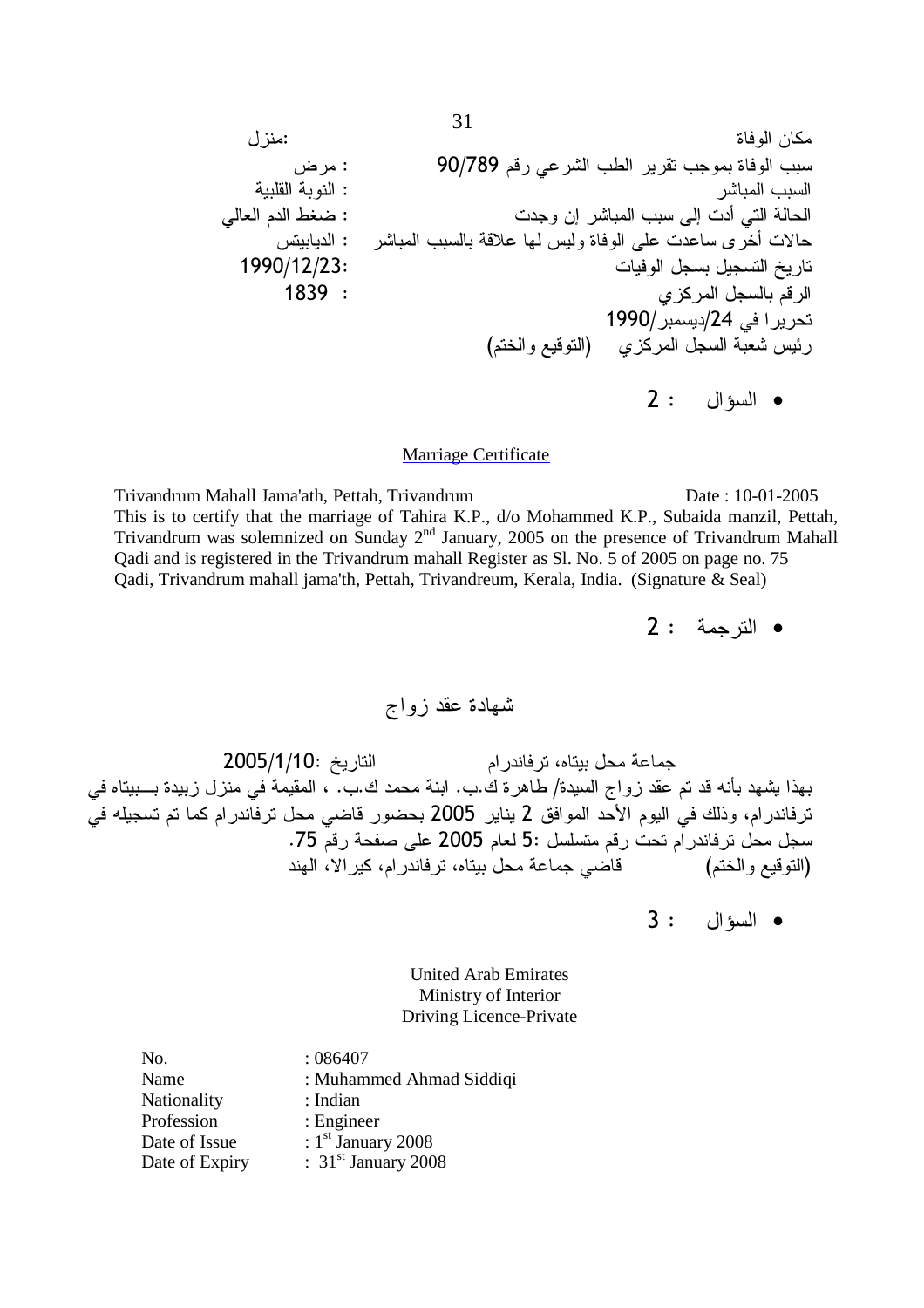32  $Address : 8/736, Dubai,$ Bllod Group : A+ Types of vehicle authorized to drive: 1) motor cycle 2) private vehicle 3) heavy vehicles 4) mini bus 5) heavy bus 6) light equipment 7) heavy equipment This square is not perforated. Show the type of vehicles authorized to drive  $1 2 3 4 5 6 7$ 

(Signature of the Licensing Authority & office seal)

**•** الترجمة : 3

 - " -!\* -#!!" : -!"

| 086407:                                                  | الرقم                           |
|----------------------------------------------------------|---------------------------------|
| : محمد أحمد صديقى                                        | الأسم                           |
| : هندي                                                   | الجنسية                         |
| : مهندس                                                  | المهنة                          |
| $2005/2/1$ :                                             | تاريخ الإصدار                   |
| 2008/01/31:                                              | تاريخ الانتهاء                  |
| : 736/8، دبي ،الإمارات العربية المتحدة                   | العنوان                         |
| $\mathrm{A}_{^{+}}:$                                     | فصبلة الدم                      |
|                                                          | أصناف المركبات المصرح بقيادتها: |
| 2. سيارة خصبصة    3.سيارة ثقبلة    4. باص خفيف           | 1. در اجة نارية                 |
| 6. جهاز میکانیکی خفیف 7. جهاز میکانیکی ثقیل              | 5. باص ثقيل                     |
| المربعات غير المخرمة تبين أنواع المركبات المصرح بقيادتها |                                 |
|                                                          | <del>7 6 5 4 3</del> 2 1        |
|                                                          | (توقيع سلطة الترخيص وختم رسمي)  |

4 : •

### Ministry of Public Health Department of Preventive Health Birth certificate

| : Mohammed Ahmad Siddiqi                                    |
|-------------------------------------------------------------|
| : male                                                      |
| : 15/10/1980                                                |
| : fifteenth October One Thousand Nine Hundred and Eighty    |
| : Silchar                                                   |
| : Muhibbul Haq Choudhari - Religion : Islam - Nationality : |
|                                                             |
| Religion : Islam -<br>Nationality: Indian<br>: Zulaika -    |
| :1675/1980                                                  |
|                                                             |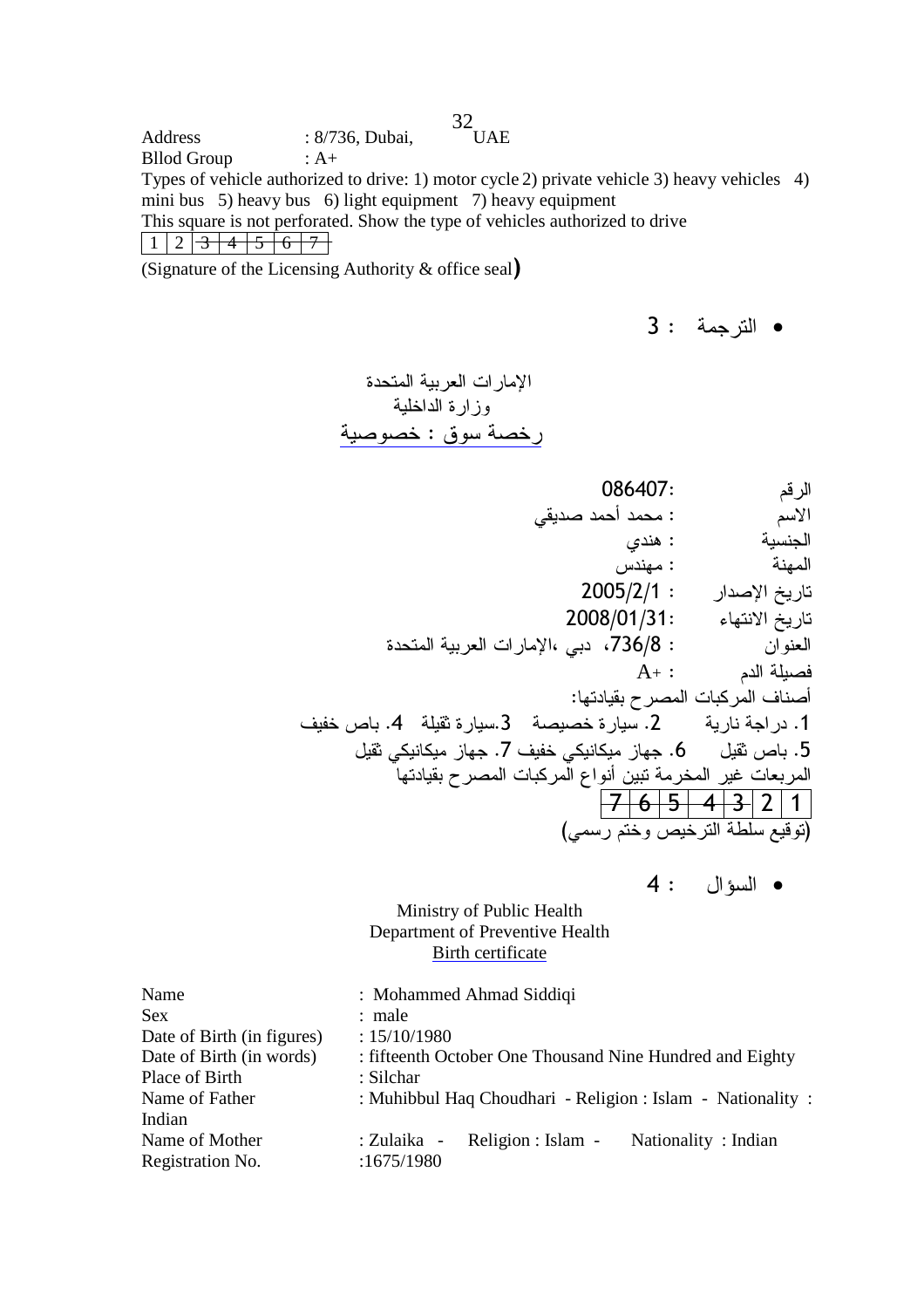ID No.  $\qquad \qquad$  : 684/D Certified that the above is a true copy of an entry in the register of birth of the preventive Health Department in this state.

Director of Preventive health (Signed & Office seal ) - Registrar

$$
4: \quad \text{if } x < 4
$$

 - - -1 3
 - \$#

 '2 : 9+ &: : 4 1980/10/15 : 9 3 ) -1 <8 7 - 
& <8 4 \* :( ) ! : ) & C; : - Y 9! :- YC
< 0 % : 
 9 -; :- Y -! :- Y -\*! : 
 9 1980/1675: , 93 C. /684 : '\*< 93 . -+
 Q: -1 3
 - 
 , K ,2 
; Q)8 
 < , ,
1 Y (@\*
 -1 3
 -73
)

$$
-\frac{1}{2} \left( \frac{1}{2} \left( \frac{1}{2} \left( \frac{1}{2} \left( \frac{1}{2} \left( \frac{1}{2} \left( \frac{1}{2} \left( \frac{1}{2} \left( \frac{1}{2} \left( \frac{1}{2} \left( \frac{1}{2} \left( \frac{1}{2} \left( \frac{1}{2} \left( \frac{1}{2} \right) \right) \right) \right) \right) \right) \right) \right) \left( \frac{1}{2} \left( \frac{1}{2} \left( \frac{1}{2} \left( \frac{1}{2} \left( \frac{1}{2} \left( \frac{1}{2} \left( \frac{1}{2} \right) \right) \right) \right) \right) \right) \left( \frac{1}{2} \left( \frac{1}{2} \left( \frac{1}{2} \left( \frac{1}{2} \left( \frac{1}{2} \left( \frac{1}{2} \left( \frac{1}{2} \left( \frac{1}{2} \right) \right) \right) \right) \right) \right) \right) \left( \frac{1}{2} \left( \frac{1}{2} \left( \frac{1}{2} \left( \frac{1}{2} \left( \frac{1}{2} \left( \frac{1}{2} \left( \frac{1}{2} \left( \frac{1}{2} \left( \frac{1}{2} \left( \frac{1}{2} \left( \frac{1}{2} \right) \right) \right) \right) \right) \right) \right) \right) \right) \left( \frac{1}{2} \left( \frac{1}{2} \left( \frac{1}{2} \left( \frac{1}{2} \left( \frac{1}{2} \left( \frac{1}{2} \left( \frac{1}{2} \left( \frac{1}{2} \left( \frac{1}{2} \left( \frac{1}{2} \left( \frac{1}{2} \left( \frac{1}{2} \left( \frac{1}{2} \left( \frac{1}{2} \right) \right) \right) \right) \right) \right) \right) \right) \right) \right) \right) \right) \left( \frac{1}{2} \left( \frac{1}{2} \left( \frac{1}{2} \left( \frac{1}{2} \left( \frac{1}{2} \left( \frac{1}{2} \left( \frac{1}{2} \left( \frac{1}{2} \left( \frac{1}{2} \left( \frac{
$$

3.2 الترجمة 1 ، أغسطس 2007

### MA FINAL ARABIC DEGREE EXAMINATION (IDE), AUGUST 2007 AL1211 - PAPER XI: TRANSLATION - I

(10\*1=10 marks) %#&'( )\* + ,- .I

$$
(10*1=10 \text{ marks})
$$

 : -!1 • 
 <L .2 -!8 );a .1 -&! .4 '2/ 4- 9!8 .3 9 Z .6 -! 
2 .5 5 < --D
 .8  8 3 .7 -; -&< .10 '!1 7>
 .9 '1 & 
.12 ->8 .11 ? .14 8.13 : -./ •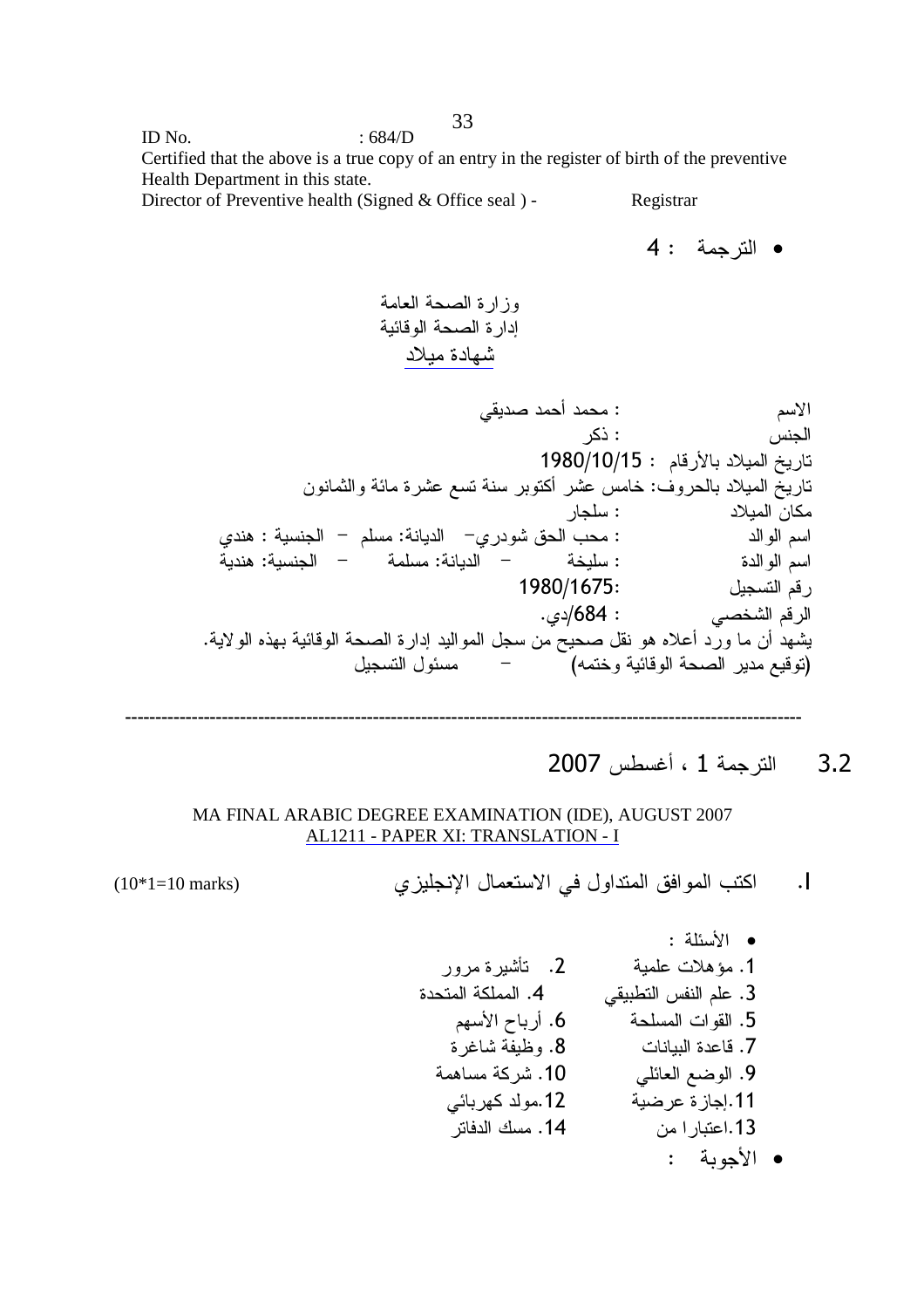- 1. Educational qualifications 2. Transit visa 3. Applied psychology 4. United Kingdom 5. Armed forces 6. Shares of profit 7. Database 8. Vacant position 9. Family status 10. Joint stock company 11. Casual leave 12. Welder 13. With effect from 14 Book keeping اكتب المو افق المتداول في الاستعمال العربي  $\overline{.}$ II • الأسئلة: 1. Minister without portfolio 2. Capital Assets
- 3. Bankrupt
- 5. AIDS
- 7. Joint Communiqué
- 9. British Airways
- 11. Due Date
- 13. Computer Programmer

15. Architect.

4. Stock exchange 6. Top priority 8. United Nations 10. Executive Director 12. Economic Sanctions 14. Behavioral science

- الأحدية وزير بلا وزارة – موجودات رأسمالية – مفلس – بُورصة – متناذرة العوز المناعي المكتسب – أولية عالية – بلاغ مشترك – الأمم المتحدة – الخطوط البريطانية – مدير إداري – تاريخ الاســـتحقاق – مرســـومات اقتصادية – مبرمج الكمبيوتر – علم السلوك – مهندس معمارى
	- **III.** أحب عن الأسئلة الآتية
	- الأسئلة: 1. ما المراد بالترجمة ؟ وما هي الفوائد من دراسة فن الترجمة ؟ 2. ما هي أنواع الترجمة ؟
		- الأحوية :

1. التر جمة: هي إعادة كتابة موضوع معين بلغة غير اللغة التي كتبت بها أصلا. التر جمة فن من الفنون التطبيقية، وميدانه لغات البشر المختلفة، وهدفه تحقيق بين متكلميّ تلك اللغة، وإيصال ما ينتجه متكلمو لغة ما في شتى المجالات التي تستعمل فيها اللغة إلى متكلمي لغة أخرَّى. وعند رومـــان جاكوبســـون اللغـــوي .<br>Roman Jakobson النرجمة مظهر من مظاهر السلوك اللُّغوي عند الإنسان. النرجمة عملية بدأت في بــــادئ الأمر بالإشارة، ثم صارت فنا لكون اعتمادها على الأذواق، ثم صارت علما، وخضعت للقواعد والنَّواميس. تعتبر الترجمة منذ القدم، نافذة للتطلع إلى علوم الأمم الأجنبية وأدابها. ولذلك اهتمت بها كل أمة ودولة حسب متطلباتها وقدراتها في كل عصر . كانت الترجمة لها الفضل الأكبر في تقصير المســـافات الفكريــــة بـــين الشعوب والحواجز اللُّغوية بينها وإيصال اكتشاف علمية وفنية إلى بعضَّها البعض مما يمهد الطريق لتزاوج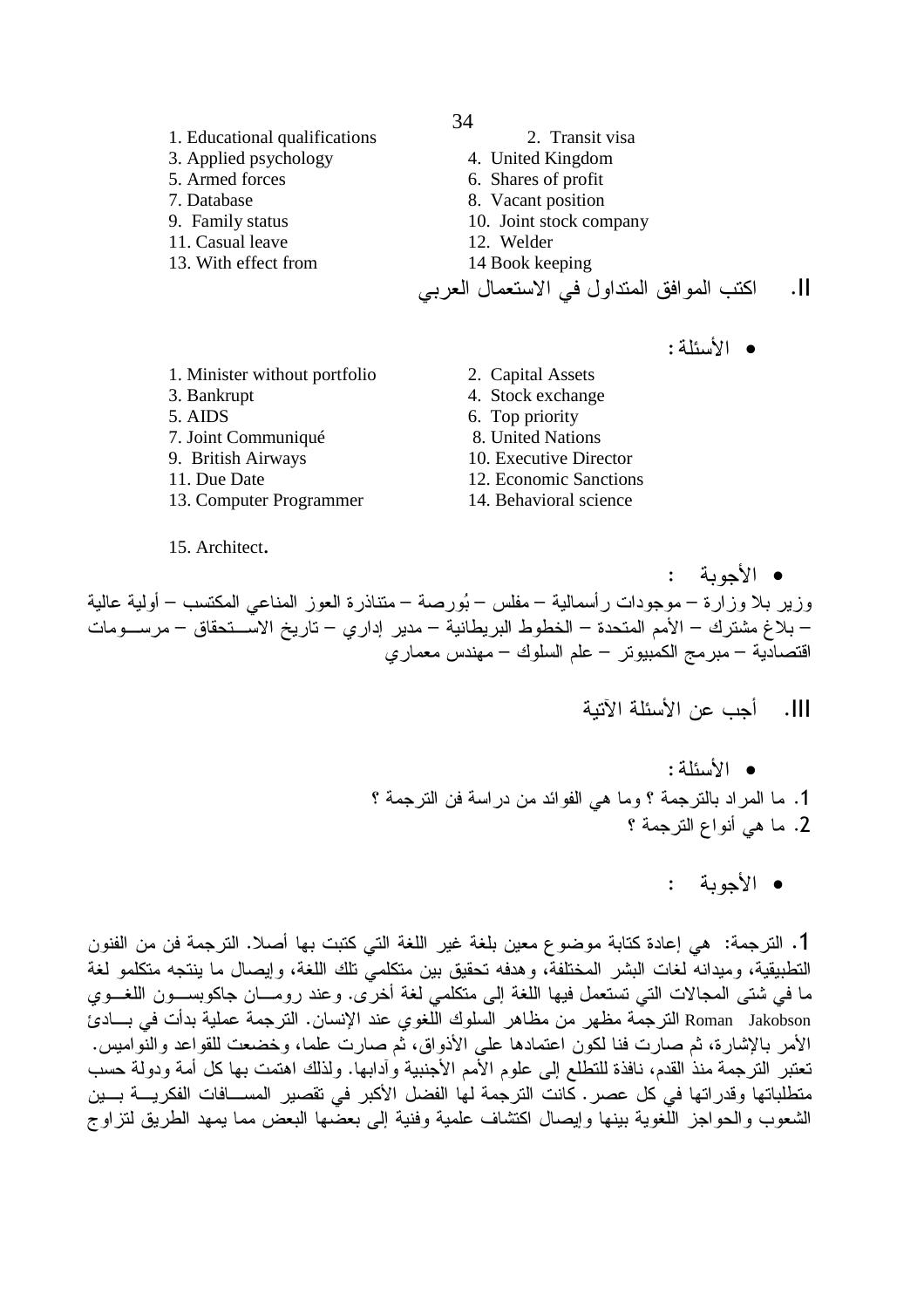35 الحضارات. ولقد تعاظمت أهمية الترجمــــة فــــي العصر الحديث، في مجالات العلـــوم والتكنولوجيــــات والأدب والنجارة والسياسة والاقتصاد والثقافة.

- 2. أنواع الترجمة: للترجمة أنواع ثلاثة رئيسية، وهي: 1. الترجمة التلخيصية الحرـة Free Abridged Translation : و هي أن يستوعب المترجم نصـا في لغة من عنده ربما نكون مغايرة ومخالفة للنص الأصلي ويحذف ويترك ما لم يستسغه عقله. وهـــي ترجمة في إيجاز كلام طويل.
- 2. الترجمة اللفظية Literal Translation: و هي أن ينتاول المترجم كل جملة مـــن الـــنص Source Language ويترجم كل كلمة بما يعادله أو يساويه في اللغة المترجم إليها Target Language.
- 3. الترجمة المعنوية الفنية المعيارية Standard Professional Translation: وهي أن يقـــرأ المتــــرجم النص قبل بدأ النرجمة يعرف منها قصد الكاتب واتجاه تفكيره، ثم يدير المعنى في ذهنه حتــــى نتكون العبارات للترجمة. ثم يبدأ الترجمة، ولا يلتزم أن يكون عدد الكلمات في جملتـــه مثـــل عددها في النص المترجم منه.
	- IV. ترجمْ شهادتين الثنين إلى اللغة العربية.  $1:$   $\Box$

In the Name of God, the Most Merciful, the Most Compassionate He taught man what he knew not (Emblem of Aligarh Muslim University) Master of Arts

This is to certify that ------, Roll No. ---------- obtained the Degree of Master of Arts in this University in the Examination of 19-- in ----- and that he/she was placed in the ---- division. Vice Chancellor

Aligarh Muslim University Aligarh, Dated : ----------

**•** الترجمة : 1 بسم الله الرحمن الرحيم علم الإنسان ما لم يعلم (شعار جامعة عليكره الإسلامية ) ماجستير الآداب بموجب هذا يشهد بأن \_\_\_\_\_\_ رقم التسجيل \_\_\_\_\_\_ قد حصل على شهادة ماجستير الأداب من هذه الجامعة في امتحان سنة \_\_19 في \_\_\_\_ وأنه مرتب / وأنها مرتبة في الدرجة \_\_\_\_\_\_. نائب رئيس الجامعة جامعة عليكره الإسلامية عليكر ه في \_\_\_\_\_\_\_\_\_

2 : •

Suhail Abdullah Post Box No.:458 Dubai, UAE  $25<sup>th</sup>$  June '06

The Manager,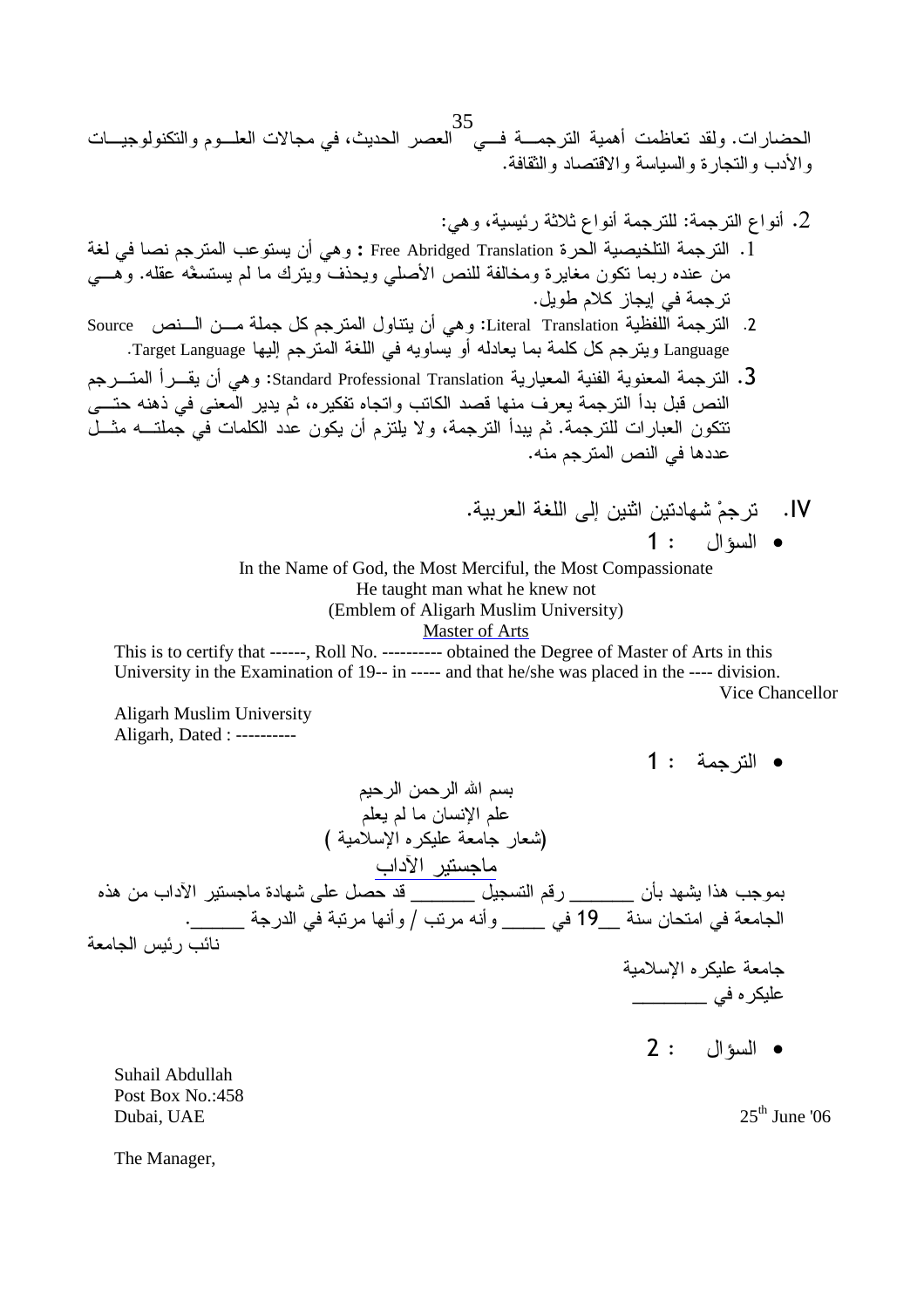The British Bank of the Middle East, Dubai, UAE.

Sir, Sub: Travellers Cheques. Ref : Current Account No. 1001

I am going on a visit to the United States of America and intend to stay there for a few weeks. I will be glad if you could kindly issue me travelers cheques for US \$ 50000/- (US Dollars fifty thousand only). The balance in my above mentioned account is sufficient to cover this. As I am scheduled to leave next Sunday, your immediate action in this matter will be highly appreciated. Thanking you

Yours truly (Suhail Abdullah)

**•** الترجمة : 2

سهيل عبد الله  $458$  .  $-$  . دبي – الإمار ات العربي 9 /
 0<! ' / ? / دبي – الإمار ات العربية المتحدة

> بعد التحية ، الموضوع : شيكات سياحية ارة : حساب جاري رقم 1001 الاشار ة

أريد زيارة الولايات المتحدة الأمريكية التي ستستغرق بضعة أسابيع هناك. ويسرنـي إذا ما تفضلتم بتزويدي بشيكات سياحية بقيمة قدر ها / 50,000 (فقط خمسون ألف) دولار أمريكي والرصيد في حسابي المذكور أعلاه يكفي لتغطية هذا المبلغ. وبما أنني سأغادر يوم الأحد القادم، أقدر إجراءاتكم العاجلة بهذا الخصوص أحسن تقدير . وتقبلوا فائق الشكر والاحترام

(سهبل عبد الله)

3 : •

Government of Kerala Department of Panchayath Certificate of Birth

(Issued under section 12 of the Registration of Births and Deaths Act, 1969) This is certify that the following information has been taken from the original record of birth, which is the register of --- Panchayath of Tehsil ---- of District ---- of Kerala state. Name : Sex :

25 يونيو 2006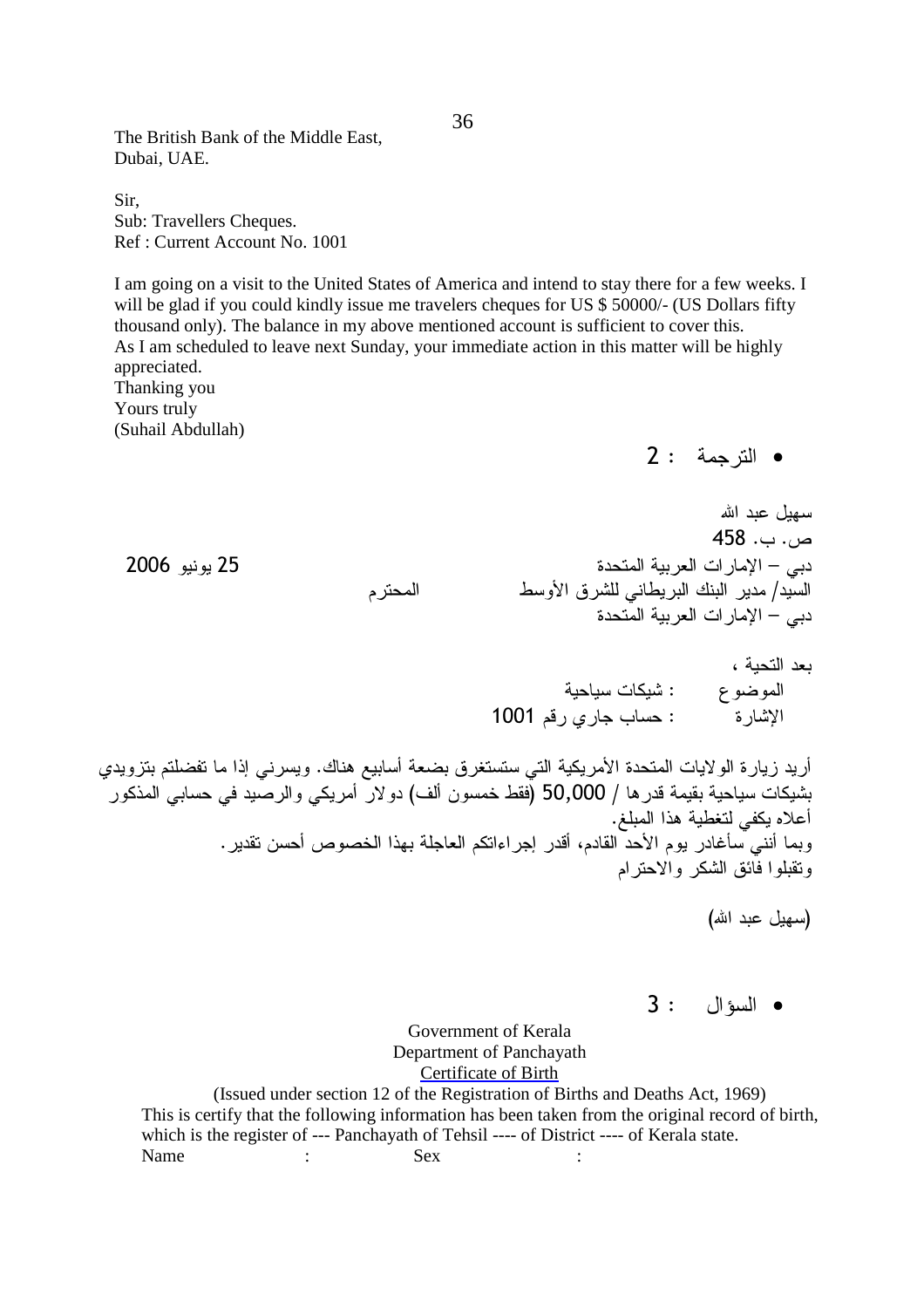37 Date of Birth : Place of Birth : Registration No. : Date of Registration : Name of Father : Name of Mother : Permanent Address : Nationality : Date : Signature of issuing authority Sub-Registrar of Births and Deaths, -----Panchayath (Seal)

 3 : - • +& -& ! \$# 9( 1969 - 
 , 9
 12 2 %
 ) \_\_\_\_ -! , ' 

! '! , -\* f  ! L < :; % . +& -+
 \_\_\_\_ -D \_\_\_\_ -! : 4 : 9+ : ) & : ) : , : , 93 : 
 9 : 
 9 : - : 91 -/! 73
 : \_\_\_\_\_\_\_ -!  
! '8- , (9\*)

 $4:$  السؤال  $4$ 

Mahallu Jama'at Beypore, Kozhikode, Kerala Marriage Certificate Date : ------

This is to certify that the marriage of Mr. ----, s/o ---, residing at Beypore mahallu with Miss. -- -, d/o ---- (complete address) has been solemnized on Sunday the 15<sup>th</sup> June, 201 in the presence o Beypore mahallu Qadi and has been registered in the Beypore mahallu Marriage Register as Sl. No. --- of --- on page no.---.

(Signature and Seal)

Beypore Qadi, Beypore mahallu, Kozhikode.

4 : - •

جماعة محل بيبور ، كالكوت ، كير الا \_شمهادة عقد زواج الناريخ : \_\_\_\_\_\_ بهذا يشهد بأنه قد تم بموجب المراسم المتبعة عقد زواج \_\_\_\_\_\_ بن \_\_\_\_\_\_\_ المقيم بمحل ببيور بـ\_ \_\_\_\_\_\_\_ بنت \_\_\_\_\_\_ المقيمة \_\_\_\_\_\_ (العنوان الكامل)، وذلك في يوم الأحد الموافق 15 يونيو 2001م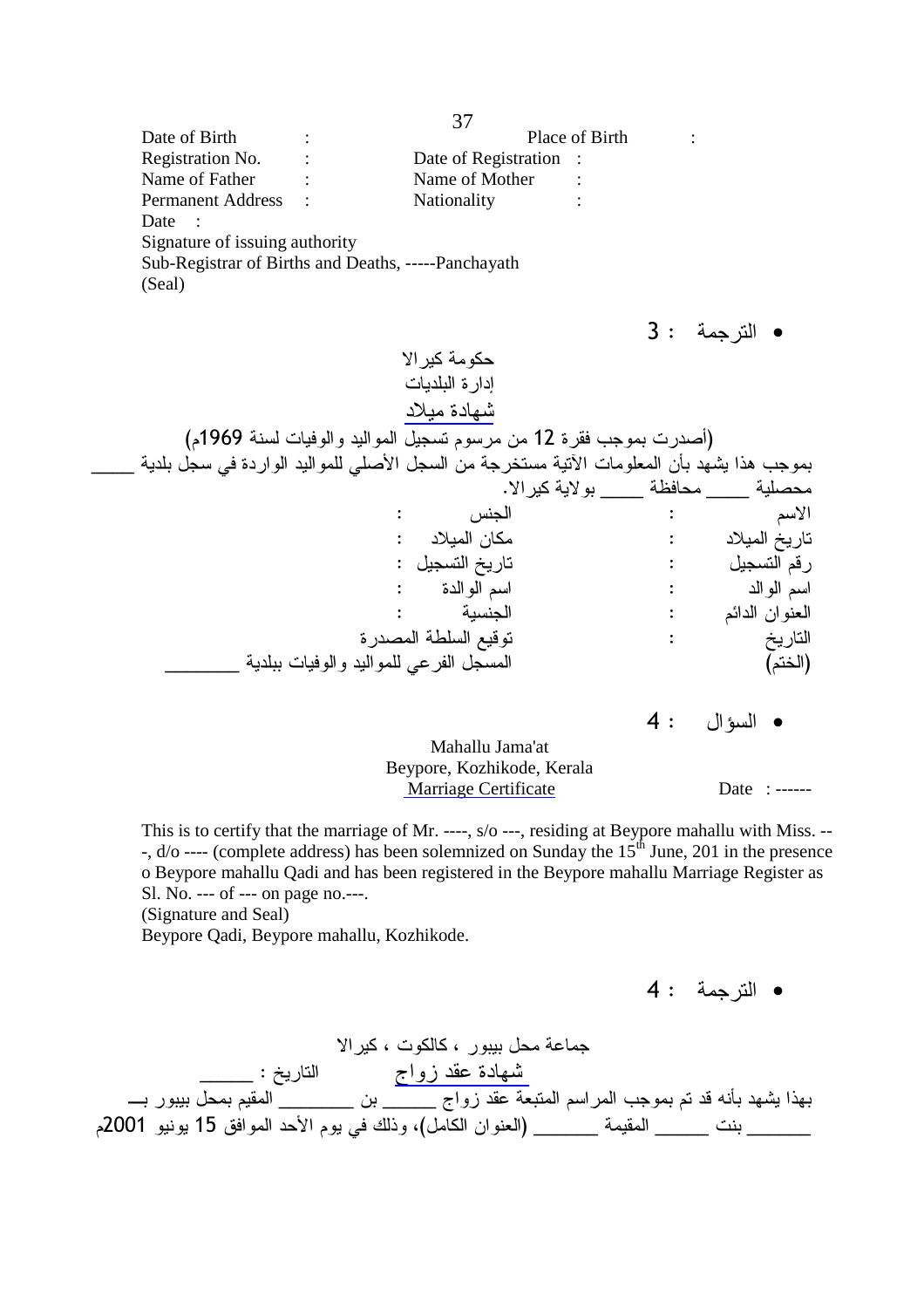

3.3 الترجمة 1 ، يونيو 2008

### MA FINAL ARABIC DEGREE EXAMINATION (IDE), JUNE 2008 AL1211 - PAPER XI: TRANSLATION - I

.<br>V. اكتب لعشرة من النراكيب الأنية ما يعادلها من الإنكليزية

 :-&0/ • سوق الأسهم– الأمم المتحدة – طباع مختزل – إعلانات تجارية – التأمين الاجتماعي – رخصة قيادة – بطاقة ائتمان – البر امج المسلسلة – كلمة المرور – المحكمة الاستئنافية – المخدر ات – قو ات الأمن – المصر ف الوطني – شركة محدودة للمقاولة – الحاسب الآلي

• الأجوبة :

Share market – United Nations – Stenographer – Commercial Advertisements – Social Insurance – Driving License – Credit Card – Serialized Programmes – Traffic Rule – Court of appeal – Drugs – Security Forces – National Bank – Limited Company for Contracts – Computer

-#.) 2 )# -#1 ,#- 2 ) ,- .VI

:-&0/ •

Ministry of finance - Passport Office - Transit Visa - Work Experience - Developed Countries - Qualifications - Play Cards - Expiry Date - Valid up to - Table Tennis - Indoor Stadium - Attender – A/C Room - Current Account - Double Room

• الأجوبة : وزارة المالية – مكتب الجوازات – تأشيرة زيارة – خبرة عملية – دول متطورة – مؤهلات – بطاقات لعبة – تاريخ الانتهاء – صالحة لغاية – كرة المَنضدة – الملعب الداخلي – مساعد – غرفة مكيّفة – حساب جاري – غرفة ذات سريرين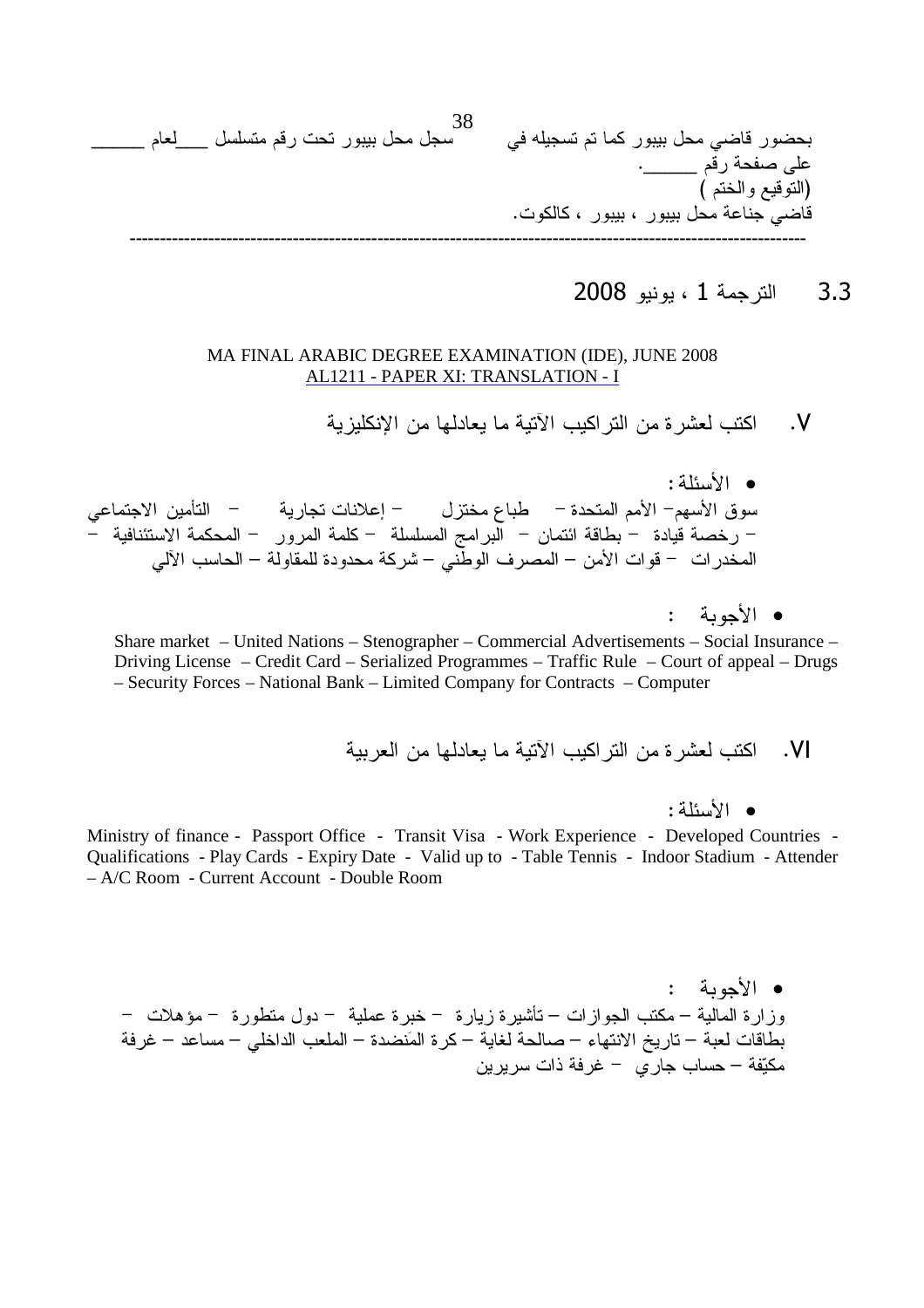VII. أجب عن الأسئلة الأتية حيث لا تقل عن صفحة واحدة

1. ما هي أقسام الترجمة وما دور كل منها في الحياة الاجتماعية الحديثة ؟ 2. وظيفة الترجمة في نتمية السلام بين الأمم المختلفة والتعارف بينها ؟

- الأجوبة :
- 1. الترجمة أنواع ثلاثة رئيسية، وهي:

الترجمة التلخيصية الحرة Free Abridged Translation : وهي أن يستوعب المترجم نصا في لغة مـــن  $\cdot$ .4 عنده ربما نكون مغايرة ومخالفة للنص الأصلي ويحذف ويترك ما لم يستسغه عقله. وهي ترجمة في إيجاز كلام طويل.

الترجمة اللفظية Literal Translation: وهي أن يتناول المترجم كل جملة من النص Source Language  $.5$ ويترجم كل كلمة بما يعادله أو يساويه في اللغة المترجم إليها Target Language. الترجمة المعنوية الفنية المعيارية Standard Professional Translation: وهي أن يقرأ المترجم النص قبل بدأ الترجمة يعرف منها قصد الكاتب واتجاه تفكيره، ثم يدير المعنى في ذهنه حتى تتكون العبارات للترجمة. ثم يبدأ النرجمة، ولا يلتزم أن يكون عدد الكلمات في جملته مثل عددها في النص المنزجم منه.

3. تعتبر الترجمة منذ القدم، نافذة للتطلع إلى علوم الأمم الأجنبية وأدابها. ولذلك اهتمت بها كل أمة ودولة حسب متطلباتها وقدراتها في كل عصر . كانت الترجمة دعامة مهمة من دعائم النهضة الأوروبية والتهضة العربية العباسية. كانت الترجمة لها الفضل الأكبر في تقصير المسافات الفكرية بين الشعوب والحواجز اللغوية بينها وإيصال اكتشاف علمية وفنية إلى بعضها البعض مما يمهد الطريق لتزاوج الحضارات. ولقد تعاظمت أهمية النرجمة في العصر الحديث، في مجالات العلوم والنكنولوجيات والأدب والنجسارة والسياســـة والاقتصـــاد والثقافة. يتم الترجمة للدعايات السياسية كما استخدمها الدول الاشتراكية لنشر مبادئها وسخرت جميع وسائل الإعلام من أجلها، ويتم الترجمة للأغراض التجارية حيث لجأت الشركات العالمية إلى الترجمة لغرض فتح الأسواق العالمية أمام بعضها. أصبحت الترجمة جزءا لا يتجزأ من الثقافة العصرية وتخطى باهتمام بالغ في كافة الدول شرقا وغربا.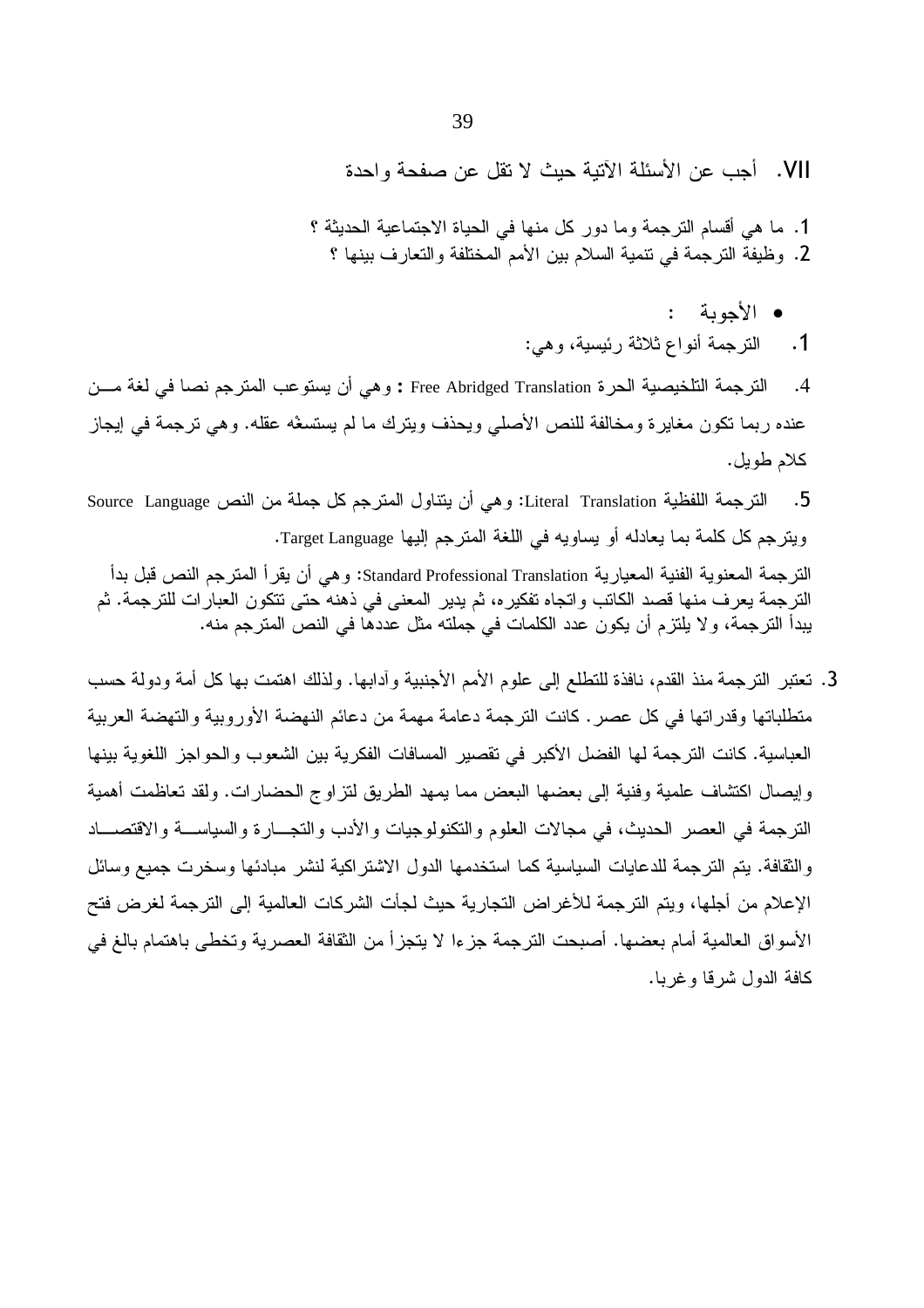# VIII. ترجم اثنين من الشهادات المذكور ة فيما أدناه

السؤال : 1

### Form No. 14

### See Rule 8

### Government of Kerala

### Department of Panchayaths and Corporations

Name of the local body issuing the certificate: Trivandrum Corporation

### Certificate of Birth

Issued under section 12 of Birth and Death Registration Act of 1969, and Rule 8 of Kerala Birth and Death Registration of 1999.

This is to certify that the following details are taken from the original register for registration of birth and death, Triavandrum Corporation, Trivandrum District, Kerala State

| Name                               |                                                        |
|------------------------------------|--------------------------------------------------------|
| <b>Sex</b>                         | : Male                                                 |
| Date of Birth                      | : 14/03/2008 (Fourteenth March Two thousand and Eight) |
| Place of Birth                     | : ------Hospital, Trivandrum                           |
| Name of Father                     | <u>* ------------</u>                                  |
| Name of Mother                     |                                                        |
| <b>Permanent Address</b>           | : House No. 107/18, Chalai Road, Trivandrum-14.        |
| Registration No.                   | : 1234/08                                              |
| Date of Registration               | : 15/03/08                                             |
| Date of Issue                      | :20/03/08                                              |
| Signature of the Issuing Authority | (Signed)                                               |
| Address of the Issuing Authority   | (Seal)                                                 |

**•** الترجمة : 1

14 93 8 93 3 D +& -& !
  2 9 -! : '! 4! 9 \$#

أصدرت بموجب فقرة 12 من مرسوم تسجيل المواليد والوفيات لسنة 1969م وقانون رقم 8 لمرسوم تسجيل المواليد والوفيات في كير الا لسنة 1999. بموجب هذا يشهد بأن المعلومات الأتية مستخرجة من السجل الأصلي للمواليد الواردة في سجل بلدية ترفاندر ام، مقاطعة ترفاندر ام، و لاية كير الا. YYYYY : 9+ الجنس : ذكر ( - - - 4 < <8 7 ) 2008/03/14 : ) مكان الميلاد: مستشفى ––––، ترفاندر ام YYYYYY : 
 9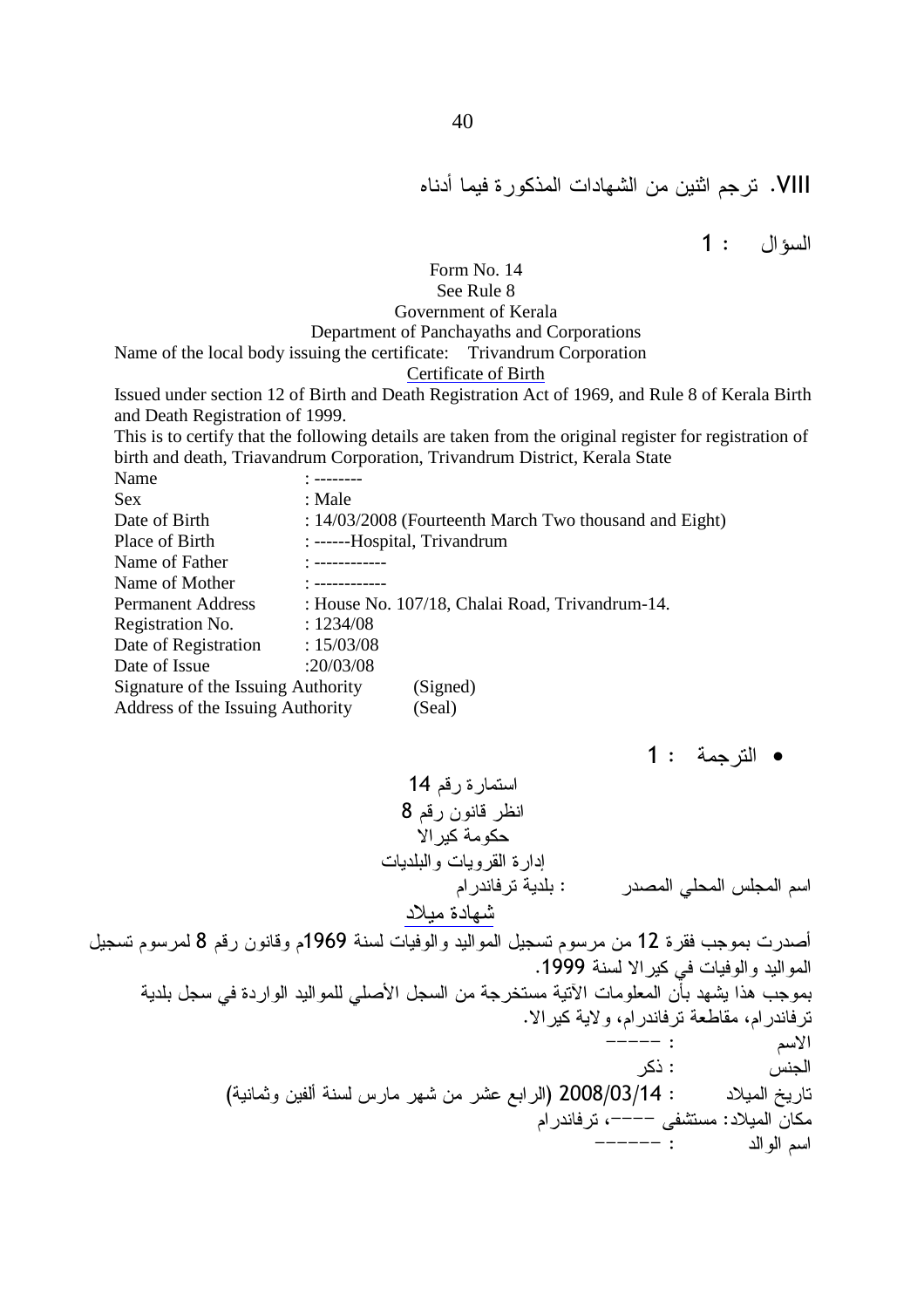YYYYYY : 
 9 9 6' < < 618/107 , 93 : 91 08/1234 : , 93 2008/03/15 : , 2008/03/20 : " ( 73
) -/! 73 (9\*) -/! 
8

 $2:$  السؤال  $2$ 

University of Kerala Faculty of Science

The Senate of the University of Kerala makes known that ----- has been admitted to the degree of Bachelor of science he/she having been certified by duly appointed examiners to be qualified to receive the same and having been by them placed in the --- class in part I English, in the ---- class in part II Second Language (----) and in the --- class in part II optional subjects (------ main, ---- and ---- subsidiaries) respectively.

Given under the seal of the university

University buildings, Trivandrum

Vice-Chancellor

**•** الترجمة : 2

+& - 9
! -!& < > / @ 9 3 \_\_\_\_\_\_ L +& - !8 4! ! :; % 
&: / 
&: L 7 9 D %
 9 9 : 
 < J 9
! 4 & : 9!3 / @ 9 & )+ -!;a / ,;a Q)8 - !" -\$! ,
 N ' YYYY - ' - -\$! ' N ' YYYY - ' : 6 YYYYY:-1 ) \* 
 J N ' YYYY - ' . '
 !8 ( YYYYYYYYY . - 9\*   9 6- ' - 41 %1 

3 : •

### **Certificate**

This is to certify that Sri. ……… has undergone a training course in the Finance department of the Ministry for three months from ----- to ----. During this period he has shown a desire to study and talent to learn, and he also bears a high and noble character in dealing with his colleagues and pleasant and graceful approach to his seniors.

This certificate is given to him to use as law permits.

Director, department of training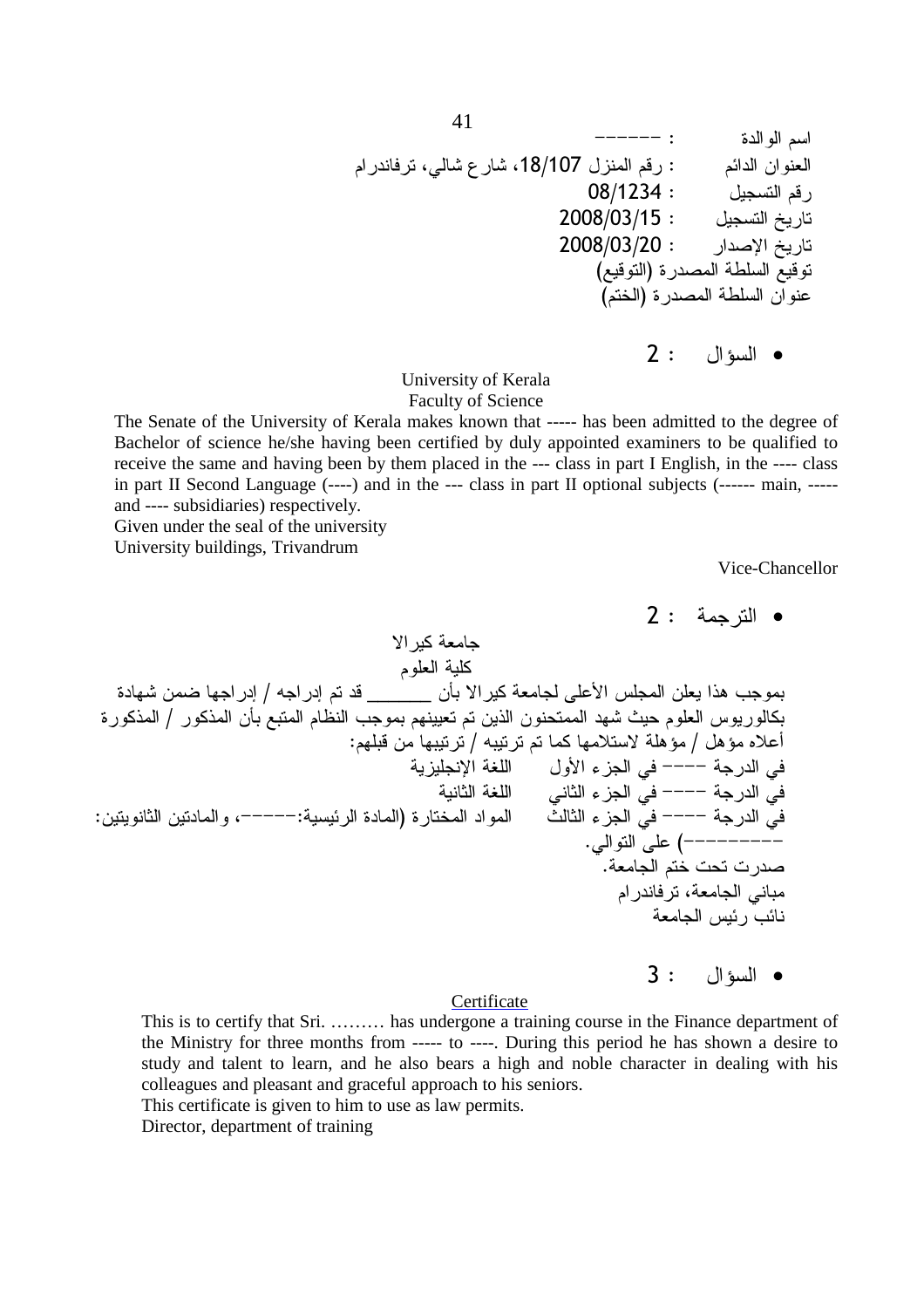• الترجمة : 3

شهادة تشهد بأن –––– قد حضر دورة تدريبية بإدارة الشئون المالية بالوزارة لمدة ثلاثة أشهر وذلك خلال الفتر ة من ––– إلى –––.وقد أظهر هذه الفتر ة رغبة في النعلم ومقدر ة في النلقي كما كان متمتعا بالخلق العالي الرفيع مع زملائه والمسلك الطيب الجميل مع رؤسائه. أعطيت لـه هذه الشـهادة لاستعمالـها فيمـا يـخولـه القانون. مدير ادار ة التدر بب.

```
4: السؤال 4:
```
Driving License No. : 3672 Name : ------Nationality : Indian Profession : Driver Date of Issue :  $14/10/2005$ Date of expiry :  $14/10/2007$ Address : Janatha trading company, Riyadh Licensing authority : --------Blood Group : -------- Types of vehicle authorized to drive: 1) Motor cycle 2) Private vehicle 3) Heavy vehicles 4) Mini bus 5) Heavy bus 6) Light equipment 7) Heavy equipment  $4:$ • الترجمة رخصة قيادة 086407 : 93 -------- :<br>الاسم : هندی الجنسية 01 : -المهنة  $2005/10/14:$ تاريخ الإصدار 2007/10/14: N تاريخ الانته ة جناتا للتجارة، الرياض المعنو ان سلطة الترخيص : ———— ------ : 9 -! أصناف المركبات المصر ح بقيادتها: (-\* E .4 -!2 .3 -1. در اجة نارية 2. سيارة خاصدٍ از ميکانيکي <mark>خفيف 7. ج</mark>هاز ميکانيکي ثقيل 5. با*ص* ثقبل 6. جھ

----------------------------------------------------------------------------------------------------------------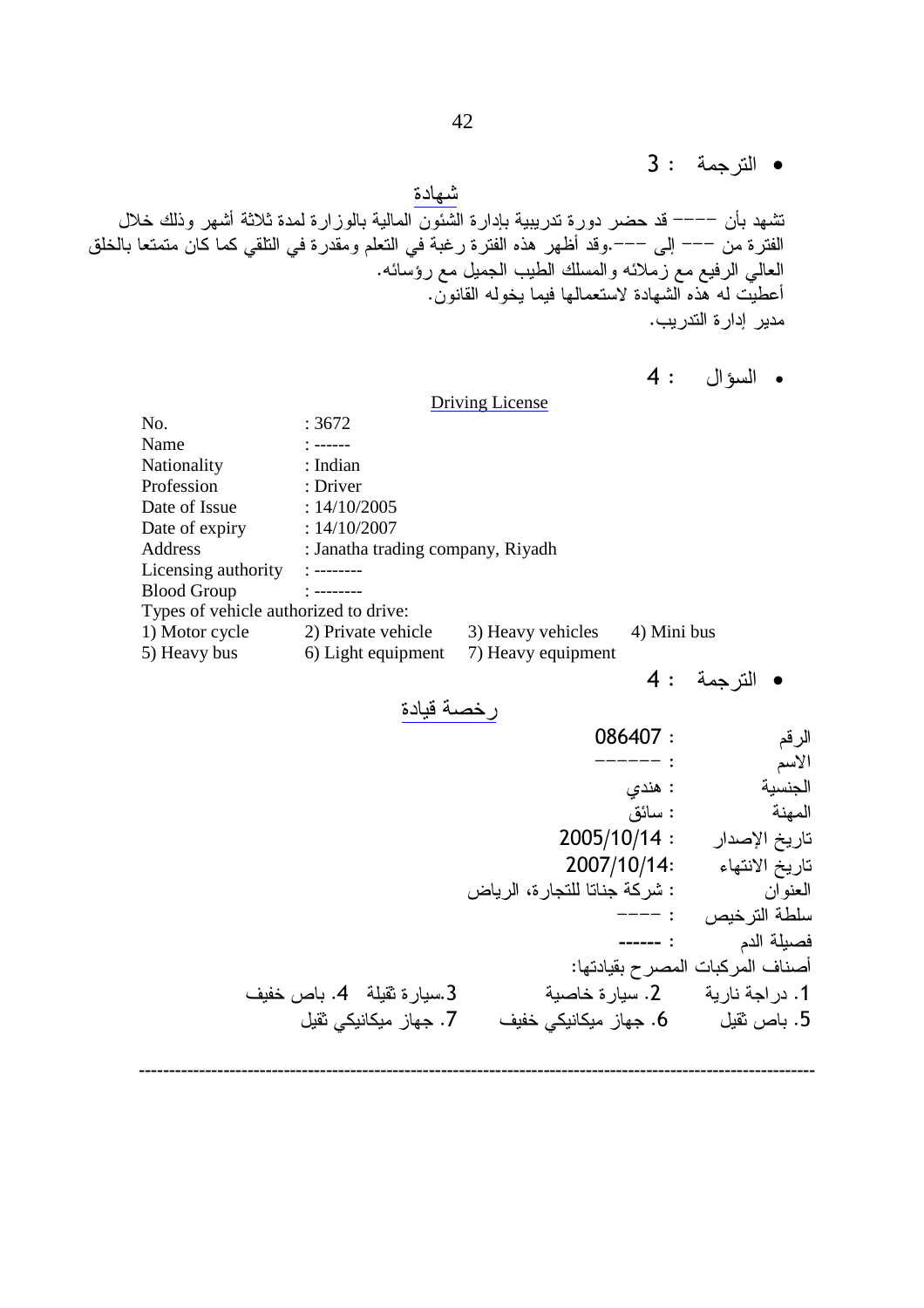# 3.4 الترجمة 2 ، أغسطس 2006

### MA FINAL ARABIC EXAMINATION (IDE), AUGUST 2006 AL1217 - PAPER XVII: TRANSLATION - II

### **UNIT ONE**

I. Translate any Eight sentences into Arabic

 $(2*8=16 \text{ marks})$ 

- 1. Apples grow on trees
- 2. We can make cakes with flour, milk, sugar and eggs
- 3. Money is essential for buying things
- 4. Sensible people do not believe in witch craft
- 5. My nephew asked his father to buy him a car
- 6. Every European is not an English man
- 7. A gentleman entered the restaurant and asked the waiter to show him the bathroom
- 8. The monkey is considered the ancestor of man
- 9. Butterflies are as attractive as flowers
- 10. Who was the wife of Henry XIV?

 $(2*8=16 \text{ marks})$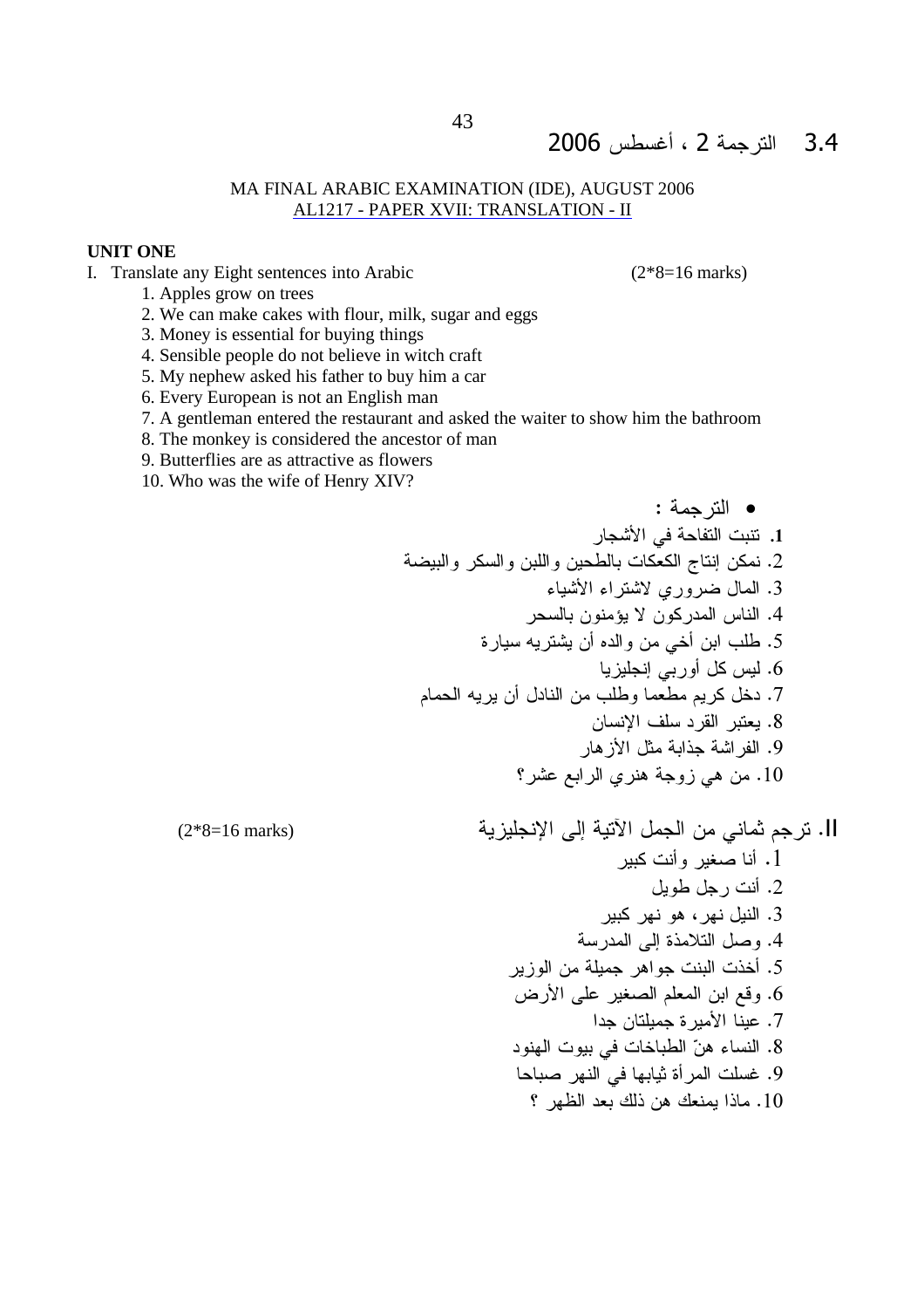- 1. I am young and you are old
- 2. You are a tall man
- 3. The Nile is a river, it is a big river
- 4. The pupils arrived at (the) school
- 5. The girl took beautiful jewels from the minister
- 6. The teacher's young son fell on the ground
- 7. The princess' eyes are very beautiful
- 8. Women are the cooks in the Indians' houses
- 9. The woman washed her clothes in the river in the morning

10. What will prevent you from that in the afternoon?

### **UNIT TWO**

**III**. Translate any four into Arabic

 $(3*4=12 \text{ marks})$ 

، لم

1. When I attended the party of the circle of authors, a strange thing happened to me.

44

2. The war had scarcely ended when a new war began, so the great powers fought again.

3. My father got in touch with his brother, and they began a policy of strict economy.

4. He told the merchants to display their wares in the camp, so that the soldiers would buy them.

5. Down with colonization, for it is not the basis of sound government.

- 6. So long as the tickets are dear, I shall travel by donkey.
- 7. He read the whole of Qur'an, then read it again and that is the duty of every Muslim.

8. I entered the house, and was afraid of the darkness in it.

IV. ترجم أربع جمل من الآتية إلى الإنجليزية

#### $\mathcal{C}$

$$
3*4=12 \text{ marks}
$$

$$
5^4 = 12
$$
 marks)

$$
\bullet
$$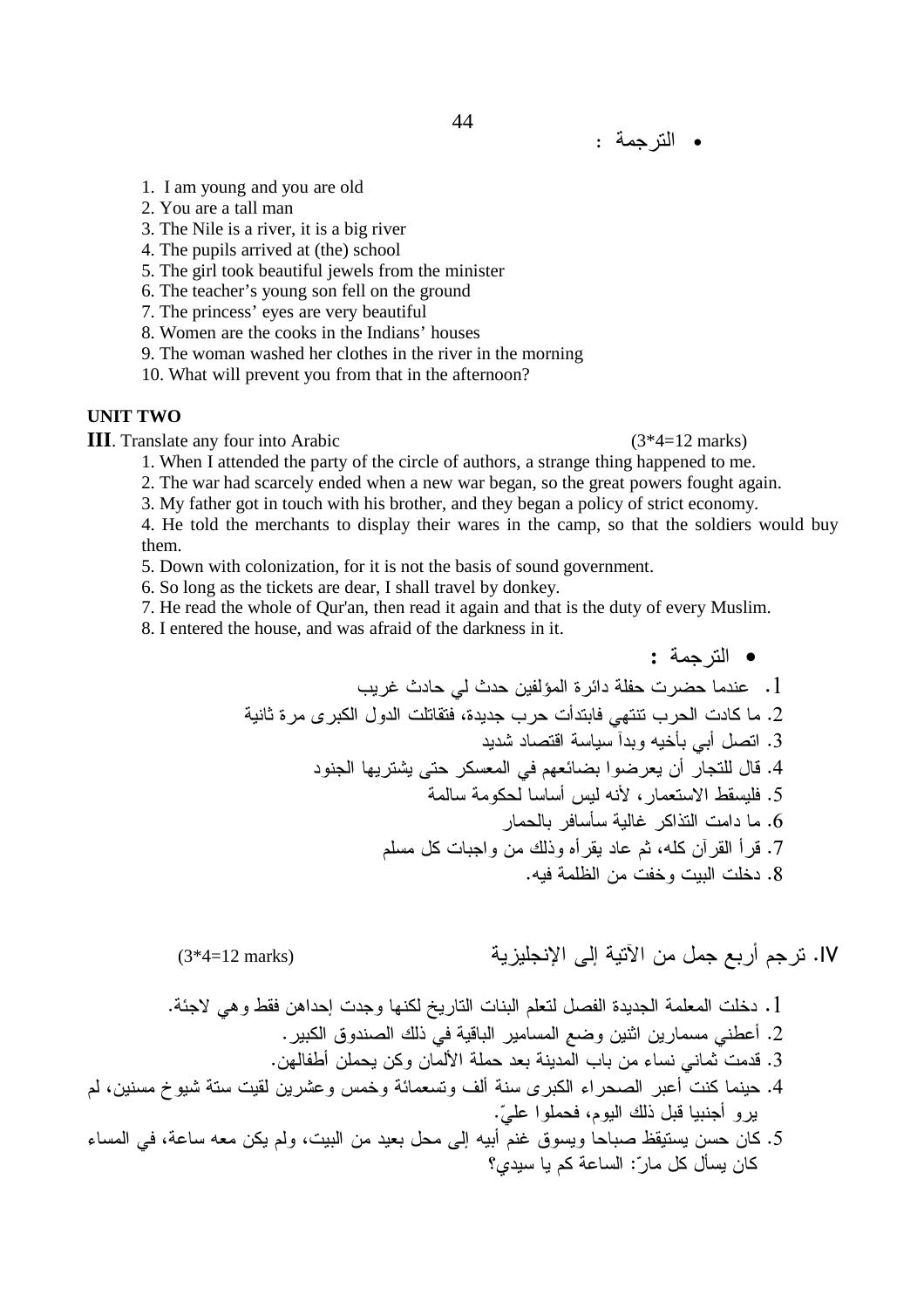45 . 
 -& - 
 9
B8 -) : - ) Q:; .6 . 
 N ?! ' & @&
  .7 : -•

1. The new mistress entered the class to teach the girls history, but she only found one of them, and she was a refugee.

2. Give me two nails only, and put the rest of the nails in that big box

3. Eight women appeared the city gate after the Germans' attack, and they were carrying their children

4. When I was crossing the Sahara in 1925, I met six old sheikhs who had never seen a foreigner before that day, so they attacked me.

5. Hasan used to wake up in the morning and drive his father's sheep to a place far from house, and he had no watch. Therefore, in the evening he would ask every passer-by: "what time is it, sir:"

6. This country has been a republic for 3 years, and the government's policy pleases everybody.

7. Lebanon exported much fruit from the port of Beirut in that period.

### **UNIT THREE**

V Translate any two in to Arabic  $(7^*2=14 \text{ marks})$ 

 1. Perhaps, Reader, you are among those lucky students who are concerned with Arabic poetry. Now poetry is the oldest art of the Arabs, and its principles have scarcely changed during a period of thirteen hundred years. The ancient Arabs told many stories about their poets. There is a remarkable legend about Ta'abbata Sharran, the famous poet. It is said that one day he went into the desert, where he met a ghoul- that is, a species of ghost. The poet carried it home under his arm(pit), and scared his relations. After this incident, he was nicknamed Ta'abbata Sharran.

• الترجمة :

1. يا قارئ، لعلك من بين أولئك الطلاب البخيتين الذين يهتمون بالشعر العربي. فالشعر أقدم فنـــون العــــرب. ومبادئه ما كادت نتغير أثناء مدة ثلاث عشرة مائة سنة وكان العرب القدماء يحكون روايات كثيرة عن شعرائهم. ونوجد أسطورة عجيبة عن الشاعر المشهور ، تأبط شرا، فيقال إنه خرج في الصحراء، في يوم من الأيام لاقــــى غولا –أي نوع من الشبح – هناك فحمله الشاعر نحت ابطه إلى بيته وأخاف أقرباءه. وبعد هذا الحـــادث لقـــب ." < /L B"

2. The people have been deceived by pride, so anarchy has become general. Every day we hear a clamor in the street of the capital. The youth drink wine, get drunk, then run from shop to shop. They have already burnt more than a hundred shops. One boy, perhaps his age was about ten, broke the windows of a number of shops with a small axe. If this is the spirit of nationalism, then I prefer internationalism.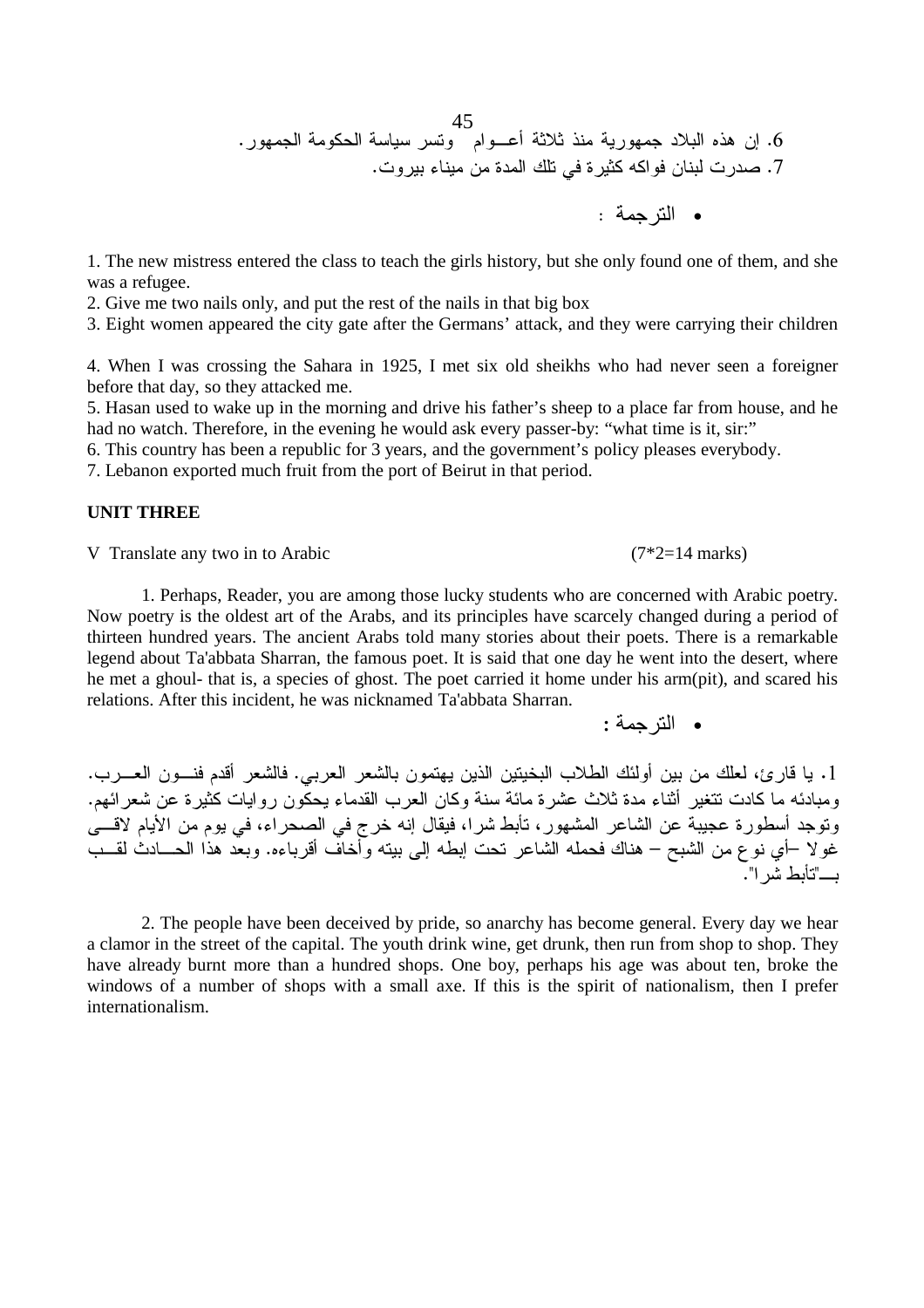• الترجمة :

2. اغتر الناس بالكبرياء، فعم الفوضاء، وكل يوم نسمع ضوضي في شوارع العاصمة، ويشرب الشاب الخمر .<br>فيسكرون، فيجرون من دكان إلى دكان (أخر)، وإنهم، حتى الأن، قد أُحرقوا أكثر من مائة دكان. وكســــر ولــــد واحد\_ وربما عمره نحو عشر سنوات− نوافذ عدة دكاكين بفأس صغير . وإذا كان هنا روح القومية الجديدة فإني أفضل الدو لبة.

3. I found a thief in the house during the night. I had no rifle or other weapon with me, so I hit him on the neck with a silver cup which I had won when I rode in the horse races. When the doctor saw the thief, he said that he had become unhappy because his wife was barren, and that was the reason for his resorting to a life of crime. My wife is a very patient woman, but she does not believe all these new ideas which have come into medicine. "This man is not sick", she says, "He is a criminal". But that is a nasty word, and people don't like nasty words these days, even when they are the truth. This man's sickness is thieving, and the suitable medicine is prison.

• الترحمة :

تر جم اثنين الى الانجليز بة

**VI** 

3. وجددت لصا في البيت في الليل وكانت معي بندقية ولا سلاح آخر ، فضربته على عنقه بكأس من فضة قــد كسبتها لما ركبت فيّ سباق الَّخيل. ولما ر أي الدَّكتور السارق، قال إنه أصبح غير مسرور لأن زوجته عـــاقر ا، وكان ذلك سبب النجَّائه إلى حياة الإجرام. أما زوجتي فهي امرأة صبور جدًّا لكنها لا تصدق كل هذه الأفكـــار الجديدة التي دخلت في علم الطب. فتقول: "ليس هذا الرجلِّ مريضا، إنه مجرم لكن هذه الكلمة قبيحة ولا يحسب الناس الكلمات القبيحةُ (قي) هذه الأيام، وإن كانت حقيقي. إن داء هذا الرجل هو السرق والدواء الملائـــم هـــو السجن" .

### **UNIT FOUR**

 $(7\frac{1}{2}*2=15 \text{ marks})$ 

[ . كان العر ق يسيل على جبهة الرجل حينما ر أي الخنزير الوحشي فما كان له أية حماية، وفي تلك اللحظة فكر في ولده الصغير الذي يصير يتيما إن مات هو، وفي زوجته التي تصبح أرملة باكية، وفجأة توقف الخنزير ، فأخذ الرجل<br>يجري عبر الرمل، فغادر المكان بأسرع ما أمكن حتى وصل إلى بيته ودخله. • الترجمة :

1. Perspiration was flowing on the man's fore head when he saw the wild boar. He had no protection. In that moment he thought of his young son who would become an orphan if he himself died, and of his wife who would become a weeping widow. Then suddenly the boar stopped, so the man began to run across the sand. He left the place as fast as possible, until he reached a house and entered it.

2. قيل إن لصين سرقا حمار ا ومضى أحدهما ليبيعه، فقابله رجل معه طبق فيه سمك فقال له: أتبيع هذا الحمار ؟ قال: نعم، قال: امسك هذا الطبق حتى اركبه وأجربه، فإن أعجبني اشتريته بثمن يعجبك فأمسك اللــَـص الطبـــق وركب الرجل الحمار وأخذ يجربه ذهابا وإيابا حتى ابتعد عن اللّص كثيرا فدخل بعض الأزقة واختفــي عنـــه بالكلية وأخذت اللص الحيرة من ذلك وعرف أخيرا أنها حيلة عليه فرجع بالطبق فالنقاه رفيقه، فقال: ما فعلــت بالحمار؟ هل بعته؟ قال: نعم، قال: بكم؟ قال: بر أس ماله، وهذا الطبق ربِّح!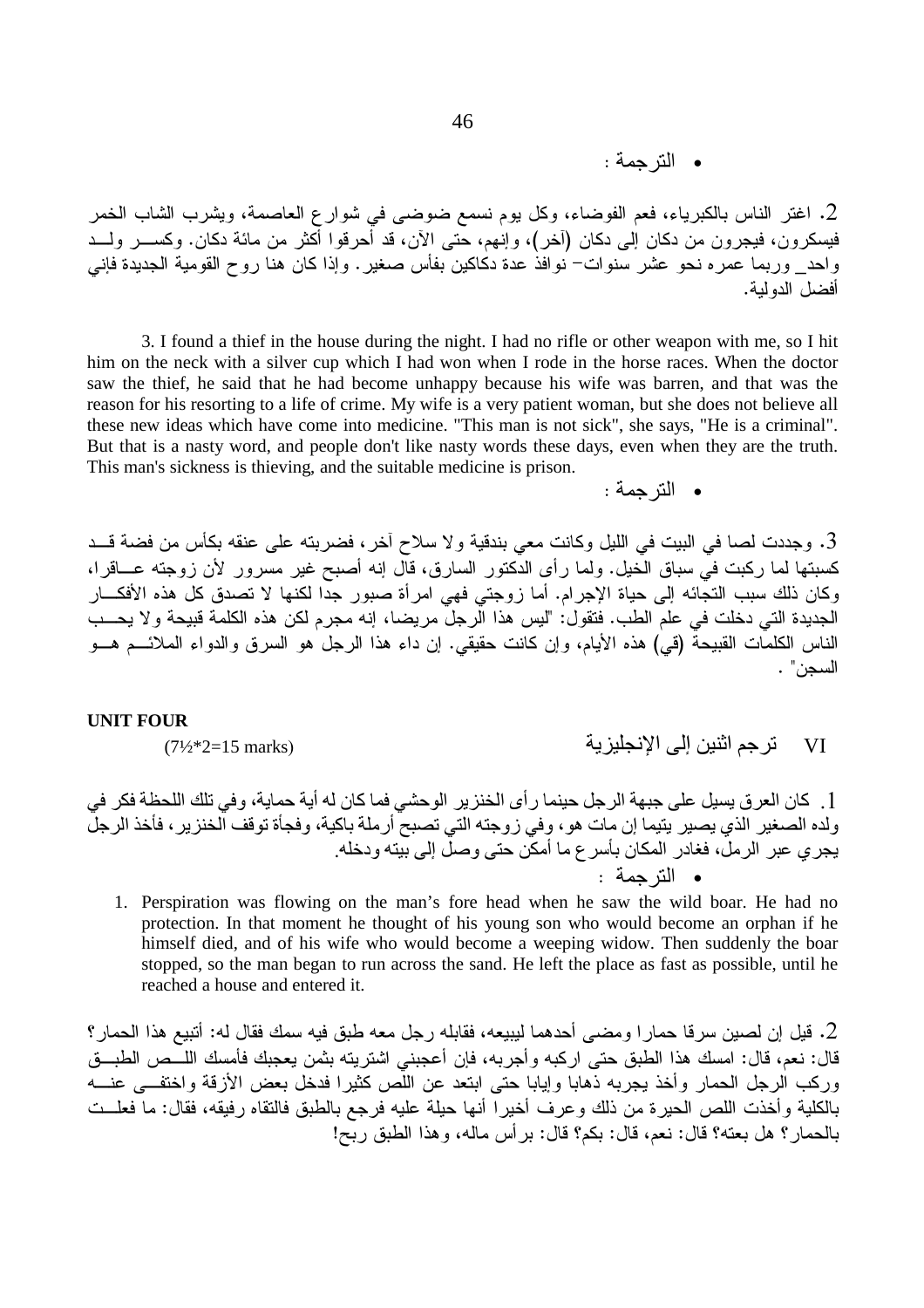- الترجمة :
- 2. It is said that two thieves stole a donkey and one of them went to sell it. He was met by a man who had a tray of fish, who said to him: will you sell this donkey?" He said: "Take this tray, so that I can ride it and test it, and if I like it I will buy it at a price which will be very satisfactory to you". Therefore, the thief took the tray, and the man mounted the donkey, and began to make it gallop back and forth, until it was far away from the thief. Then he entered a side street, until he was quite out of his sight. The man was perplexed at that, and ultimately realized that it was a trick against him. Therefore, he went back with the tray and his companion met him. He said: "what have you done with the donkey? Have you sold it?" He said: "yes" He said: "For how much?" He said: "For what it cost, and this tray is profit".

3. لقد رأينك (يا بنتي) ذات يوم جالسة على حجر أبيك وهو يقص عليك قصة أديب ملكا! وقد خرج مـــن قصره بعد أن فقأ عينيه لا يدري كيف يسير، وأقبلت ابنته أنتيجون– فقادته وأرشدته، رأيتك ذلك اليـــوم تسمعين هذه القصة مبتهجة من أولـها ثم أخذ لونك يتغير قليلا قليلا وأخذت جبهتك السمحة تربــد شــــيئا فشيئا وما هي إلا أن أجهشت بالبكاء وأبكيت على أبيك لثما وتقبيلا وأقبلت أمك فانتزعتــك مـــن بــــين ذراعيه، وما زالت بك حتى هدأ روعك، وفهمت أمك وفهم أبوك وفهمت أنا أيضا أنك إنما بكيت لأنــك ر أيت أديب الملك كأبيك مكفوفا لا يبصر ولا يستطيع أن يهتدي وحده فبكيت لأبيك كما بكيت لأديب.

- الترجمة :
- 4. I saw you, my daughter, one day, sitting on your father's lap, while he told you the story of Oedipus Rex, when he left his palace, after putting out his eyes, and did not know to walk. And his daughter Antigone came and led and guided him. I saw you on that day listening to this story happily at the start of it. Then your colour began to change little by little, and your smooth brow began to pare gradually. Soon you burst in to tears and fell prostrate on your father, embracing and kissing (him). Your mother came and took him from his arms and kept you until your fear was calmed. Your, other understood, and your father also, and I also understood, that you cried because you saw Oedipus Rex like your father, blind, sightless, unable to move unaided. So you wept for your father as you wept for Oedipus.
	- 3.5 الترجمة 2 ، أغسطس 2007

### MA FINAL ARABIC EXAMINATION (IDE), AUGUST 2007 AL1217 - PAPER XVII: TRANSLATION - II

----------------------------------------------------------------------------------------------------------------

### **UNIT ONE**

I. Translate any Eight sentences into Arabic  $(2*8=16 \text{ marks})$ 

- 1. The old watch is broken.
- 2. On the table there are knives, forks and spoons.
- 3. The king's young son is in one of the minister's houses.
- 4. They are schoolmistresses in Damascus.
- 5. American soldiers arrived today in large ships.
- 6. Cairo and Damascus are great cities.
- 7. The students came out of their classes two hours ago.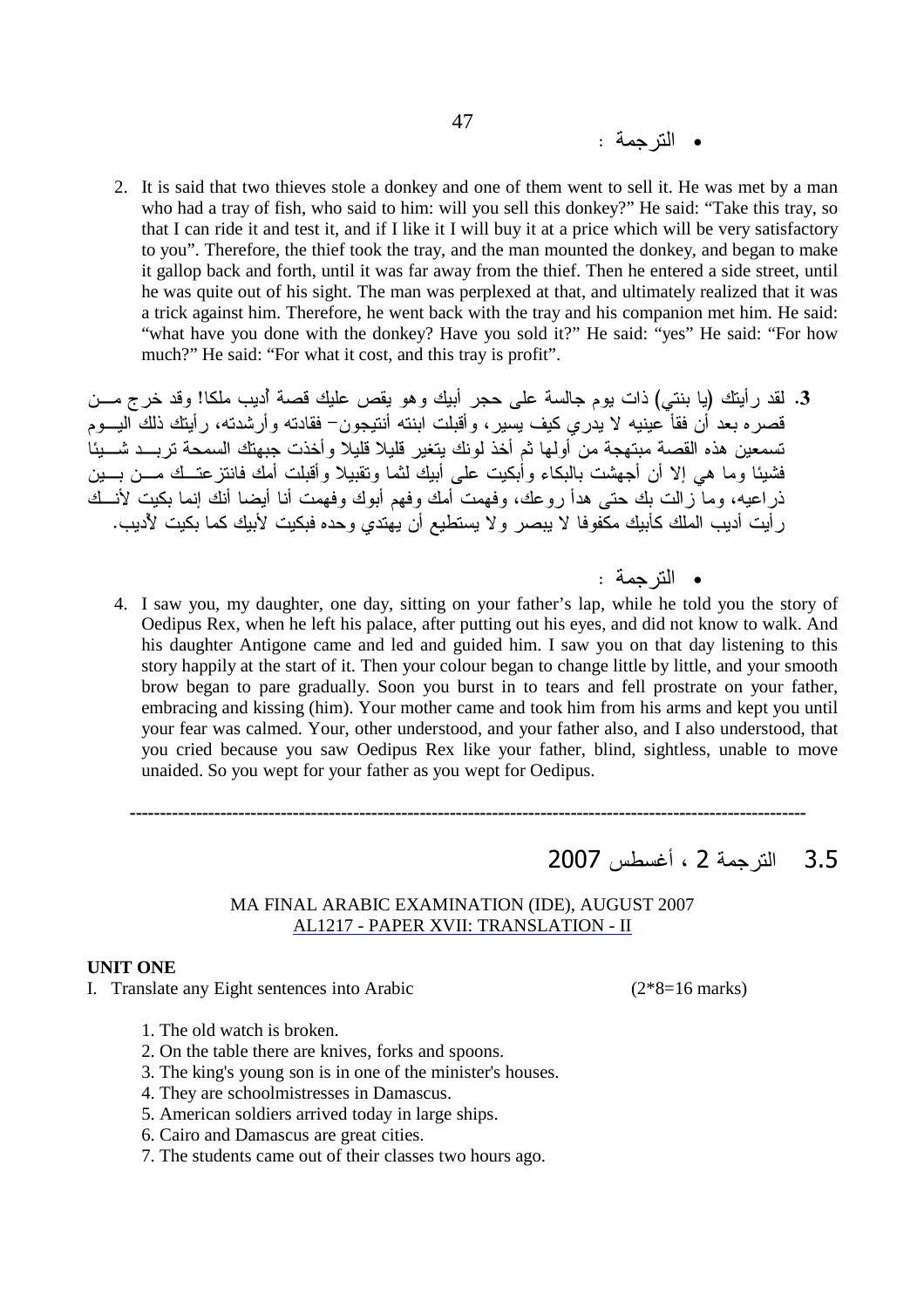- 8. Muneer's beautiful mother is a doctor.
- 9. They attended many meetings.

10. Is there a green book on the red table?

• الترجمة :

ll. ترجم ثماني من الجمل الآتية إلى الإنجليزية

$$
(2*8=16 \text{ marks})
$$

• الترجمة :

- 1. The bride is a beautiful girl
- 2. You are angry with Hasan, and he is a nice boy
- 3. Is the coffee fresh?
- 4. Is there a wild animal in the teacher's garden?
- 5. The sick minister attended the meeting
- 6. There are many Muslims in Egypt
- 7. She asked the servants for bread, butter, tea and milk
- 8. There are two doors for the garden the university
- 9. The two books were on the table yesterday. Today they are in the doctor's house
- 10. They found many dogs in the market yesterday.

### **UNIT TWO**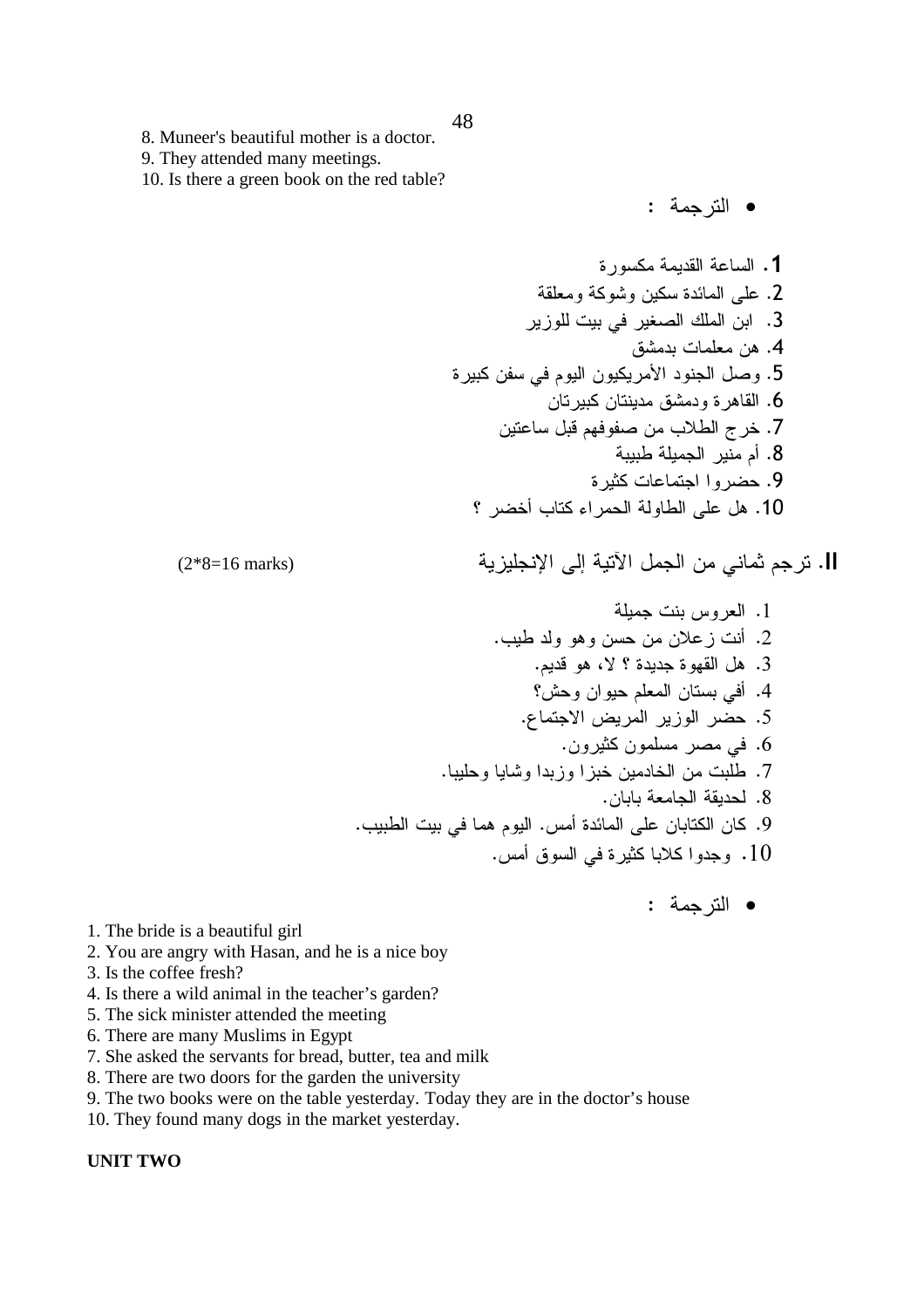**III**. Translate any four into Arabic

- 2. News about the experiments reached the council of ministers vesterday.
- 3. She is the daughter of the king and the sister of the prince.
- 4. He placed the professor's two old books on the large table.
- 5. The man wrote two long letters to the minister
- 6. The boy saw Muneer's father's face in the window of the house.
- 7. The master of the house arrived and killed the Sheikh's two dogs.
	- الترجمة : 1. الفناجين النظيفة في الصناديق الكبير ة 2. وصل الخبر عن التجارب مجلس الوزراء أمس 3. هي ابنة الملك وأخت الأمير 4. وضع كتابي الأستاذ القديمين على المائدة الكبيرة 5. كتب الرجل مكتوبين طويلين للوزير 6. نظر الولد وجه أبي محمد في شباك البيت 7. وصل صاحب البيت وقتل كلبي الشيخ.

IV. ترجم أربع جمل من الآتية إلى الإنجليزية

1. وقع ابن المعلم الصغير على الأرض. 2. هو رجل ذو مال كثير وهو قلبل العقل. 3. خرج ذلك الرجل المشهور من المدينة وما رجع حتى اليوم. 4. هذه البنت الجميلة وصلت من كالكوت قبل أشهر قليلة. هي أجمل بنت في تلك المدينة. 5. حضر أكثر الناس الاجتماع البارحة 6. سمعت النساء الخبر عن موت رئيس الوزراء فلبسن ثيابهن السوداء وحزنّ كثيرا. 7. للناس البيض والسود دم أحمر في أجسامهم.

• الترجمة :

- 1. The teacher's young son fell on the ground
- 2. He is a very wealthy man, and he is unintelligent
- 3. That famous man left the city and has not returned up to now
- 4. The beautiful girl arrived from Calicut a few months ago. She is the most beautiful girl in that city
- 5. Most of the people attended the meeting yesterday
- 6. The women heard the news of the death of the prime minister, so they put on their black clothes, and mourned greatly.
- 7. White and black people have red blood in their bodies.

 $(3*4=12 \text{ marks})$ 

 $(3*4=12 \text{ marks})$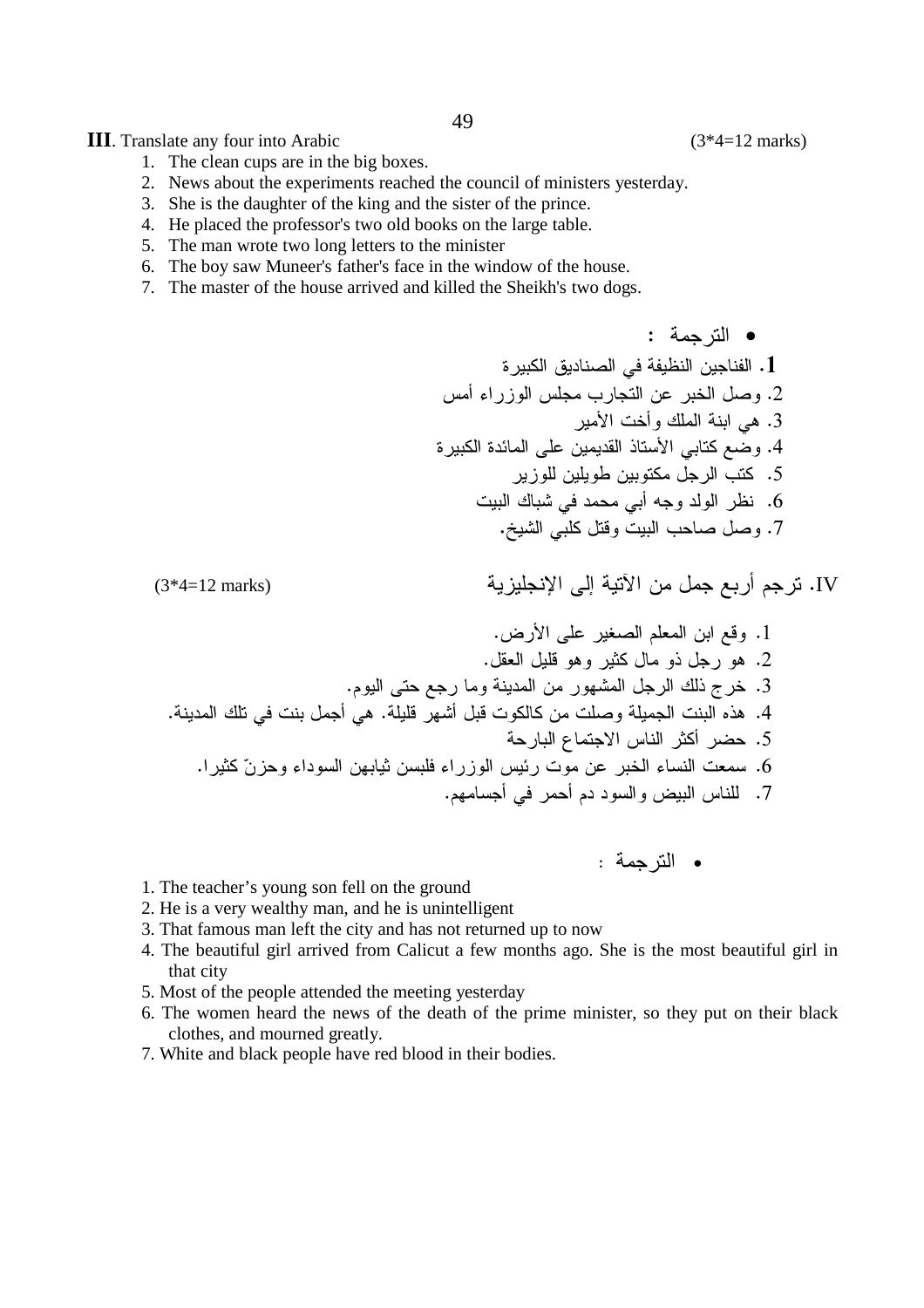### **UNIT THREE**

V Translate any two in to Arabic  $(7 \times 2) = 14$  marks)

 1. Nehru was a writer of rare ability. His outstanding works are his Autobiography, Glimpses of World History, and Discovery of India. All these books are written in an elegant and faultless prose. His foreign policy- the policy of non-alignment, has come to stay and has grown in stature over the years. It is a policy of peace and collective security, whose ideal is the equitable development of the whole world, and is definitely not restricted to the narrow confines of simple neutrality.

• الترجمة :

1. نهرو هو كاتب ذو مقدرة نادرة. وأثاره الرائعة هي سيرته الذاتية، ولمحات من لتاريخ الـهند واكتشاف الـهند. وجميع هذه الأثار كتبت في نثر أنيق كامل. وسياسته الأجنبية– سياسة عدم الانحياز – قد مكثت ونمت بمنزلــــة رفيعة عبر السنوات. وهي سياسة السلامة والأمن الاجتماعي للتي هدف تطور عادل لجميع العالم، ولا يقصــــر محددا على حدود ضبيقة لحياد بسيط.

2. On the following day I read in the local paper that the body of an unknown man had been found in the river, that he had drowned, and that there was no apparent cause for that. And even now I do not know whether it was the man whom I had met who had drowned, or someone else. But I always imagine that the troubles of that poor unfortunate drowning man became too great for him to bear, and so he committed suicide by jumping into the river. And I still ask myself occasionally; could I have saved him?

• الترجمة :

2. وفي اليوم التالي قرأت في الجريدة المحلية أن جثة رجل مجهول قد وجدت في النهر ، وأنه قد غرق وأنــــه ليس سبب ظاهر لذلك. وحتى الأن لا أعرف أهو الرجل الذي قد لاقيته الذي غرق أم غيره. لكني دائما أتصور أن هموم ذلك الرجل الفقير المسكين العابس أصبحت أثقل من أن يتحملها، فانتحر بالنط في النهر . وأحيانا أسأل نفسي: أكان في استطاعتي أن أخلصه ؟

3. His qualifications were not adequate for a profession of this sort. We were both in the same class in school and the teacher expected great things of both of us. But he used to play while I worked, and he rarely paid attention to what the teacher said in lessons. You may say: "Many a man has succeeded without great qualifications". But how many have succeeded without work? I refused to visit him, saying that the weather was bad, but he was too intelligent to believe me. The real reason was that he had refused to take my advice.

- الترجمة :
- 1. ما كانت مؤهلاته كافية لمثل هذه الحرفة. فكنا في نفس الفصل في المدرسة. وكان المعلم يتوقع أشـــياء كثيرة في كلينا. لكنه كان يلهو بينما أشتعل أنا، وقلما انتبه لما قاله المعلم في الدروس. وقد تقول: "رب رجل نجح في الحياة بدون مؤهلات كثيرة". لكن كم نجحوا بدون عمل ؟ رفضـــت أن أزوره قـــائلا أن الطقس رديء. ولكنه كان أكثر ذكاء من أن يصدقني. والسبب الحقيقي أنه كان رفض أن يقبل نصيحتي أنـا.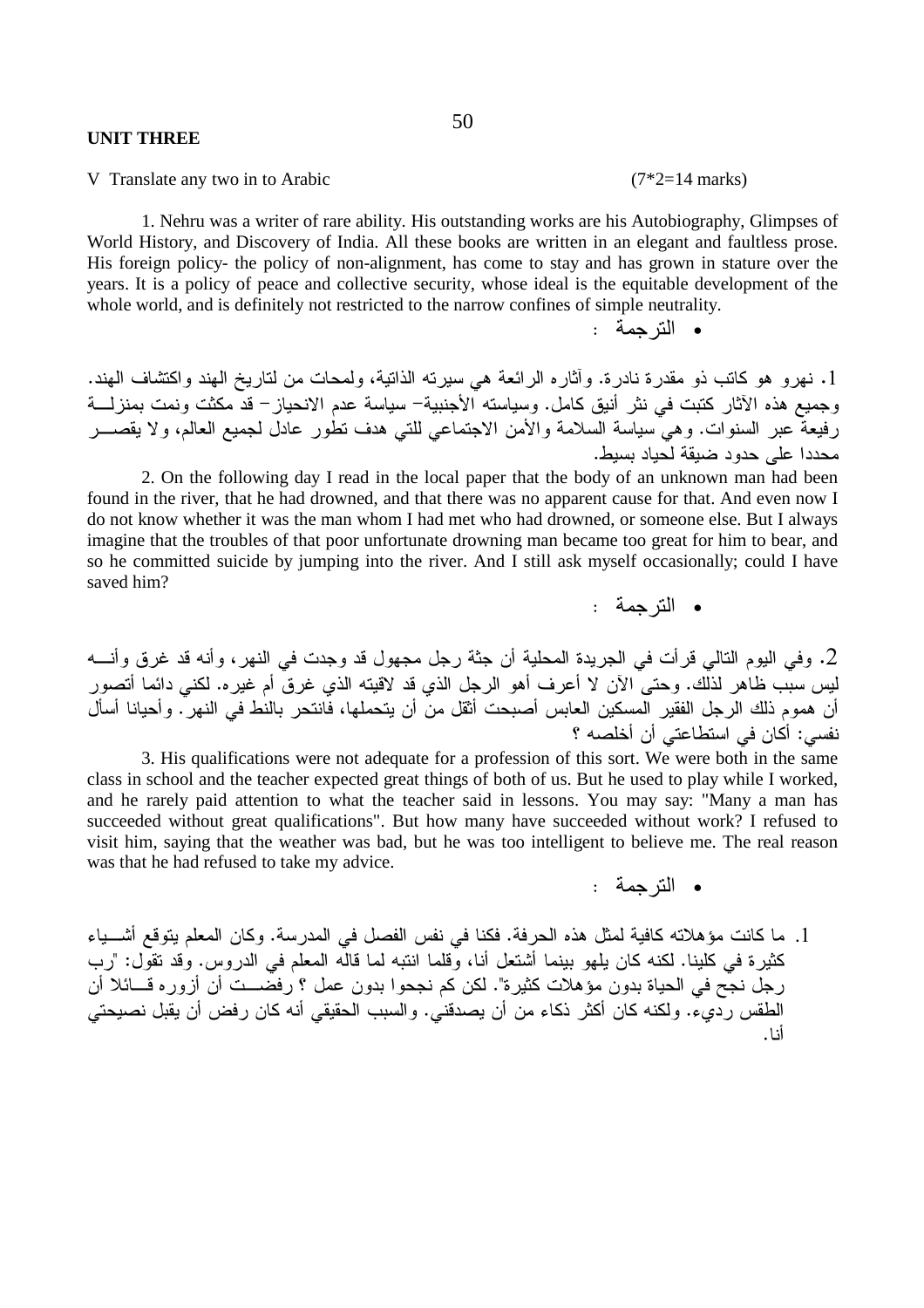$(7\frac{1}{2}*2=15 \text{ marks})$ 

[ . قد اتخذ حسن حرفة الكتابة منذ شبابه حينما خرج من المدرسة المتوسطة لكنه لا مؤلفات لـه بـالمعنى الصـحيح، و هو بلغ الست من عمر ه الآن وسبب ذلك كسله لأنّـه بذل و قتـه شـار بـا و آكـلا و لاهبـا. فقد ألف عددا من الكتببات ومقالات الجرائد اليومية، وقال لمي بنفسه، وهو سكران، إنه لم يحقق أمال أبويه ومعلميه، وإنه حزن كثيرا من فشله أول الأمر ، ثمَّ اعتاد إليه. وجميعناً قد رأينا رجالا أمثاله فشلوا في أعمالهم على الرغم من مؤهلاتهم البالغة، بل ربما أعطيناهم نصبحة صالحة مفيدة ولم يستمعوا إليها.

• الترجمة :

تر جم اثنين إلى الانجليز ية

VI

1. Hasan took up writing as a profession since his youth, when he left the intermediate school. However, he has no writings in the true sense and he has reached the age of 60 now. The reason for that is his laziness that he spent his time eating, drinking and playing. He has written a number of booklets and articles in the daily newspapers. He has told me himself, while drunk, that he did not justify the hopes of his parents and teachers, and that he was very sad about his failure at first, then he got used to it. We have all seen man like him who have failed in their work, despite their outstanding qualifications. Indeed, we may have given them salutary and useful advice, and they have not listened to us.

2. سرت من بيت المقدس إلى بيت لحم فوجدت على طريقي "عين سلوان". وهي العين التي أبـــراً فيهـــا الســــيد المسيح الضرير الأعمى. ولم تكن له قبل ذبك عينان. وبِقْربها بيوت كثيرة منقورةً في الصخر . وفيها رجال حبسوا أنفسهمَّ فيها عبادة. وأما بيت لحم وهو الموضع الذي ولد فيه السيد المسيح– فبينه وبَّين بيت المقدس ستة أميـــال. وفي وسط الطريق قبر ولدى يعقوب. وهو قبرٌ عليهُ اثنا عشر حجرًٍا. وفوَّقه قبة معقودة بالصخر وبيت لحم هناك. وفيها كنيسة حسنة البناء مزينة إلى أبعد غاية حتى أنه ما أبصر في جميع الكنائس مثلها بناء.

2. I went from Jerusalem to the town of Bethlehem, and found *en route* 'Ain Sulwan. This is the spring in which the lord Christ cured the blind man, who previously had no sight in either eye. Near it are many houses carved in the rock. In them are (some) men who have incarcerated themselves to worship. As for Bethlehem - the place where Jesus Christ was born- between it and Jerusalem is (a distance of) six miles. Half way along the road is the tomb of Jacob's two sons. It is a tomb on which are twelve stones. Over it is a dome vaulted with rock, and Bethlehem is there, so that there is not to be seen anything built thus among all the churches (of the world).

3. تم وضْع مشروع نتظيم وزارة إدارة المحلية، ستتكون الوزارة من خمس إدارات. هـــي إدارات الشـــئون المالية والإدآرية والقانونية والعلاقات العامة والتفتيش الفني. سيرأس هذه الإدارات مدير عام أو موظــف مـــن الدرجة الأولى. سنضم الوزارة أقساما فنية تختص بحث المسائل التي يحيلها إلى الوزارة مجلس الأمة أو الاتحاد القومي أو الوزارات المختلفة. لن تضم الوزارة إدارات تمثل المراقبات الفنية في المحافظات. إذ سيبقى إشراف الوز ارَّ التنفيذية المختلفة على النواحي الفنية في المجالس المحلية بحيث يكونِّ المحافظ في حكم نائب الوزير لكل وزير يشرف فنيا على النواحي المتصلة لعمل الوزارة.

<sup>•</sup> الترحمة :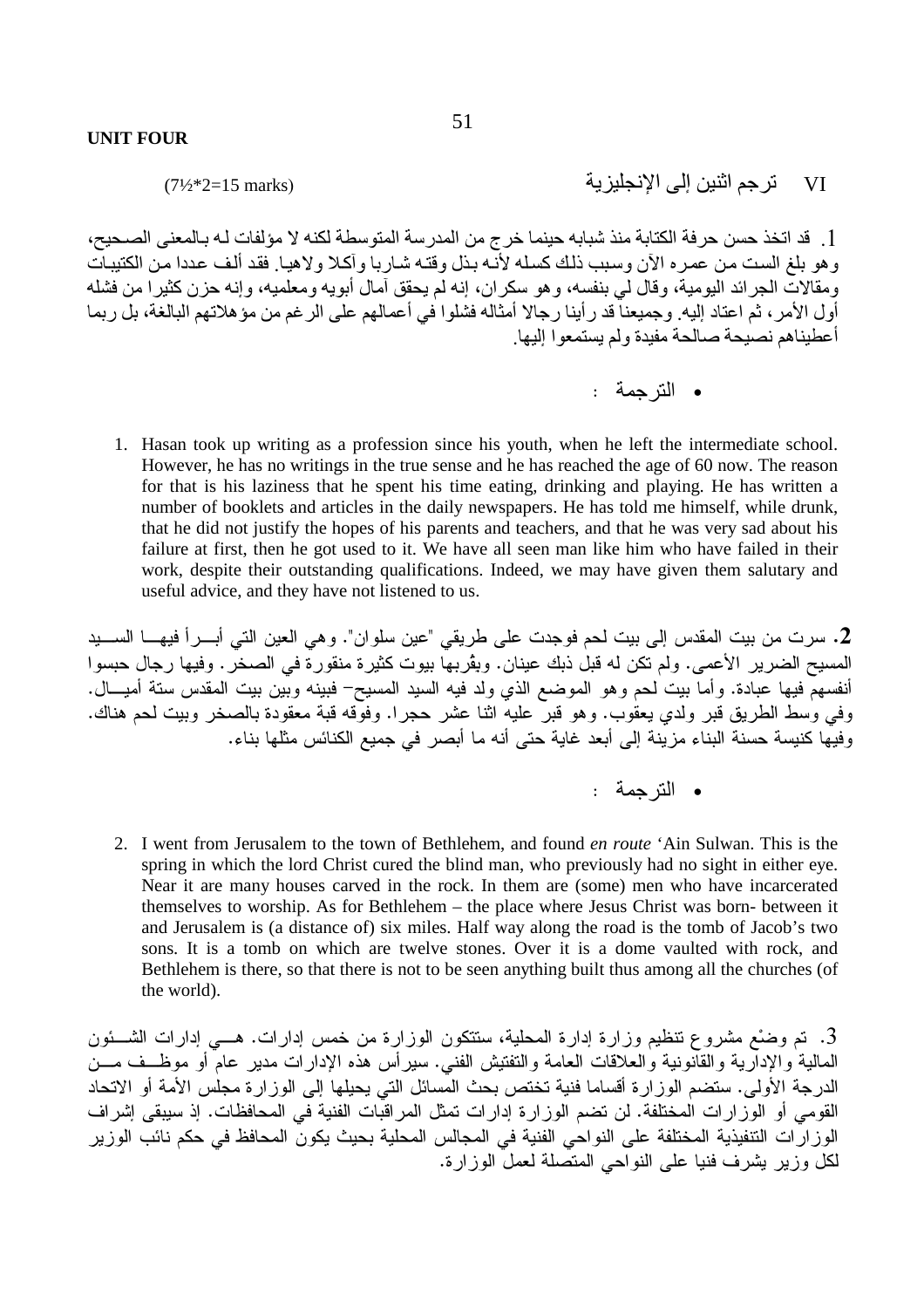3. A scheme has been completed for the organization of the ministry of local administration. The ministry will consist of 5 administrations, the administrations of financial, departmental and legal matters, of public relations, and technical inspection. A director-general or a first-grade official will head these administrations. The ministry will include technical sections concerned with the investigation of matters referred to the ministry by the national assembly or the national union, or the various ministries. The ministry will not include administrations representing the technical supervisory bodies in the provinces. For the supervision of the various executive ministers over the technical aspects of the local council, will remain in such away that the governor will be under the control of a deputy for each minister who will supervise technically those aspects connected with the work of the ministry.

----------------------------------------------------------------------------------------------------------------

# 3.6 الترجمة 2 ، يونيو 2008

### MA FINAL ARABIC EXAMINATION (IDE), JUNE 2008 AL1217 - PAPER XVII: TRANSLATION - II

### **UNIT ONE**

I. Translate any Eight of the sentences into Arabic  $(8^*2=16 \text{ marks})$ 

- **1.** News about the experiments reached the council of ministers yesterday
- **2.** She is the daughter of the king and the sister of the prince.
- **3.** He placed the sultan's two old books on the large table.
- **4.** The boy saw Muhammad's father's face in the window of the house.
- **5.** There were two useful experiments in the school today.
- **6.** Your friend opened the windows and closed the door an hour ago.
- **7.** Why did you ride your bicycle to school today?
- **8.** These Arabs are nice persons.
- **9.** This is the great mosque of the city.
- **10.** We have studied agriculture from these two books.

: - • X4 N 
 W4! % 8 e\* , .1 \*
 ?! - '; .2 & 1 !8 2 X /! 'W & 7> .3 . ? < ' ' W@

 D .4 .W9
 - ' & .5 .-8 ,3 % ,-3
 ? < ?2 K .6 k W9
 -! 9&)8 9& : .7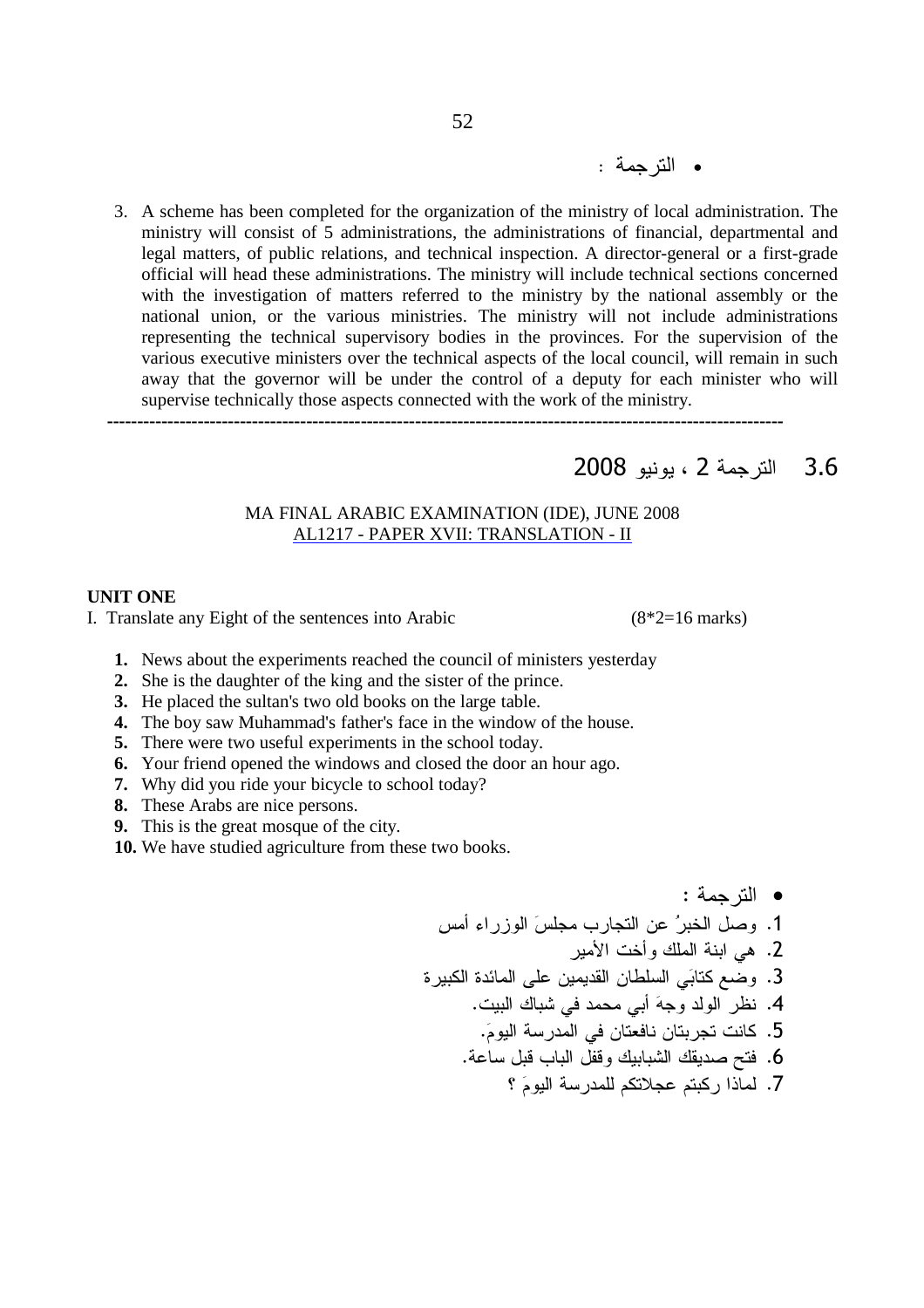.
/ E \*< % N+a; .8 .e& e7 :; .9 . & :; -8 .10

##&-'( 45 -#1 2 -#' 7 .II

 $(8 * 2 = 16$  marks)

. -8 7 % & :; ,
 .1 . & - -2 Q:; & %!/ .2 .9
 7 - 
< , ?: H\* .3 k >\* 9&
 9& : :@:) 9! , 3 .4 .+ (3
 - ' < ,
/ C  , , D .5 .N & \* , .6 .b
 % % @ K .7 .W9 / , %!/
 ' Z .8 ., %/ 
& 
 & .9 .?
\*
 ?
\* ? 9& (
 , 8 Q:; .10

• الترجمة :

- 1. This useful book has only just arrived.
- 2. The inhabitants of this village demanded new houses and a large school.
- 3. That famous man left the city and has not returned up to now.
- 4. The teacher said to his pupil: "Why have you written your lessons in (the) green ink?
- 5. The man saw the most beautiful girl in the longest street in the town.
- 6. The camel is better than the horse for the inhabitants of the desert.
- 7. The owner of the house opened the courtyard gate to him.
- 8. The youth was glad, and asked the man for (the) food.
- 9. When this boy grows up he will be one of the best of men.
- 10. After this work your name will be honoured among your brothers and sisters.

### **UNIT TWO**

**III**. Translate into Arabic any Four of the sentences (4\*3=12 marks)

- 1. We are students and we seek learning
- 2. This thing will be a big burden to us.
- 3. My father used to raise great stones from the ground and carry them from our garden.
- 4. In accordance with the president's speech we attended the meeting.
- 5. The news will reach you tomorrow when you are in the council.
- 6. I shall return to the house to see what you are doing.
- 7. The ambassador came from Europe two months ago to ask about the truth of the matter.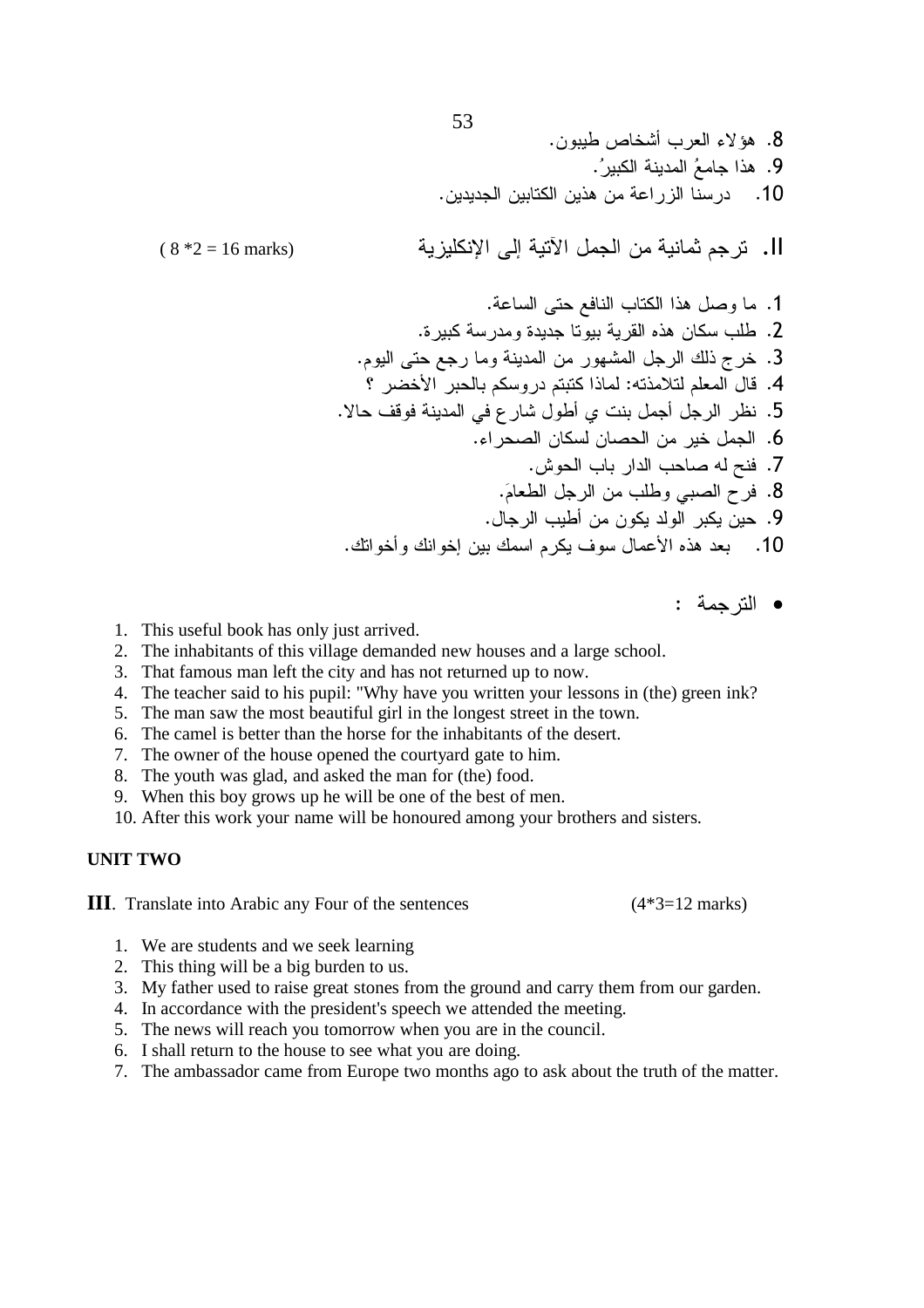• الترجمة : 1. نحن طلاب ونطلب العلمَ. 2. يكون هذا الشيء عبئا كبيرا علينا. 3. كان أبي يرفع أحجار اكبيرة من الأرض ويحملها من جنينتنا لجنينة حسن. 4. بناءً على قول الرئيس حضرنا الاجتماعَ. 5. سيبلغك الخبرُ غدا حين تكون في الاجتماع. 6. سوف أرجع للبيت لأنظر ما تعمَّل. 7. قدم السفير ً من أوربّا قبل شهر بن ليسأل عن حقيقة الأمر .

 $(4 *3 = 12$  marks)

IV. ترجم أربعة من الجمل الآتية إلى الإنكليزية

• الترجمة :

- 1. The Chairman said in the committee: "one of the duties of the newspapers is to write the truth".
- 2. The guest advanced till he reached the castle gate, then he asked the soldier to open it.
- 3. I asked him about these matters yesterday, and he asked for time to study them.
- 4. some newspapers have published that news in the name of the prime minister.
- 5. We have heard from today's paper that the loss of this rich merchant is considerable.
- 6. Ahmad, what you have studied about the many peoples of the world? You are indeed ignorant.
- 7. Go back to your place, girl, perhaps you will be sensible after this.